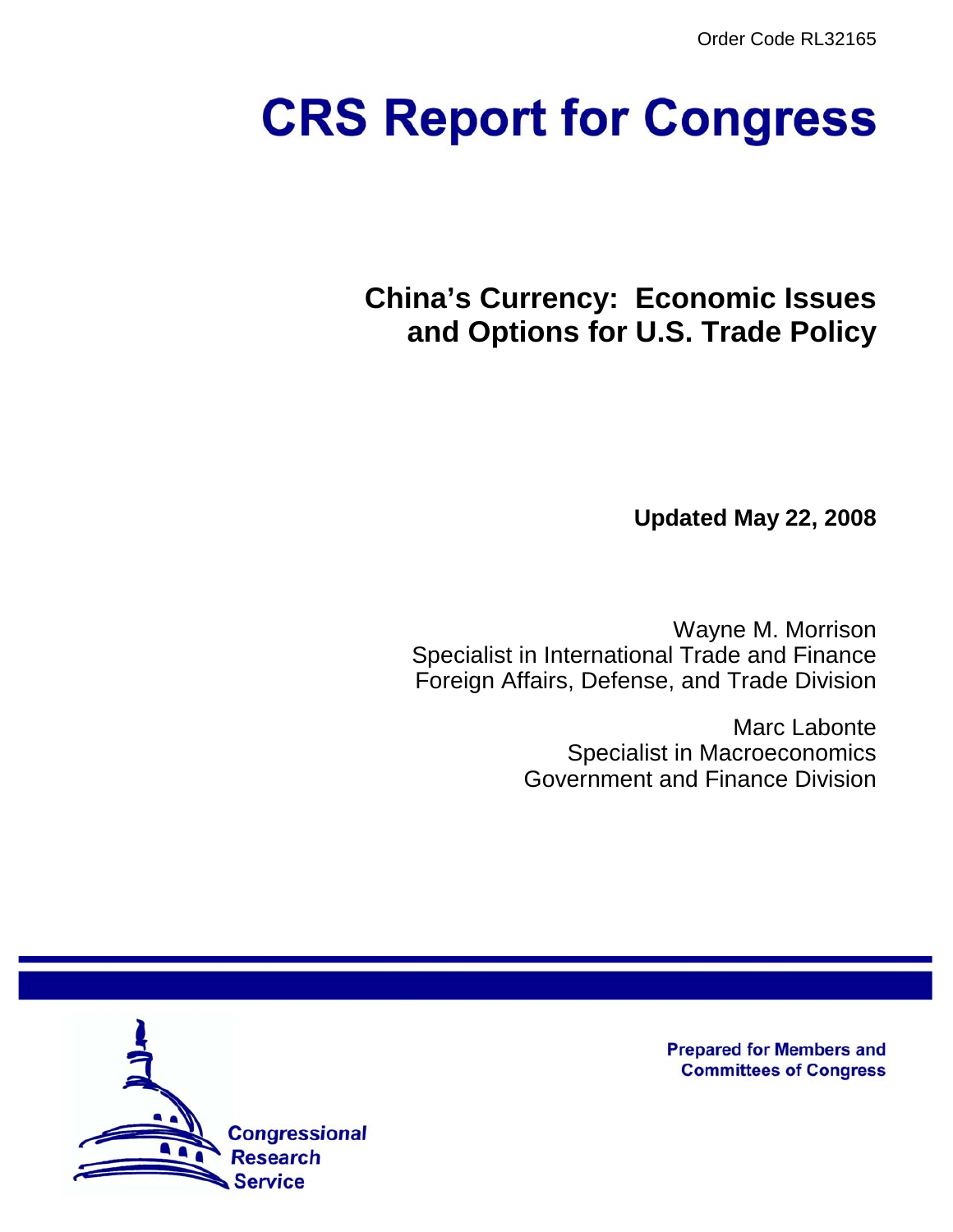## China's Currency: Economic Issues and Options for U.S. Trade Policy

#### **Summary**

The continued rise in China's trade surplus with the United States and the world, and complaints from U.S. manufacturing firms and workers over the competitive challenges posed by Chinese imports have led several Members to call for a more aggressive U.S. stance against certain Chinese trade policies they deem to be unfair. Among these is the value of the China's currency (the renminbi or yuan) relative to the dollar. From 1994 to July 2005, China pegged its currency to the U.S. dollar. On July 21, 2005, China announced it would let its currency immediately appreciate by 2.1% and link its currency to a basket of currencies (rather than just to the dollar). Although the yuan has appreciated 16% since 2005, many Members complain that China continues to "manipulate" its currency in order to gain an unfair trade advantage, resulting in U.S. job loss. Numerous bills have been introduced to induce China to adopt a more flexible currency policy.

If the yuan is undervalued against the dollar (as many analysts believe), there are likely to be both benefits and costs to the U.S. economy. It would mean that imported Chinese goods are cheaper than they would be if the yuan were market determined. This lowers prices for U.S. consumers and dampens inflationary pressures. It also lowers prices for U.S. firms that use imported inputs (such as parts) in their production, making such firms more competitive. When the U.S. runs a trade deficit with the Chinese, this requires a capital inflow from China to the United States, such as Chinese purchases of U.S. Treasury securities. This, in turn, lowers U.S. interest rates and increases U.S. investment spending. On the negative side, lower priced goods from China may hurt U.S. industries that compete with those products, reducing their production and employment. In addition, an undervalued yuan makes U.S. exports to China more expensive, thus reducing the level of U.S. exports to China and job opportunities for U.S. workers in those sectors. However, in the long run, trade can affect only the composition of employment, not its overall level. Thus, inducing China to appreciate its currency would likely benefit some U.S. economic sectors, but would harm others. U.S. data indicate that in 2008, imports from China have slowed significantly and that import prices have risen sharply. Some economists are now concerned that the overall fall in the dollar, which a stronger yuan would exacerbate, could become economically destabilizing.

Critics of China's currency policy contend that the large and growing U.S. trade deficit with China (\$256 billion in 2007) is evidence that the yuan is undervalued and harmful to the U.S. economy. However, the relationship is more complex. First, an increasing level of Chinese exports are from foreign-invested companies in China. Second, the deficit masks the fact that China has become one of the fastest growing (and is now the third largest) market for U.S. exports. Finally, the trade deficit with China accounted for 29% of the sum of total U.S. bilateral trade deficits in 2007, indicating that the overall U.S. trade deficit is not caused by the exchange rate policy of one country, but rather the shortfall between U.S. saving and investment. That being said, there are a number of reasons why a more flexible currency policy could benefit both countries. For a brief summary of this report, see CRS Report RS21625, *China's Currency: A Summary of the Economic Issues*.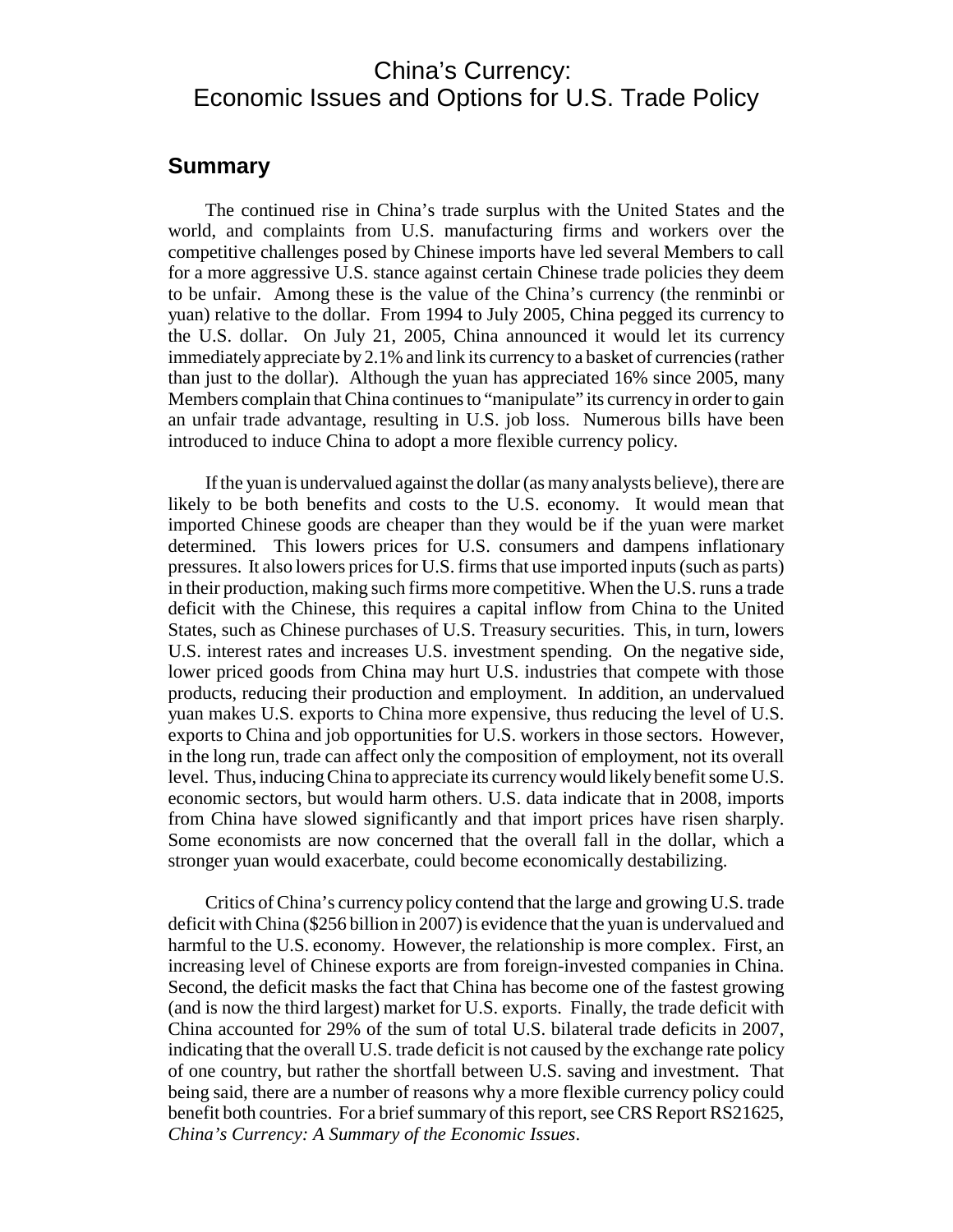## **Contents**

| A Critique of Various Estimates of the Yuan's Undervaluation  14                                                                  |  |
|-----------------------------------------------------------------------------------------------------------------------------------|--|
| Estimates Based on Fundamental Equilibrium Exchange Rates  15                                                                     |  |
| Treasury Department Assessment of Economic Models  22                                                                             |  |
|                                                                                                                                   |  |
|                                                                                                                                   |  |
|                                                                                                                                   |  |
|                                                                                                                                   |  |
|                                                                                                                                   |  |
|                                                                                                                                   |  |
|                                                                                                                                   |  |
|                                                                                                                                   |  |
|                                                                                                                                   |  |
| The U.S.-China Trade Deficit in the Context of the Overall                                                                        |  |
|                                                                                                                                   |  |
| The Value of the Yuan in the Context of the Falling Dollar  34                                                                    |  |
| Policy Options for Dealing with China's Currency Policy  34                                                                       |  |
| Tighten Requirements on Treasury Department's Report on                                                                           |  |
|                                                                                                                                   |  |
|                                                                                                                                   |  |
|                                                                                                                                   |  |
| Utilize the Dispute Resolution Mechanism in the WTO 37                                                                            |  |
| Apply U.S. Countervailing Trade Laws to Non-Market Economies 38<br>Apply Estimates of Currency Undervaluation to U.S. Antidumping |  |
|                                                                                                                                   |  |
|                                                                                                                                   |  |
|                                                                                                                                   |  |
| China's Holdings of U.S. Federal Debt Instruments 40                                                                              |  |
| Changes to the Current Currency Policy and Potential Outcomes 41                                                                  |  |
|                                                                                                                                   |  |
|                                                                                                                                   |  |
|                                                                                                                                   |  |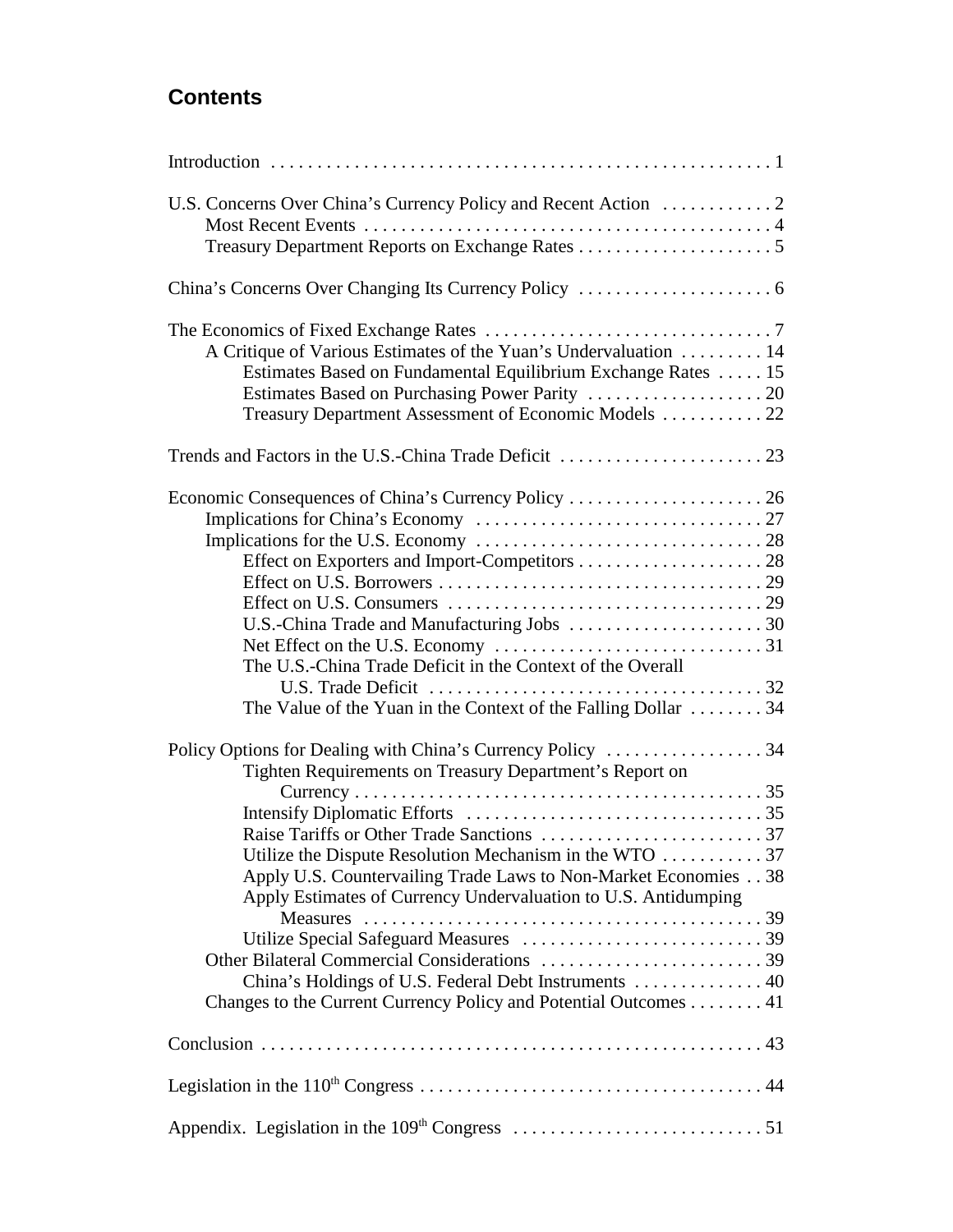# **List of Figures**

| Figure 1. China's Foreign Exchange Reserves: 1998-March 2008 11    |  |
|--------------------------------------------------------------------|--|
|                                                                    |  |
| Figure 3. Nominal and Real Yuan-Dollar Exchange Rate, 1994-2007 13 |  |

## **List of Tables**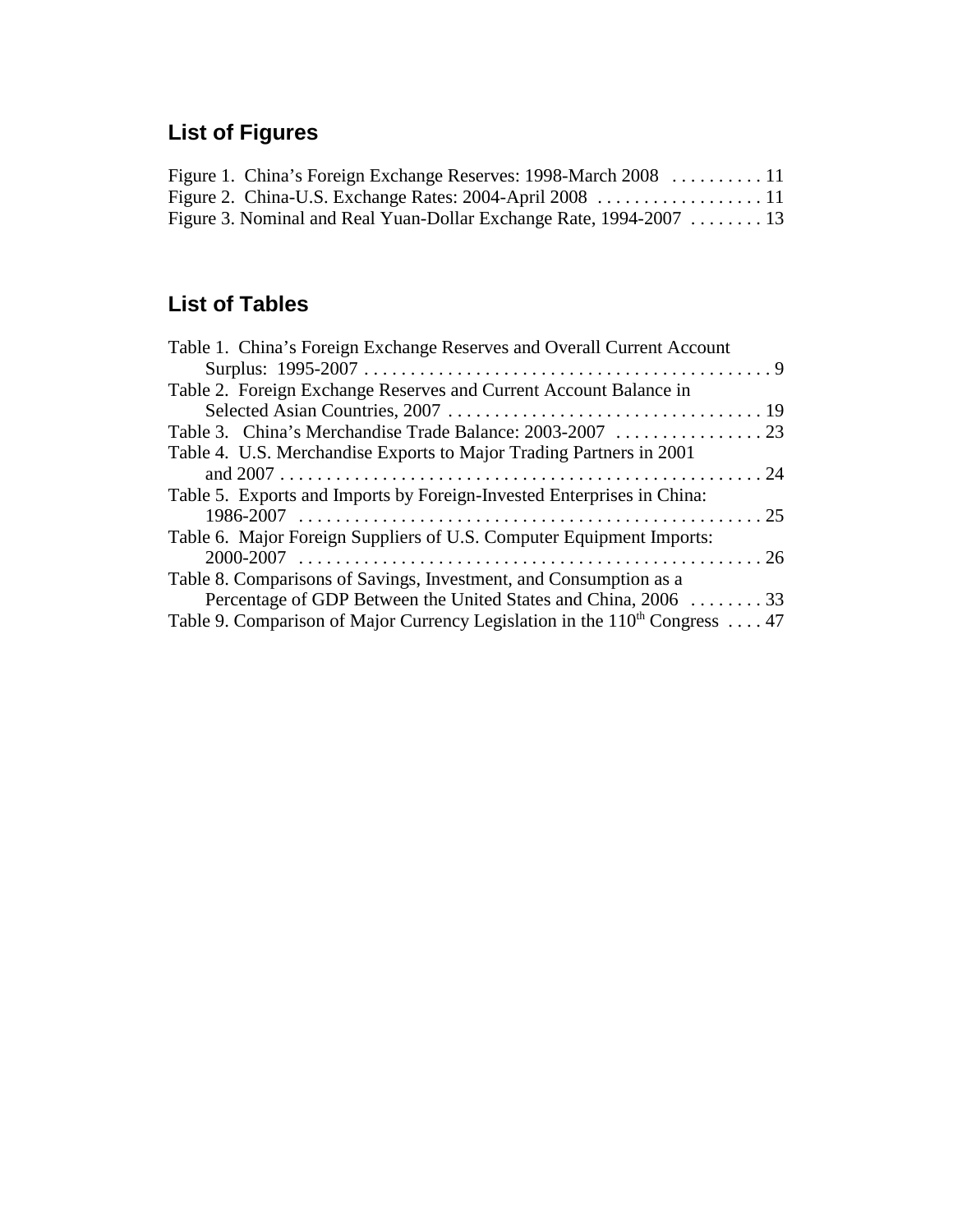# China's Currency: Economic Issues and Options for U.S. Trade Policy

## **Introduction**

From 1994 until July 21, 2005, China maintained a policy of pegging its currency to the U.S. dollar at an exchange rate of roughly 8.28 yuan to the dollar.<sup>1</sup> The Chinese central bank maintained this peg by buying (or selling) as many dollardenominated assets in exchange for newly printed yuan as needed to eliminate excess demand (supply) for the yuan. As a result, the exchange rate between the yuan and the dollar basically stayed the same, despite changing economic factors which could have otherwise caused the yuan to either appreciate or depreciate relative to the dollar. Under a floating exchange rate system, the relative demand for the two countries' goods and assets would determine the exchange rate of the yuan to the dollar. Many economists contend that for the first several years of the peg, the fixed value was likely close to the market value. But in the last few years of the peg, economic conditions changed such that the yuan would likely have appreciated if it had been floating.

The Chinese government modified its currency policy on July 21, 2005. It announced that the yuan's exchange rate would become "adjustable, based on market supply and demand with reference to exchange rate movements of currencies in a basket," (it was later announced that the composition of the basket includes the dollar, the yen, the euro, and a few other currencies), and that the exchange rate of the U.S. dollar against the yuan would be immediately adjusted from 8.28 to 8.11, an appreciation of about 2.1%. Unlike a true floating exchange rate, the yuan would (according to the Chinese government) be allowed to fluctuate by 0.3% (later increased to 0.5%) on a daily basis against the basket, it remained not fully convertible in international markets, and China continued tight restrictions and controls over capital transactions.<sup>2</sup> The current situation might be best described as a "managed float" — market forces are determining the general direction of the yuan's movement, but the government is retarding its rate of appreciation through market intervention.

Since July 2005, China has allowed the yuan to appreciate steadily, but slowly. It has continued to accumulate foreign reserves at a rapid pace, which suggests that

 $<sup>1</sup>$  The official name of China's currency is the renminbi (RMB), which is denominated in</sup> yuan units. Both RMB and yuan are used to describe China's currency.

 $2^2$  The currency is convertible on a current account basis (such as for trade transactions), but not on a capital account basis (for various types of financial flows, such as portfolio investment). In addition, holdings of foreign exchange by Chinese firms and individuals are regulated by the government.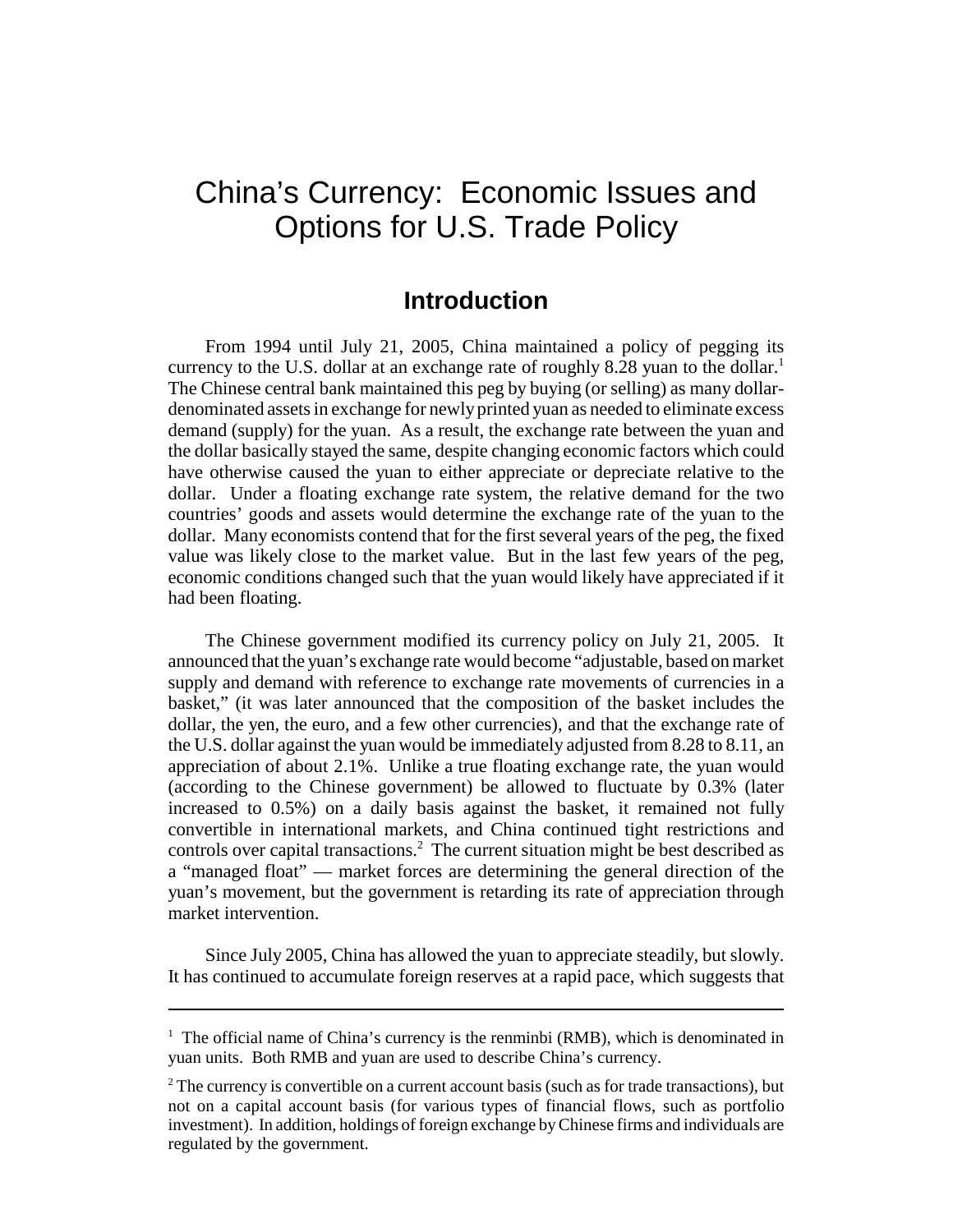if the yuan were allowed to freely float, it would appreciate more rapidly. China's foreign exchange reserves grew from \$403 billion at the end of 2003 to \$1.7 trillion at the end of March 2008, and China's large trade surplus totaled \$262 billion in 2007. Since the 2005 reforms, there has been a significant shift in the economic environment in China and the United States. The yuan has risen 16% against the dollar — far more than the Japanese yen during the same period, for example. The overall value of the dollar has fallen significantly, to the point where some economists and policymakers fear that a further fall could be destabilizing to the U.S. economy. (By definition, any rise in the yuan is equivalent to a fall in the dollar.) Partly as a result of the falling dollar, total U.S. exports are the fastest growing sector of the economy, and the growth rate of imports from China appears to have slowed recently.

Nevertheless, the increase in the value of the yuan to date has done little to ease concerns raised in the United States. But China, with concerns about its own economy, has been reluctant to make significant changes to their currency. This paper reviews the various economic issues raised by China's present currency policy.3 Major topics surveyed include

- The economic concerns raised by the United States over China's currency policy and China's concerns over changing that policy.
- How China's fixed exchange rate regime works and the various economic studies that have attempted to determine China's real, or market, exchange rate.
- Trends and factors in the U.S.-China trade imbalance. (What is causing it? Is China's currency policy to blame?)
- Economic consequences of China's currency policy for both China and the United States.
- China's massive accumulation of foreign exchange reserves and purchases of U.S. federal debt instruments.
- Policy options on how the United States might induce China to reform its present currency policy, including current legislation introduced in Congress.

## **U.S. Concerns Over China's Currency Policy and Recent Action**

Many U.S. policymakers, business people, and labor representatives have charged that China's currency is significantly undervalued vis-à-vis the U.S. dollar

<sup>3</sup> A brief summary of this report can be found in CRS Report RS21625, *China's Currency: A Summary of the Economic Issues*, by Wayne Morrison and Marc Labonte.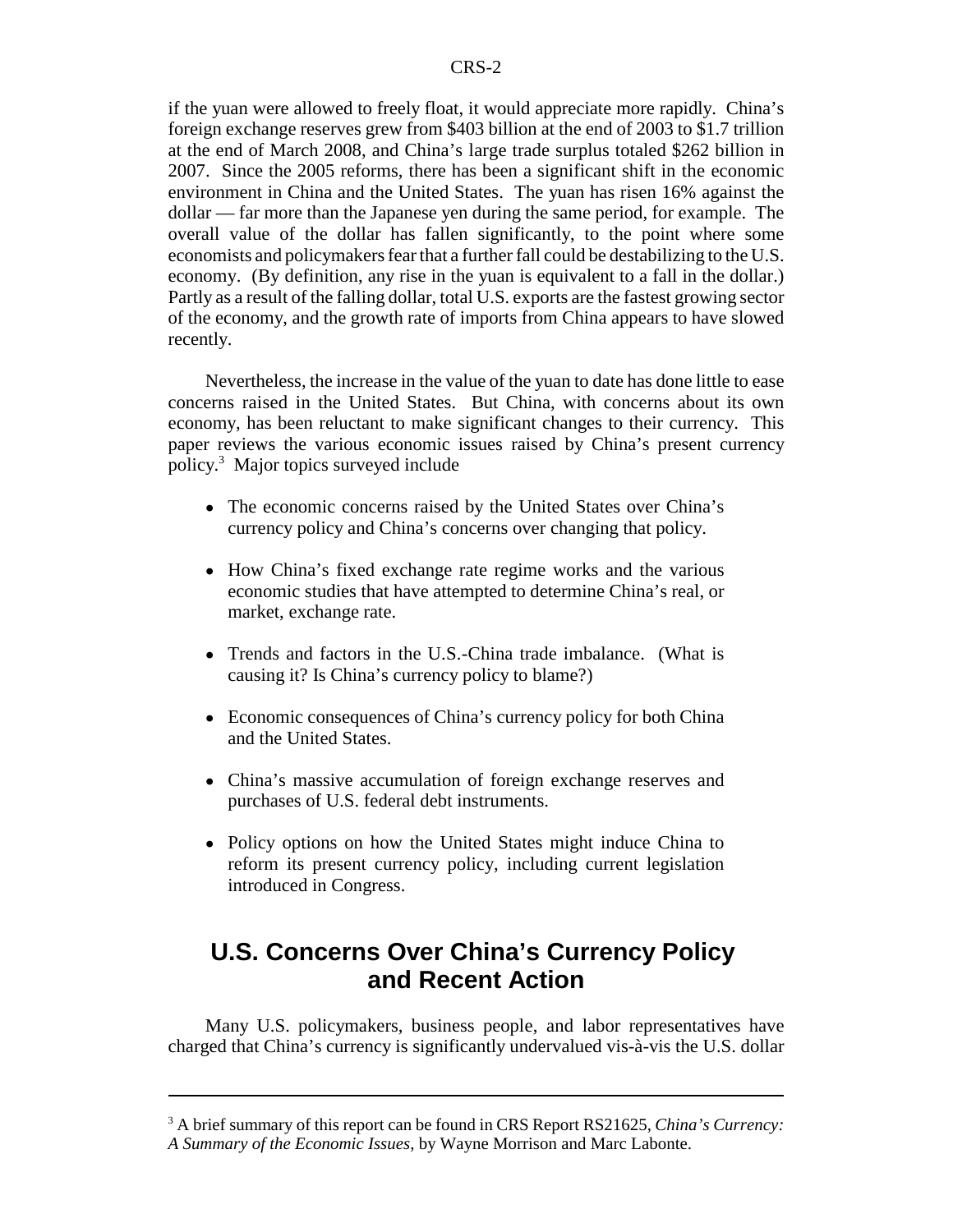by as much as 40%, making Chinese exports to the United States cheaper, and U.S. exports to China more expensive, than they would be if exchange rates were determined by market forces. They further argue that the undervalued currency has contributed to the burgeoning U.S. trade deficit with China, which has risen from \$30 billion in 1994 to \$256 billion in 2007, and has hurt U.S. production and employment in several U.S. manufacturing sectors (such as textiles and apparel and furniture) that are forced to compete domestically and internationally against "artificially" low-cost goods from China. Furthermore, many analysts contend that China's currency policy induces other East Asian countries to intervene in currency markets in order to keep their currencies weak against the dollar to remain competitive with Chinese goods.<sup>4</sup> Several groups are pressing the Bush Administration to pressure China either to revalue its currency or to allow it to float freely in international markets.<sup>5</sup> These issues are addressed in more detail later in the report.

President Bush and Administration officials have criticized China's currency policy on a number of occasions, stating that exchange rates should be determined by market forces. Initially, the Bush Administration rejected calls from several Members of Congress to apply direct pressure on China to force it to abandon its currency peg. Instead, the Administration sought to encourage China to reform its financial system — under the auspices of a joint technical cooperation program agreed to on October 14, 2003, for example — and take other measures that would pave the way toward adopting a more flexible currency policy.

The Administration's position on China's currency peg appears to have toughened beginning around April 2005 when then-U.S. Treasury Secretary John Snow asserted at a G-7 meeting (on April 16, 2005) that "China is ready now to adopt a more flexible exchange rate." This was likely driven in part by growing complaints from Members over China's currency policy and the introduction of numerous currency bills. For example, during the  $109<sup>th</sup>$  congressional session, the Senate on April 6, 2005, failed (by a vote of 33 to 67) to reject an amendment (S.Amdt. 309) attached by Senator Schumer to S. 600 (a foreign relations authorization bill), which would have imposed a 27.5% tariff on Chinese goods if China failed to substantially appreciate its currency to market levels.<sup>6</sup> In response to the outcome of the vote, the Senate Republican leadership negotiated an agreement with the supporters of the bill to allow a vote on S. 295 (which was sponsored by Senator Schumer and which has same language as S.Amdt. 309) at a later date as long as the sponsors of the amendment agreed not to offer similar amendments to other bills for the duration of the 109<sup>th</sup> Congress. Supporters of S. 295 threatened to

<sup>&</sup>lt;sup>4</sup> See Prepared Remarks of Dr. C. Fred Bergsten, President, Institute for International Economics, before the House Small Business Committee, June 25, 2003.

<sup>&</sup>lt;sup>5</sup> Besides the currency issue, several U.S. interest groups have complained about other Chinese economic policies deemed unfair, including Chinese government subsidies, selling goods below cost (dumping), poor environmental practices, abusive labor practices, and piracy of U.S. intellectual property rights. These issues are discussed in CRS Report RL33536, *China-U.S. Trade Issues*, by Wayne M. Morrison.

<sup>&</sup>lt;sup>6</sup> Supporters of this legislation cited estimates of the yuan's undervaluation ranging from 15% to 40%; they derived the 27.5% tariff figure in their bill from the average of the lowhigh estimates.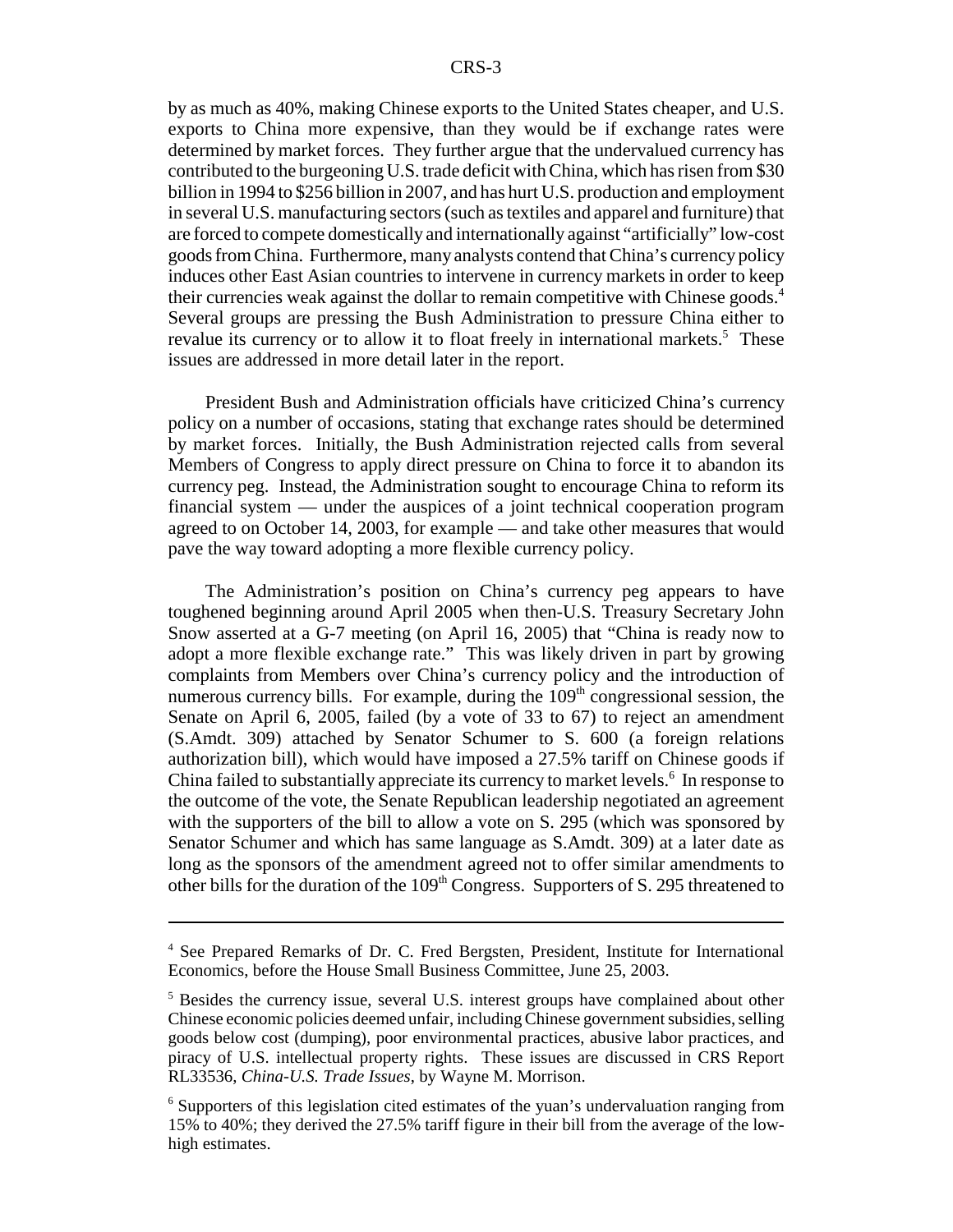bring the bill up a vote on the bill on two separate occasions in 2006, but were convinced not to by Administration and Chinese officials. Numerous other currency bills were introduced as well.

#### **Most Recent Events**

Over the past year, some of the most significant events concerning China's currency policy have included the following:

- On May 13, 2008, the U.S. Bureau of Labor Statistics reported that, from April 2007 to April 2008, import prices from China increased 4.1% — the largest 12-month increase recorded since the index was first published in December 2003.7
- On May 9, 2008, the U.S. Census Bureau reported that U.S. imports from China over the first three months of 2008 had risen by only 1.8% over the same period in 2007.
- On May 8, 2008, the Bank of China reported that the exchange rate with the dollar was 7.00 yuan, an appreciation of 15.9% since the July 2005 were introduced.
- On April 14, 2008, the *Bank of China* reported that China's foreign exchange reserves reached \$1.68 trillion at the end of March 2008.
- On September 29, 2007, the Chinese government officially launched the China Investment Corporation (CIC), stating that the new entity was created to better manage its foreign exchange reserves. With an initial capitalization of \$200 billion, CIC is one of the world's largest state-owned funds. On December 15, 2007, the CIC announced it would invest \$5 billion in Morgan Stanley.
- ! On August 13, 2007, China's *Xinhua News Agency* reported that China had no plans to sell off its dollar assets. The statement appeared to be in response to an article that appeared in the Daily Telegraph (August 10, 2007) in which high level Chinese government officials reportedly claimed that China would sell off its dollar assets if the United States imposed sanctions against China over its currency policy. In addition, the government announced the elimination of regulations requiring domestic firms to convert part of their current-account foreign exchange holdings into yuan.8
- In June 2007, the International Monetary Fund clarified its definition of currency manipulation as "engaging in policies that are targeted

<sup>7</sup> BLS Press Release, available at [http://www.bls.gov/news.release/ximpim.nr0.htm].

<sup>&</sup>lt;sup>8</sup> According to the Xinhua News Agency, China has gradually eased restrictions on companies retaining foreign exchanges. In 2002, firms were allowed to retain 20% of their foreign exchange revenues. This proportion was raised to 50% in 2004 and to 80% in 2005.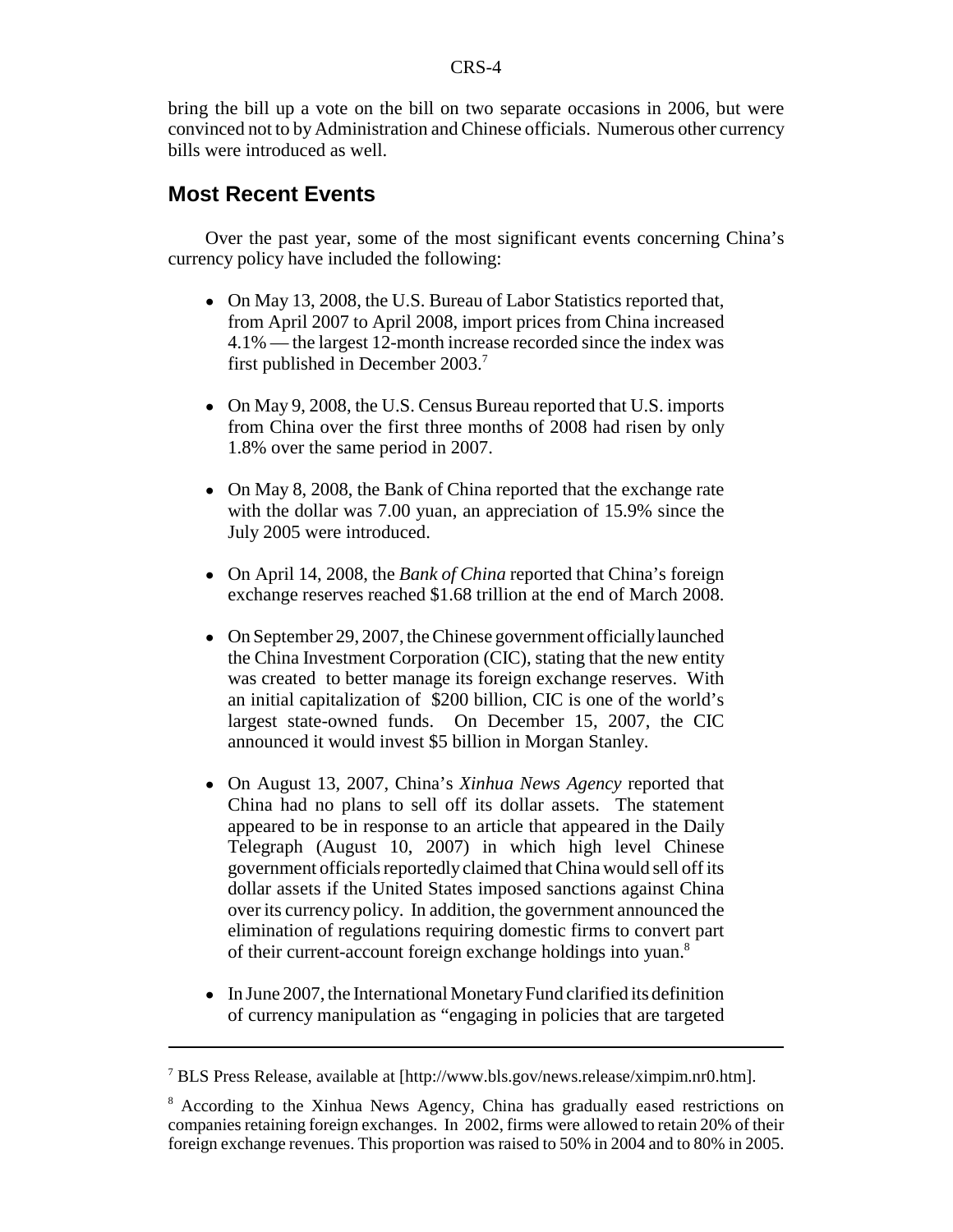at — and actually affect — the level of the exchange rate...in order to increase net exports." To discourage currency manipulation, the IMF announced it "must be prepared to deliver clear and sometimes difficult policy messages to members...."<sup>9</sup>

• On May 17, 2007, 42 House Members filed a Section 301 petition with the U.S. Trade Representative's office over China's currency practices and requested that a trade dispute case be brought to the World Trade Organization (WTO). On June 13, 2007, the USTR's office announced that it had declined the petition.

#### **Treasury Department Reports on Exchange Rates**

The 1988 Omnibus Trade and Competitiveness Act requires the Treasury Department to annually report on the exchange rate policies of foreign countries that have large global current account surpluses and large trade surpluses with the United States and to determine if they "manipulate" their currencies against the dollar in order to prevent "effective balance of payment adjustments" or to gain an "unfair competitive advantage in international trade." If currency manipulation is found, Treasury is required to negotiate an end to such practices. Over the past several years, Treasury has issued a *Report on International Economic and Exchange Rate Policies* on a semi-annual basis, focused mainly on major U.S. trading partners. China was cited under this report for manipulating its currency five times from May 1992 to July 1994, largely because of its use of a dual exchange rate system (which it unified in early 1994) and restrictions that were imposed on access to foreign exchange by domestic firms. Neither China nor any other country has been designated as a currency manipulator since 1994.10 However, over the past few years, the Treasury Department reports have increased their focus on China and have stepped up criticism of China's currency policy and the pace of its reforms. Since China reformed its currency in July 2005, Treasury has made the following observations:

• The November 28, 2005 report praised China's July 2005 currency reforms, but stated that it had failed to fully implement its commitment to make its new exchange rate mechanism more flexible and to increase the role of market forces to determine the yuan's value. The report further stated that China's new managed float exchange rate regime, which Chinese officials described as "based on market supply and demand with reference to a basket of currencies," did not appear to play a significant role in determining the daily closing level of the yuan, and that trading behavior since the reforms strongly suggested that "the new mechanism remains, in

<sup>&</sup>lt;sup>9</sup> International Monetary Fund, "IMF Surveillance — The 2007 Decision on Bilateral Surveillance," June 2007.

<sup>10</sup> General Accountability Office, *Treasury Assessments Have Not Found Currency Manipulation, but Concerns about Exchange Rates Continue*, Report GAO-05-351, April 2005 [http://www.gao.gov/new.items/d05351.pdf]. South Korea and Taiwan have also been designated for currency manipulation in the Treasury reports.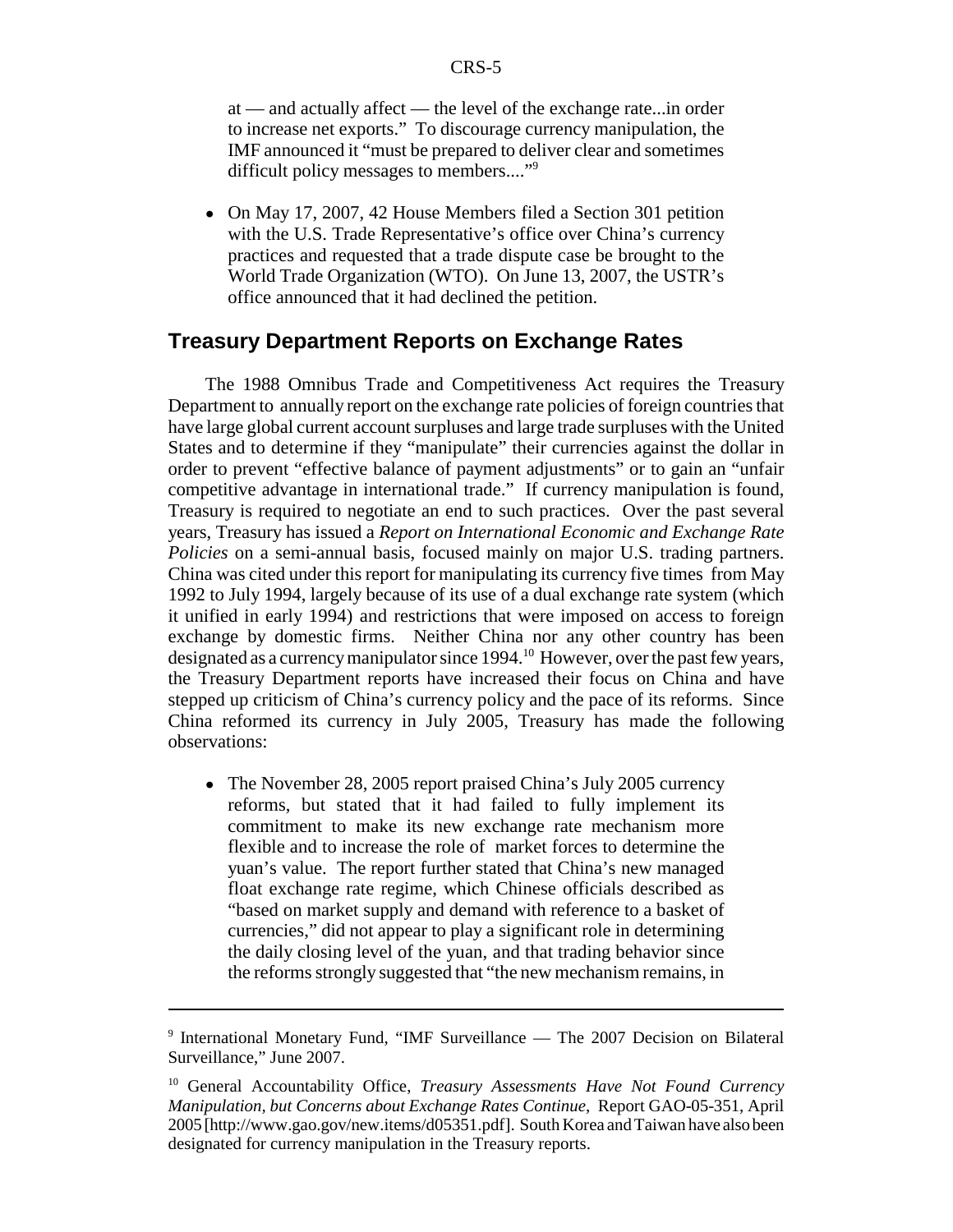practice, a tightly managed currency peg against the dollar."<sup>11</sup> However, Treasury stated that it decided not to cite China as a currency manipulator under U.S. trade law because of assurances it had received from Chinese officials that China was committed to "enhanced, market-determined currency flexibility" and that it would put greater emphasis on promoting domestic sources of growth, including financial reform.<sup>12</sup>

- The Treasury Department's June 2007 report stated that although China's central bank continued to heavily intervene in currency markets and that China's currency was significantly undervalued, it did not meet the technical requirements under U.S. law regarding currency manipulation. However, the report stated that "Treasury forcefully raises the Chinese exchange rate regime with Chinese officials at every available opportunity and will continue to do so."13
- The Treasury Department's December 2007 report stated that China should significantly accelerate the appreciation of the RMB's effective exchange rate in order to minimize the risks that are being created for China itself as well as the world economy.

Many Members have been critical of Treasury's decision (since 1994) not to cite China as a currency manipulator, despite its large scale currency interventions to control the exchange rate with the dollar, its large global current account surpluses, and large and growing trade surpluses with the United States. Many Members have called for enactment of legislation to revise the criteria Treasury uses to make its currency manipulation determination or to require it to estimate the level of the yuan's misalignment against the dollar (see the "Legislation in the 110<sup>th</sup> Congress" section below).

## **China's Concerns Over Changing Its Currency Policy**

Chinese officials argue that its currency policy is not meant to promote exports or discourage imports. They claim that China adopted its currency peg to the dollar, a policy that is practiced by a variety of developing countries, in order to foster economic stability and investor confidence. Chinese officials have expressed concern that abandoning the current currency policy could spark an economic crisis

<sup>11</sup> U.S. Treasury Department, *Report to Congress on International Economic and Exchange Rate Policies*, November 2005.

 $12$  The 1988 Omnibus Trade and Competitiveness Act requires the Treasury Department to determine whether countries manipulate the rate of exchange between their currency and the United States dollar for purposes of preventing effective balance of payments adjustment or gaining an unfair competitive advantage in international trade.

<sup>13</sup> Treasury Department, *Report to Congress on International Economic and Exchange Rate Policies*, June 2007, p. 2.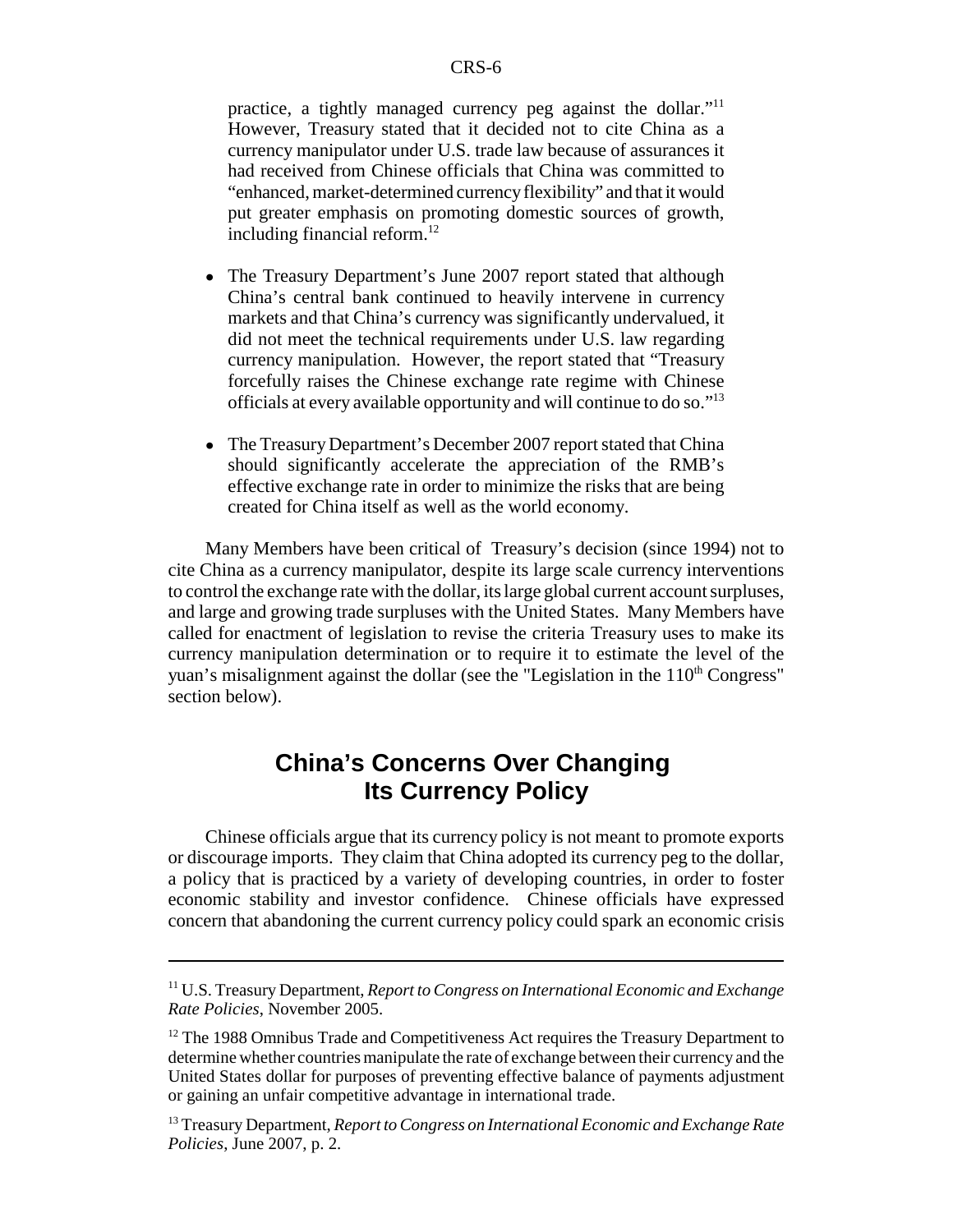in China and would especially be damaging to its export industries at a time when painful economic reforms (such as closing down inefficient state-owned enterprises and laying off millions of workers) are being implemented.<sup>14</sup> In addition, Chinese officials also appear to be worried about the rising level of unrest in the rural areas, where incomes have failed to keep up with those in urban areas and public anger has spread over government land seizures and corruption. Chinese officials contend that appreciating the currency could reduce domestic food prices (because of increased imports) and agricultural exports (by raising prices in overseas markets), thus lowering the income of farmers and further raising tensions. They further contend that the Chinese banking system is too underdeveloped and burdened with heavy debt to be able to deal effectively with possible speculative pressures that could occur with a fully convertible currency, which typically accompanies a floating exchange rate.<sup>15</sup>

The combination of a convertible currency and poorly regulated financial system is seen to be one of the causes of the 1997-1998 Asian financial crisis.<sup>16</sup> Prior to the crisis, Chinese officials were reportedly considering moving towards reforming their currency policy, but the severe negative economic impact among several East Asian countries that had a floating currency appears to have convinced officials that China's currency peg was one of the main reasons why China's economy was relatively immune from crisis, and that gradually implementing reforms to make the currency more flexible was the best way to maintain stable economic growth.

U.S. officials counter that they are not asking China to immediately adopt a floating currency system, but to move more quickly to reform the financial sector and to make the currency more flexible (including allowing faster appreciation of the yuan, widening the band, and decreasing the level of intervention in international currency markets).

## **The Economics of Fixed Exchange Rates**

Fixed exchange rates have a long history of use, including the Bretton Woods system linking the major currencies of the world from the 1940s to the 1960s and the international gold standard before then. To understand how China's currency policy works, it is easiest to start with an explanation of how a fixed exchange rate works,

<sup>&</sup>lt;sup>14</sup> China has reportedly eliminated over 60 million jobs in the state sector since 1997; layoffs over the past few years have averaged two million annually. See, Morgan Stanley, Global Economic Forum, *The Coming Rebalancing of the Chinese Economy*, March 27, 2006.

<sup>&</sup>lt;sup>15</sup> Many analysts counter that China's currency policy may actually be undermining the financial stability of the banking system because, in order to purchase foreign currency to maintain a target exchange rate, the government must boost the money supply. While some of this money may be "sterilized" by government-issued bonds, some of it may enter the economy. Analysts contend that this has made the banks more prone to extend loans to risky ventures and thus may increase the level of bank-held non-performing loans.

<sup>&</sup>lt;sup>16</sup> Chinese officials contend that during the Asian crisis, when several other nations sharply devalued their currencies, China "held the line" by not devaluing its currency (which might have prompted a new round of destructive devaluations across Asia). This policy was highly praised by U.S. officials, including President Clinton.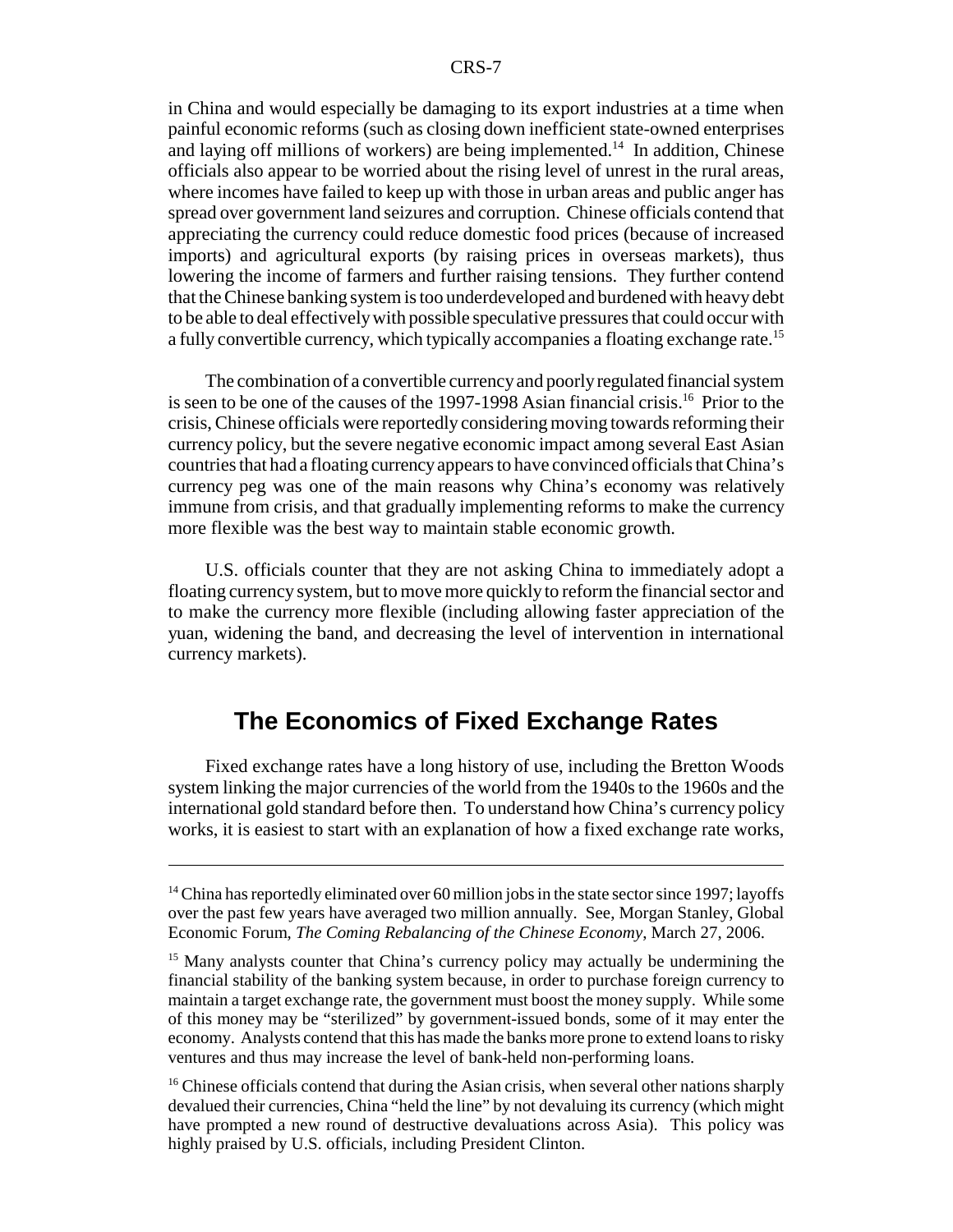which China operated until July 2005. Under the fixed exchange rate, the Chinese central bank bought or sold as much currency as was needed to keep the yuan-dollar exchange rate constant at level (formerly about 8.28 yuan per dollar).<sup>17</sup> The primary alternative to this arrangement would be a floating exchange rate, as the United States maintains with economies like the Euro area, in which supply and demand in the marketplace causes the euro-dollar exchange rate to continually fluctuate. Under a floating exchange rate system, the relative demand for the two countries' goods and assets determines the exchange rate of the euro to the dollar. If the demand for Euro area goods or assets increased, more euro would be demanded to purchase those goods and assets, and the euro would rise in value (if the central bank kept the supply of euro constant) to restore equilibrium.

When a fixed exchange rate is equal in value to the rate that would prevail in the market if it were floating, the central bank does not need to take any action to maintain the peg. However, over time economic circumstances change, and with them change the relative demand for a country's currency. If the Chinese had maintained a floating exchange rate, appreciation would likely have occurred in the past few years for a number of reasons. For instance, productivity and quality improvements in China may have increased the relative demand for Chinese goods and foreign direct investment in China. For the exchange rate peg to be maintained when economic circumstances have changed requires the central bank to supply or remove as much currency as is needed to bring supply back in line with market demand, which it does by increasing or decreasing foreign exchange reserves. This is shown in the following accounting identity, used to record a country's international balance of payments:

*Current Account Balance = Capital Account Balance*

*[(Exports-Imports) + Net Investment = [(Private Capital Outflow-Inflow) + Income+ Net Unilateral Transfers] Change in Foreign Exchange Reserves]*

Net investment income and net unilateral transfers between the United States and China are relatively small, so the current account balance is close to the trade balance (exports less imports). Thus, anytime net exports (exports less imports) or net private capital inflows (private capital inflows less outflows) increase, foreign exchange reserves must increase by an equivalent amount to maintain the exchange rate peg.

For the past several years, there has been excess demand for yuan (equivalently, excess supply of dollars) at the prevailing exchange rate peg. The central bank maintained the peg through 2005 by increasing its foreign reserves by buying dollars from the public in exchange for newly printed yuan. Rather than hold U.S. dollars, which earn no interest, the Chinese central bank mostly holds U.S. financial securities — primarily U.S. Treasury securities, but also U.S. Agency securities (e.g.,

 $17$  Prior 1994, China maintained a dual exchange rate system: an official exchange rate of about 5.8 yuan to the dollar and a market swap rate (used mainly for trade transactions) of about 8.7 yuan to the dollar (at the end of 1993). The reforms in 1994 unified the two rates. Since Hong Kong also fixes its exchange rate to the dollar, China in effect also maintains a fixed exchange rate with Hong Kong.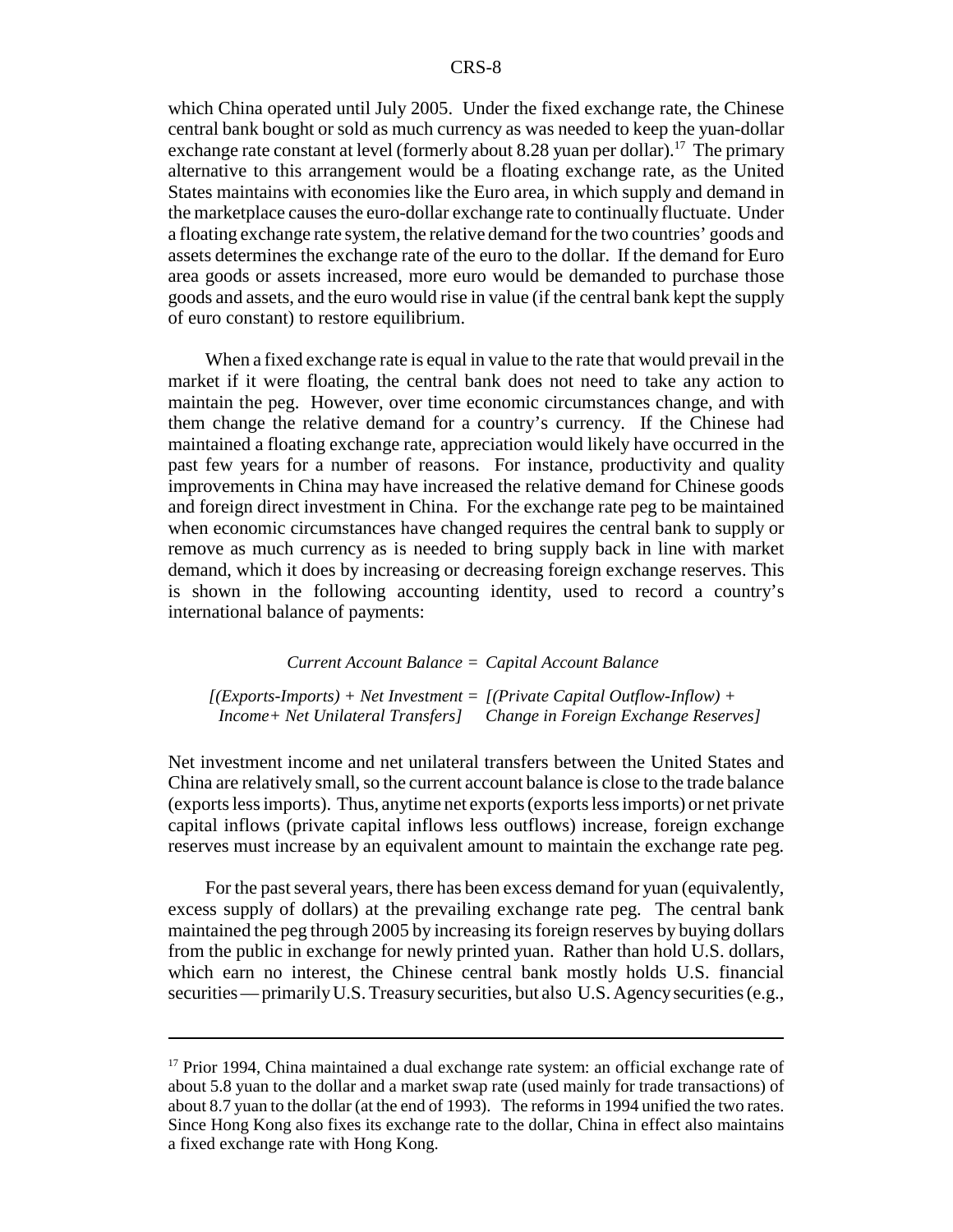the obligations of Fannie Mae and Freddie Mac).<sup>18</sup> A peg can be maintained as long as the central bank is willing to accumulate more foreign exchange reserves.<sup>19</sup>

|      |                       | <b>Cumulative Foreign Exchange Reserves</b> | <b>Current Account Balance</b> |          |                       |
|------|-----------------------|---------------------------------------------|--------------------------------|----------|-----------------------|
| Year | <b>Billions of \$</b> | % of GDP                                    | % of Imports                   | % of GDP | <b>Billions of \$</b> |
| 1995 | 75.4                  | 10.8                                        | 57.1                           | 0.2      | 1.3                   |
| 1996 | 107.0                 | 13.1                                        | 77.1                           | 0.8      | 5.6                   |
| 1997 | 142.8                 | 15.9                                        | 100.4                          | 3.6      | 32.5                  |
| 1998 | 149.2                 | 15.8                                        | 106.4                          | 3.1      | 31.2                  |
| 1999 | 157.7                 | 15.9                                        | 95.1                           | 1.4      | 21.1                  |
| 2000 | 168.3                 | 15.6                                        | 74.8                           | 1.7      | 20.5                  |
| 2001 | 215.6                 | 18.1                                        | 88.5                           | 1.3      | 17.5                  |
| 2002 | 291.1                 | 22.1                                        | 98.6                           | 2.4      | 35.4                  |
| 2003 | 403.3                 | 28.1                                        | 97.7                           | 2.8      | 31.4                  |
| 2004 | 609.9                 | 31.5                                        | 108.6                          | 3.5      | 58.7                  |
| 2005 | 818.9                 | 35.5                                        | 124.1                          | 7.1      | 116.1                 |
| 2006 | 1,068.5               | 38.6                                        | 134.7                          | 9.0      | 249.9                 |
| 2007 | 1,528.2               | 47.1                                        | 159.9                          | 9.1      | 294.8                 |

#### **Table 1. China's Foreign Exchange Reserves and Overall Current Account Surplus: 1995-2007**

**Source:** Economist Intelligence Unit, International Monetary Fund, and People's Bank of China.

**Note:** Year end values. The 2007 data for GDP, imports, and current account balance are estimates from Global Insight.

Since July 2005, China has continued to accumulate foreign reserves at a rapid pace (see **Figure 1**), and in 2006, China overtook Japan to become the world's largest holder of foreign exchange reserves. As seen in **Table 1**, foreign reserves

 $18$  In March 2007, the Chinese finance minister announced that it would shift a small portion of the foreign reserves into higher yielding assets. Presumably, these reserves would remain invested in foreign assets; otherwise, the portfolio shift would alter the currency's value. See Jim Yardley and David Barboza, "China to Open Fund to Invest Currency Reserves," *New York Times*, March 9, 2007.

 $19$  If the demand for yuan relative to dollars were to decline, the central bank would face the opposite situation. It would need to buy yuan from the public in exchange for U.S. dollars to maintain the peg. This strategy could only be continued until the central bank's dollar reserves were exhausted, at which point the peg would have to be abandoned.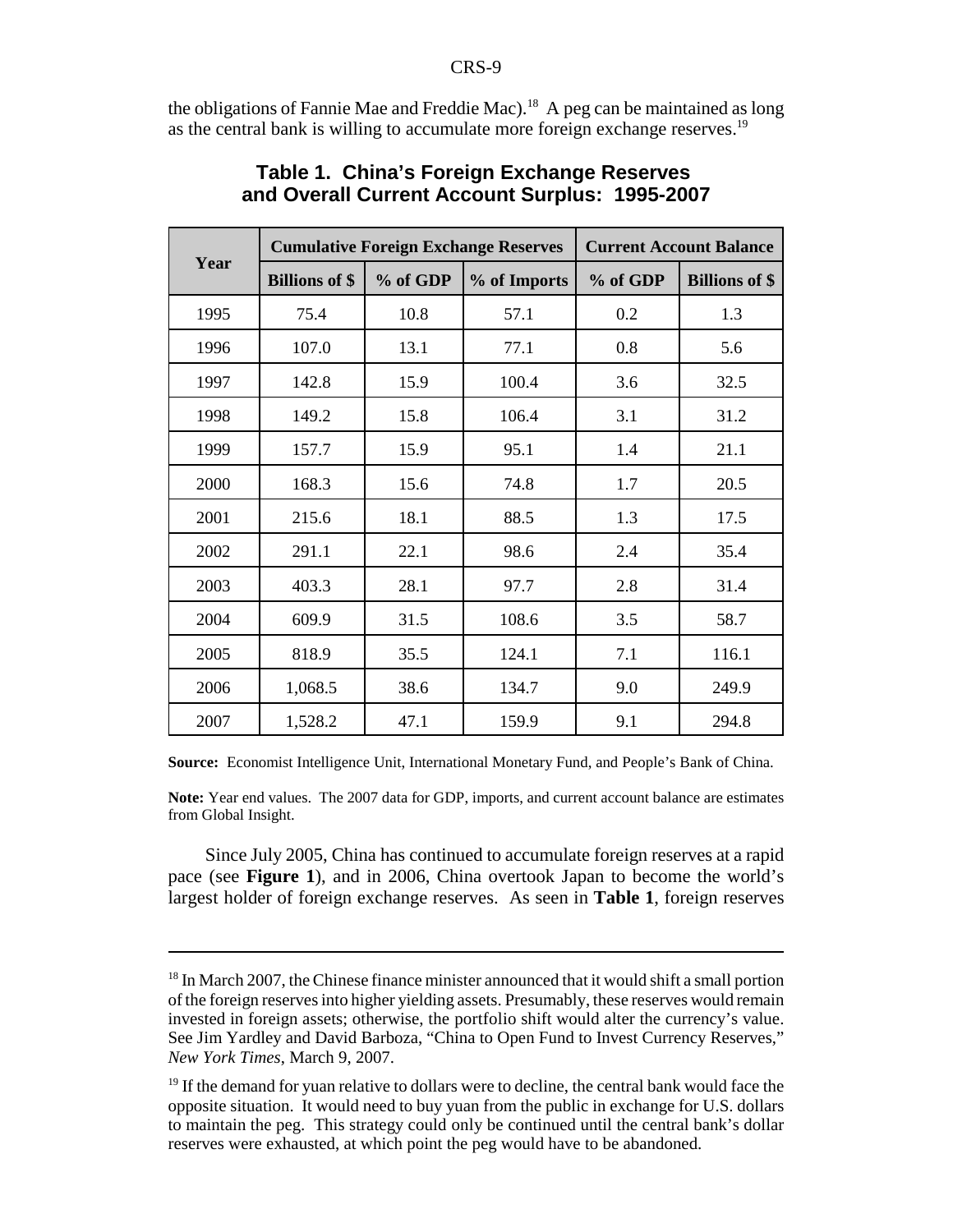grew from \$75 billion in 1995 to \$168 billion in 2000 to \$1.53 trillion in 2007.<sup>20</sup> From 2006 to 2007, China's foreign exchange holdings rose by \$463 billion, or 43%. But, unlike a fixed exchange rate regime, it has no longer purchased enough foreign reserves to entirely prevent the yuan from appreciating against the dollar. After an initial revaluation of 2% in July 2005, the yuan has appreciated steadily. By the end of April 2008, it had appreciated by about 16% to 7 yuan per dollar (see **Figure 2**). The current situation might be best described as a "managed float" — market forces are determining the general direction of the yuan's movement, but the government is retarding its rate of appreciation through market intervention (and thus, to some extent, is still pegging the yuan to the dollar).<sup>21</sup> Some of China's neighbors also maintain managed floats (such as Malaysia) or have intervened in currency markets from time to time to keep its currency low against the dollar (such as Japan from 1998-2004).<sup>22</sup> The continued rapid accumulation of foreign reserves suggests that if the yuan were allowed to freely float, it would appreciate more rapidly.

 $20$  Year-end values. Reserves totaled \$1.7 trillion as of March 2008.

<sup>&</sup>lt;sup>21</sup> Officially, China fixed its exchange rate to a currency basket in July 2005, which is similar to fixing the yuan to one currency except the yuan is now theoretically fixed against the (weighted) average value of the currencies in its "basket": primarily the dollar, euro, yen, and Korean won. The exact weights of the currencies in the basket has not been announced. Obstfeld has noted that it unclear how the yuan could be fixed to a basket when the yuan has been much more stable against the dollar than the euro or yen. Theoretically, this means that the yuan would no longer be fixed to the dollar, since every time the other exchange rates in the basket appreciate or depreciate against the dollar, so will the yuan, but to a lesser extent. Thus, fixing the yuan to a basket of currencies does not rule out the possibility that the yuan could appreciate against the dollar (anytime the other currencies in the basket appreciate against the dollar). There is no standard definition of whether an exchange rate is fixed or floating. For example, the IMF defines an exchange rate as fixed if it fluctuates within a 2% range over a three month period. Maurice Obstfeld, "The Renminbi's Dollar Peg at the Crossroads," *Monetary and Economic Studies*, December 2007.

<sup>22</sup> See CRS Report RL33178, *Japan's Currency Intervention: Policy Issues*, by Dick K. Nanto.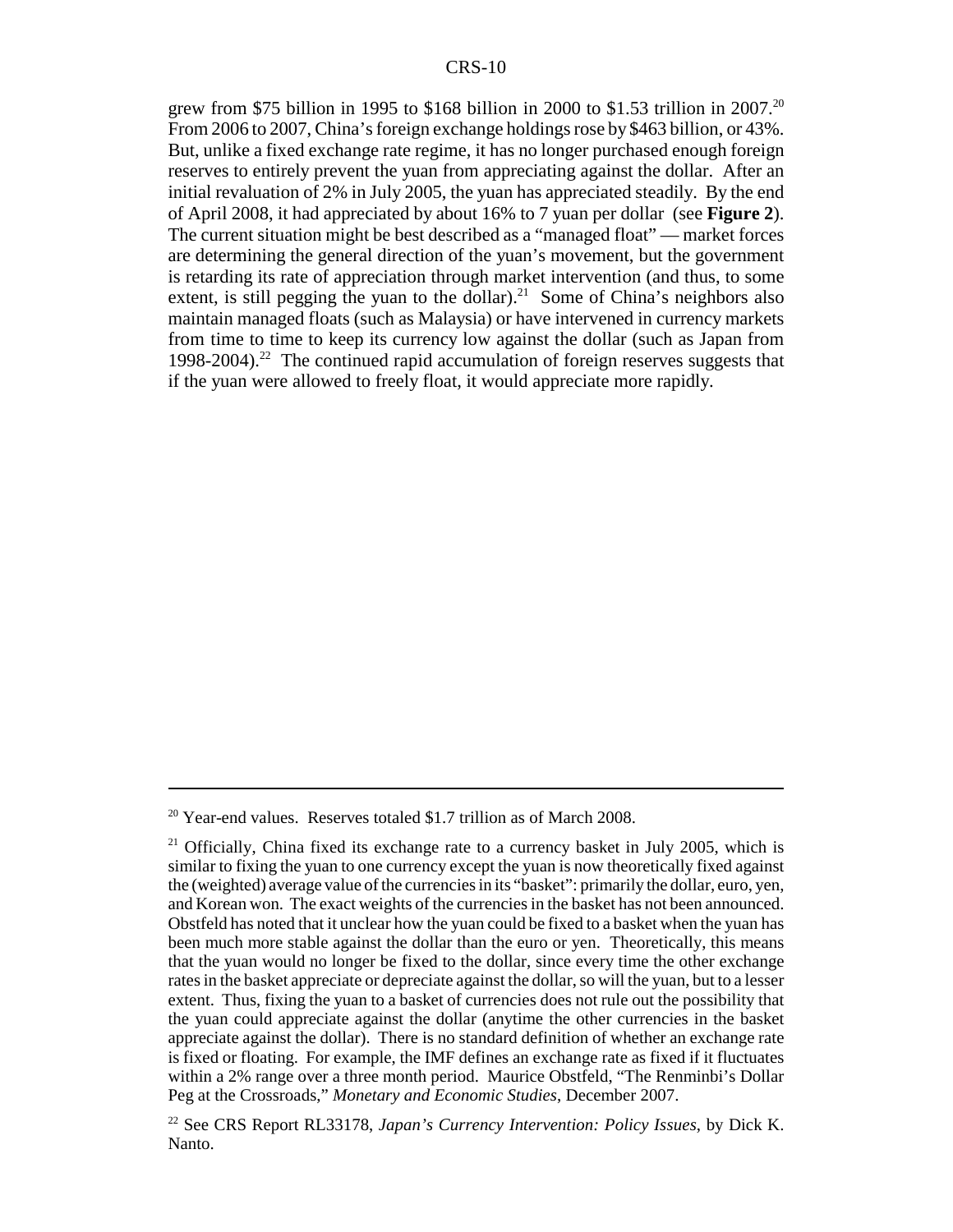CRS-11





**Source:** People's Bank of China and Chinese State Administration of Foreign Exchange.



**Figure 2. China-U.S. Exchange Rates: 2004-April 2008**

**Source:** Global Insight and Bank of China.

**Note:** Chart inverted for illustrative purposes.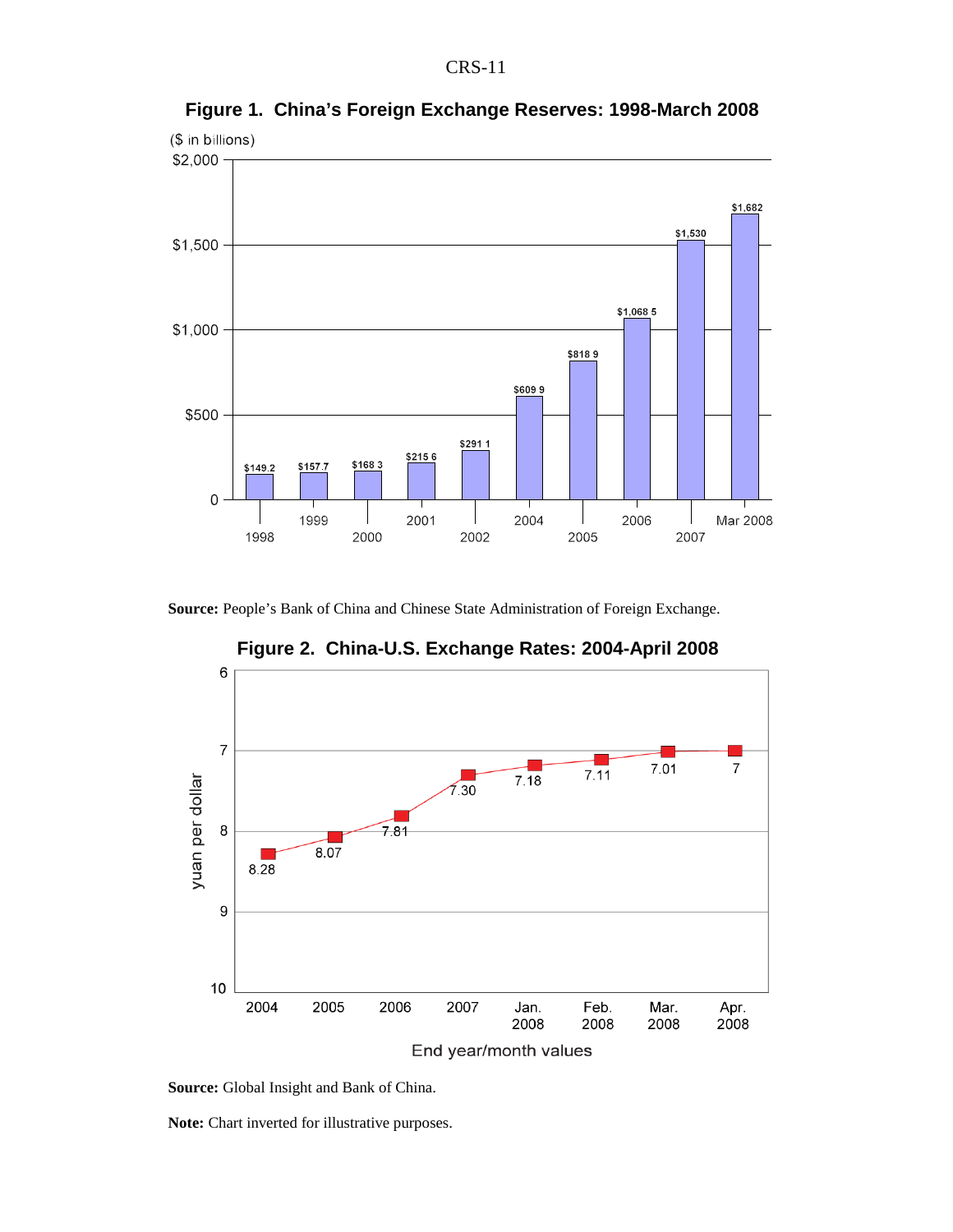Preventing the yuan from appreciating against the dollar is not the only reason the Chinese government could be accumulating foreign exchange reserves. Foreign exchange reserves are necessary to finance international trade (in the presence of capital controls) and to fend off speculation against one's currency. A country would be expected to increase its foreign reserves for these purposes as its economy and trade grew. However, **Table 1** illustrates that the increase in foreign exchange reserves in China has significantly outpaced the growth of GDP or imports in the last few years. When China accumulates foreign reserves that are non-U.S. assets, it does not influence the yuan's value against the dollar. Little public information is available on the nature of China's foreign reserves, so it is not known what share of China's reserves are held in U.S. assets. It is also not known what share of the annual increase in reserves is due to new accumulations, as opposed to valuation changes, exchange rate effects, or the reinvestment of earnings.

Economic activity, including the level of imports and exports, is not determined by the nominal exchange rate, but by the real (inflation-adjusted) exchange rate. Because the United States and China had roughly similar increases in the overall price levels from 1994 to 2003 (39% in China vs. 31% in the United States), the difference between the real and nominal rate was small. However, China had much higher inflation than the United States from 1994 to 1997, so the real and nominal exchange rates diverged considerably during that time. The real exchange rate appreciated from China's perspective, making their exports more expensive and U.S. imports cheaper. From then until 2003, the real and nominal exchange rates converged because China's inflation rate was lower than U.S. inflation. This can be seen in **Figure 3**. In 2003, the Chinese exchange rate reached its lowest level since 1994 in real terms, from the Chinese perspective, making their exports progressively less expensive since 1997. Since then, the value of the yuan has risen. Appreciation in the nominal exchange rate has brought the yuan almost back to its 1998 level in real terms.23

 $23$  Some commentators have suggested that the extent of yuan undervaluation can be estimated from inflation differentials. In other words, although the nominal exchange rate has been constant, adjusting for inflation can determine how much the real rate has depreciated, and proves that the yuan is undervalued. The problem with this approach is that the estimate will be highly sensitive to the selection of the base year. For example, if the base year was 1996, the yuan would have been undervalued by 14% in 2002, but if the base year was 1994, the yuan would have been *overvalued* by 5% in 2002. The current account balance was close to zero (one definition of equilibrium) in both years.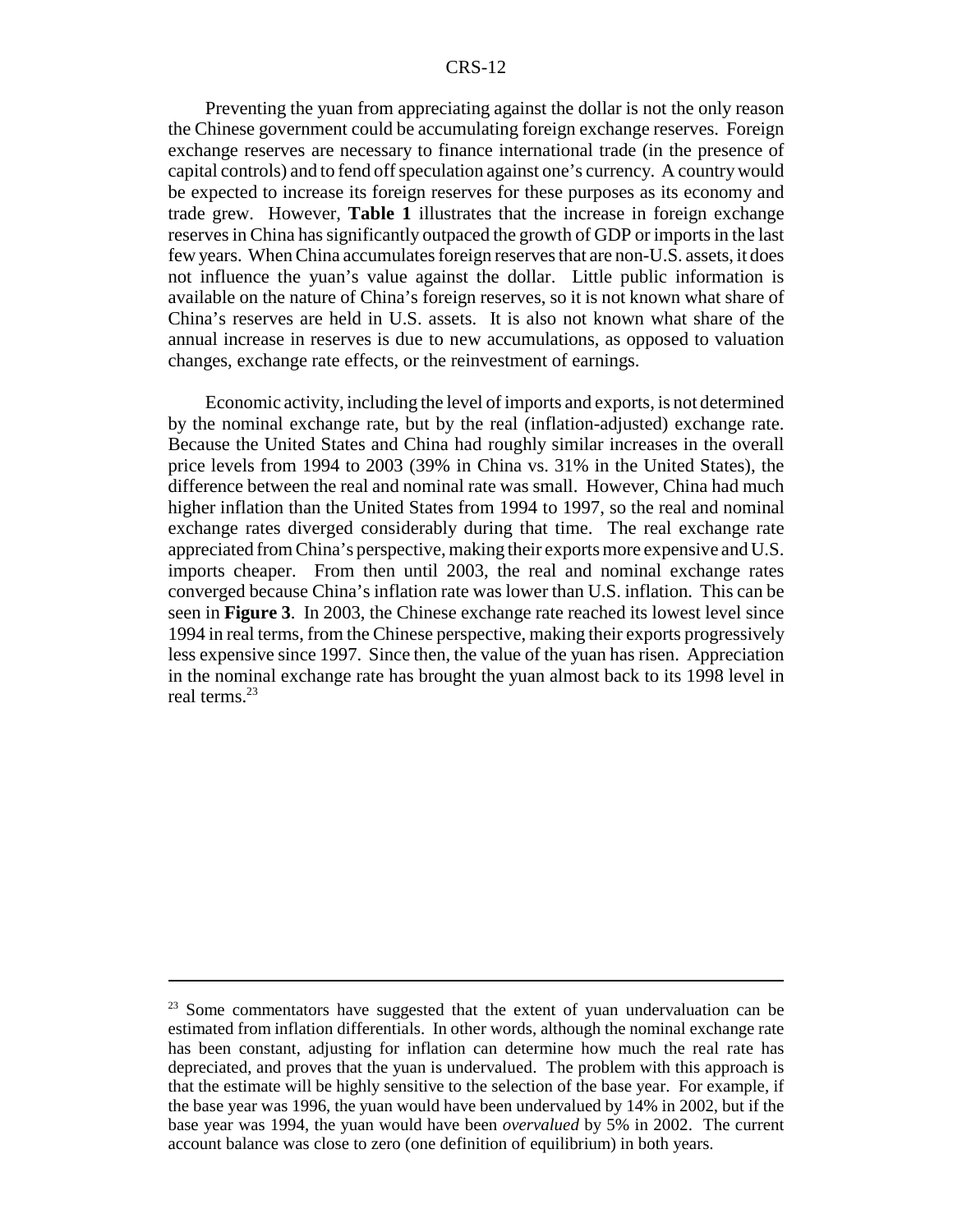

**Figure 3. Nominal and Real Yuan-Dollar Exchange Rate, 1994-2007**

**Source:** CRS calculations based on IMF data.

**Note:** Real exchange adjusted for inflation using the consumer price index. Charted is inverted for illustrative purposes.

In the long run, real (inflation-adjusted) exchange rates return to their market value whether they are (nominally) fixed or floating. Imagine that the demand for Chinese goods and services were to increase. If the yuan were floating, it would appreciate, as more yuan were acquired to purchase Chinese goods. It would continue to appreciate until the excess demand for Chinese goods was exhausted (since they are now more expensive in terms of foreign currency), at which point the trade balance would return to its equilibrium level. With a fixed exchange rate, the real exchange rate returns to its market value through price adjustment instead, which takes time. If the exchange rate were fixed below the level that would prevail in the market, Chinese exports would be relatively inexpensive and U.S. imports would be relatively expensive. As long as this situation prevailed, the trade surplus with the United States would persist. The trade surplus (plus net remittances) is equal to the capital flowing from China to the United States. Part of this capital consists of the purchase of U.S. assets by private Chinese citizens. The other portion consists of the accumulation of dollar reserves by the Chinese central bank. By increasing its dollar reserves, the central bank is also increasing the supply of yuan. This causes the inflation rate in China to rise, all else equal.<sup>24</sup> Over time, as prices rise, exports will

 $24$  The Chinese can try to offset the upward pressure on prices by selling Chinese government securities to take the additional yuan out of circulation (called "sterilized intervention"). But this will push interest rates back up, attracting more foreign capital to China, causing the central bank's dollar reserves and the supply of yuan to expand again. It is difficult to tell whether the Chinese have sterilized their foreign reserve accumulation (continued...)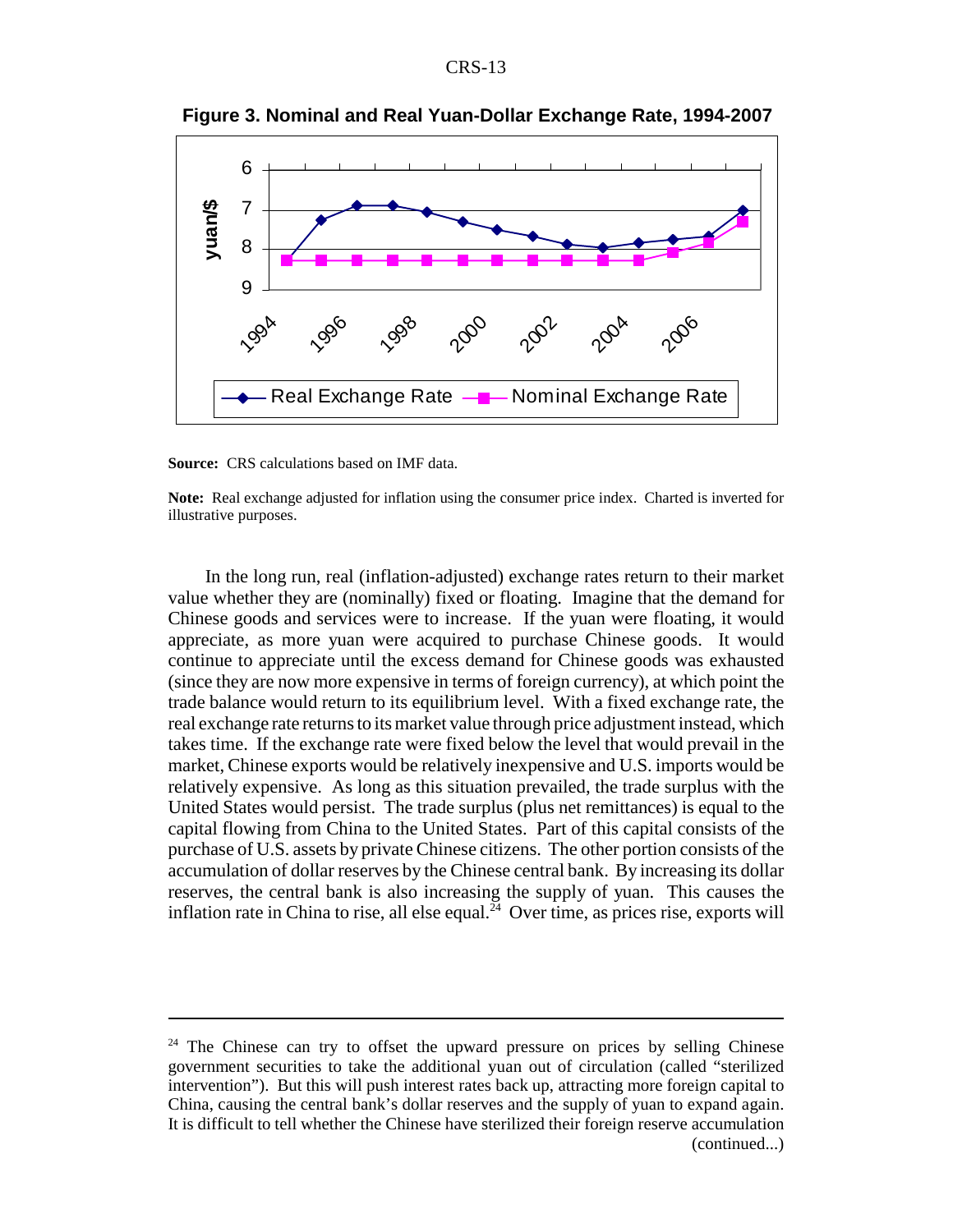become more costly abroad and imports less costly. At that point, the trade surplus will return to its equilibrium value. Although the nominal exchange rate never changed, because of the rise in prices, the real exchange rate would now equal the market rate that would prevail if the exchange rate had been floating. Thus, undervaluing a fixed exchange rate does not confer any permanent competitive advantage for a country's exporters and import-competing industries. However, because price adjustment takes time, floating exchange rates return to the equilibrium value much more quickly than fixed exchange rates.

Thus, when a country uses its monetary policy to influence the value of it currency, it can no longer use its monetary and fiscal policy to counteract changes in the business cycle (the U.S. loses no policy flexibility from China's peg). For example, a peg would prevent a country from lowering its interest rates to offset an economic downturn. If it did, capital would flow out of the country to assets with higher interest rates in the rest of the world, and the country would find its currency peg under pressure (since investors would sell the country's currency and buy foreign currency to transfer their capital abroad) until it raised its interest rates.

This loss of monetary autonomy is relatively unimportant for small countries that fix their exchange rate to large neighbors that share the same business cycle, since the large neighbor would also likely be affected by the downturn and lower its interest rates. But the loss in autonomy is costly when a country is tied to a partner to whom it is not closely linked and does not experience similar business cycles, as is arguably the case between the United States and China.

However, China loses less monetary autonomy than most countries with a fixed exchange rate through its use of capital controls (legal barriers restricting access to foreign currency). The currency is convertible on a current account basis (such as for trade transactions), but not on a capital account basis (for various types of financial flows, such as portfolio investment). In addition, nearly all Chinese enterprises are required to turn over their foreign currency holdings to China's state bank in exchange for yuan, and purchases of foreign exchange by individuals and firms in China are closely regulated. Because capital cannot easily leave China when interest rates are lowered, China retains some flexibility over its monetary and fiscal policy despite the fixed exchange rate.

#### **A Critique of Various Estimates of the Yuan's Undervaluation**

Although it is certain that the yuan would appreciate if the central bank were not increasing its foreign reserves, since the value of the yuan has changed little since

 $24$  (...continued)

in recent years. All else equal, if China sterilized its intervention, the growth rate of the money supply and the inflation rate would not rise. The growth rate of one measure of the Chinese money supply, M2, accelerated in both 2001 and 2002. The growth rate of another measure, M1, decelerated in 2001 but accelerated in 2002. Inflation was very low through 2003, but rose to 3.9% in 2004. However, inflation and money growth could have been affected by factors other than reserve accumulation in recent years. It has been argued that sterilization is an "unfair" practice to use with a peg, since it is meant to prevent the price adjustment that brings trade between the two countries back into equilibrium.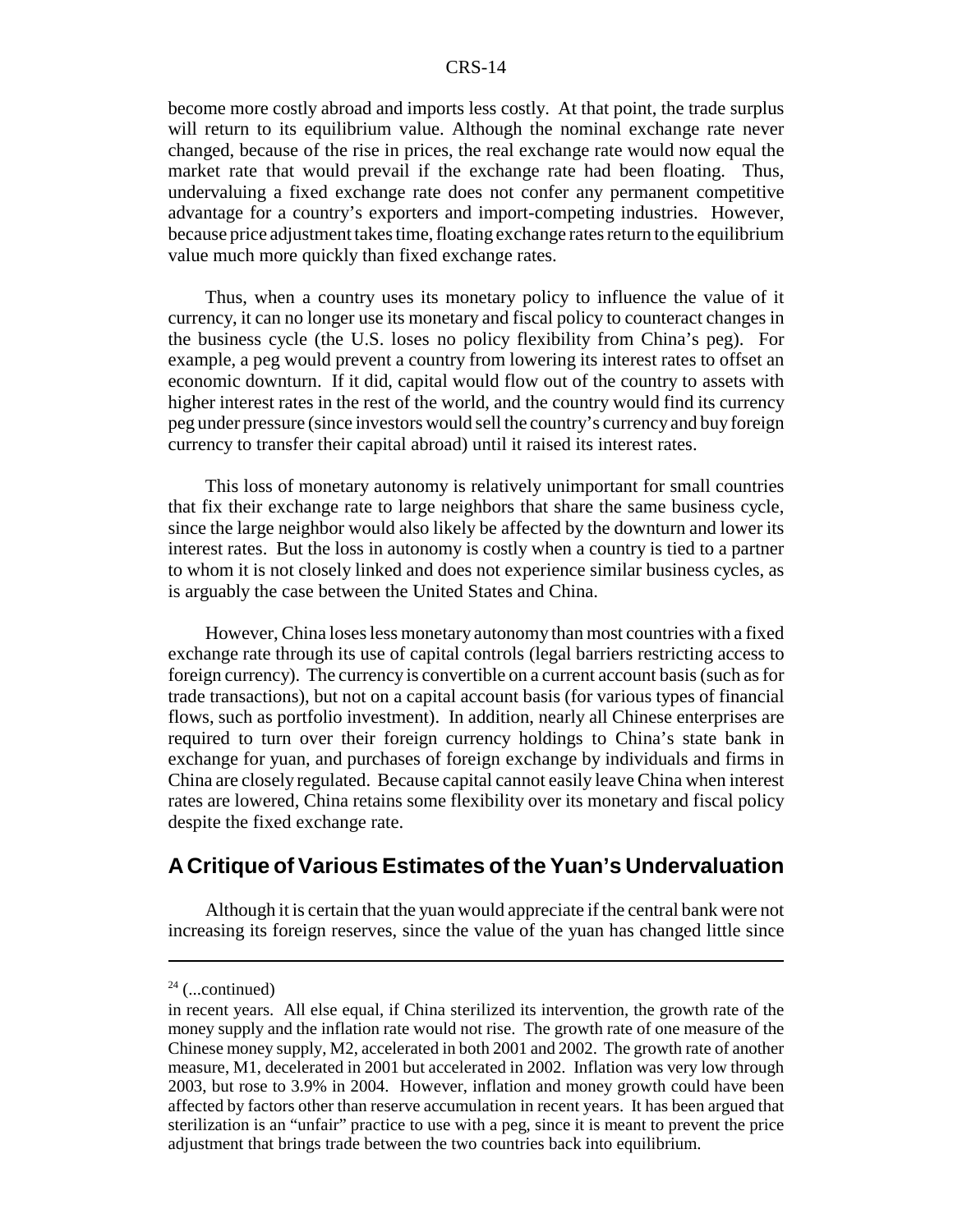1994, there is no direct way to determine how much it would appreciate — even if there was a consensus about what China's current account balance should be, there are no observations until June 2005 to estimate how sensitive its imports and exports would be to changes in the exchange rate. Estimates of the extent of the yuan's undervaluation have been cited in many articles and interviews. This report attempts to evaluate only those estimates in which the author explains how the estimate was derived. It should be noted that many of the estimates were made some time ago, when the value of the yuan and China's trade surplus were lower, so the yuan may be more or less undervalued at this point. The estimates are grouped below into two broad methodological categories: the "fundamental equilibrium exchange rate" method and the "purchasing power parity" method.

**Estimates Based on Fundamental Equilibrium Exchange Rates.** One method for estimating misalignments in exchange rates is referred to as the fundamental equilibrium exchange rate (FEER) method. It is based on the belief that current account balances at the present are temporarily out of line with their "fundamental" value, either because of unsustainable forces in the economy or government intervention. Once an estimate has been made of what the fundamental current account balance should be, one can calculate how much the exchange rate must change in value to achieve that current account adjustment. As will be discussed below, this is not an uncontroversial method. Many economists would reject the notion that current account balances worldwide are misaligned, or that economists can predictably determine how much they must be adjusted to come back into alignment. Thus, the following estimates are only valid if one accepts the assumptions underlying them.

Ernest Preeg, senior fellow at the Manufacturers' Alliance, estimated that the yuan was undervalued by 40% in 2003.<sup>25</sup> While this claim is not based on any formal analysis, he uses several rule-of-thumb estimates to reach this conclusion. His first observation is that the increase in Chinese foreign exchange reserves equaled 100% of the Chinese trade surplus less net foreign direct investment (FDI) flows in the first six months of 2002. He concludes that the entire trade surplus less net foreign direct investment would be zero in the absence of the increase in foreign exchange reserves. His second observation is a rule-of-thumb estimate that a 1% decline in the dollar leads to a \$10 billion decline in the trade deficit in the United States He then observes that the dollar would need to decline by 40% according to that rule of thumb to eliminate the trade deficit since the U.S. trade deficit equaled about \$400 billion in 2002. Since the Chinese trade surplus plus net FDI flows equaled 100% of the increase in foreign exchange reserves, he concludes that if the central bank no longer increased its foreign exchange reserves by letting the yuan float, the surplus less FDI would be zero and the yuan would appreciate by  $40\%$ , based on the U.S. ratio.<sup>26</sup>

<sup>&</sup>lt;sup>25</sup> Ernest H. Preeg, "Exchange Rate Manipulation to Gain an Unfair Competitive Advantage: The Case against Japan and China," in C. Fred Bergsten and John Williamson, eds., *Dollar Overvaluation and the World Economy* (Washington, DC: Institute for International Economics, 2003).

<sup>&</sup>lt;sup>26</sup> In addition to the general criticisms of all studies below, there some specific criticisms of the Preeg estimate. First, Preeg's conversion of the rule of thumb from dollar terms to (continued...)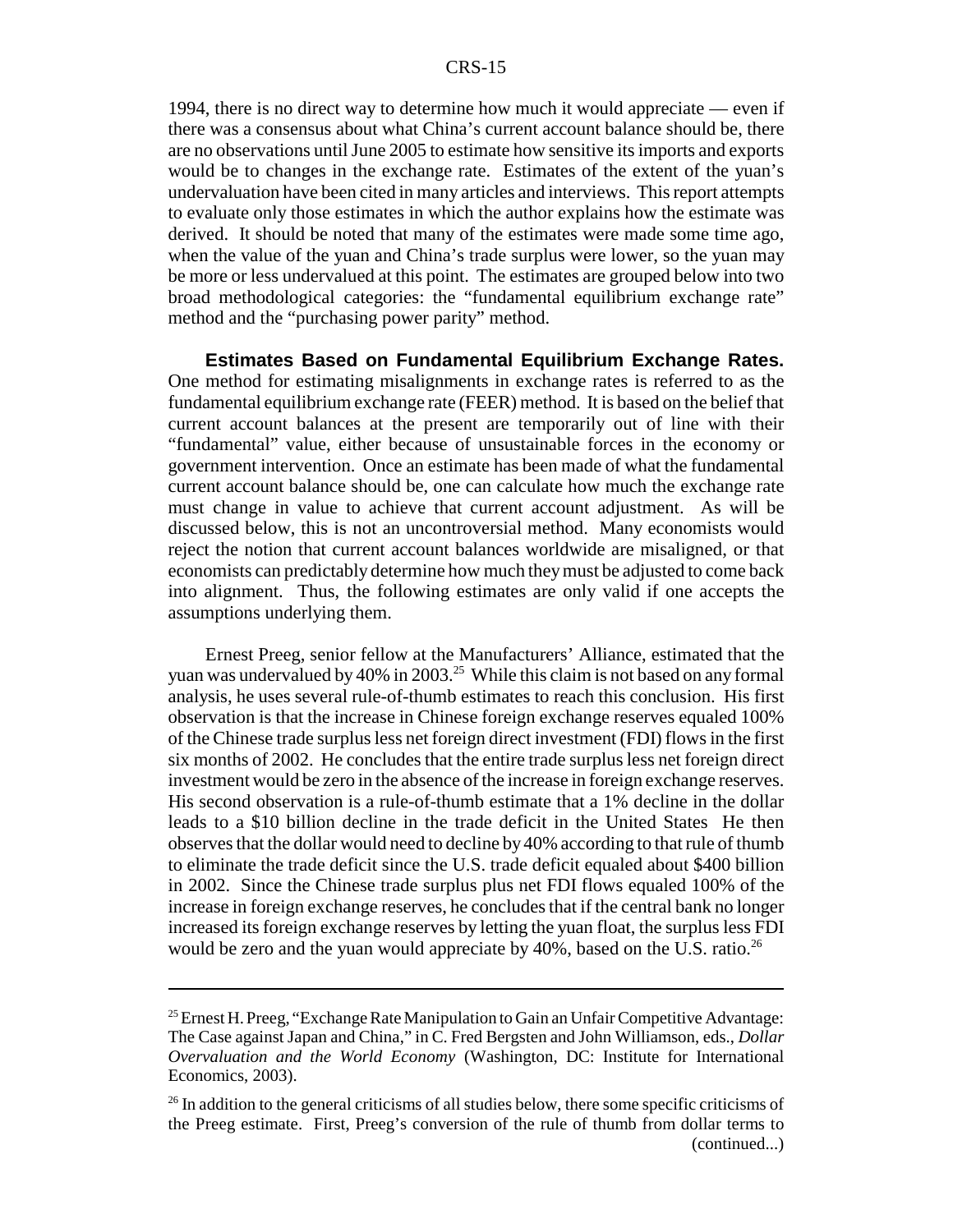The Institute for International Economics (IIE) estimates that the yuan was 15%- 25% undervalued in 2003. It argues that the "underlying" current account surplus was 2.5%-3% of GDP in 2003, larger than the actual surplus (1.5%) (it does not explain why).<sup>27</sup> It then argues that the surplus should be reduced by \$50 billion (or 4% of GDP) to return to equilibrium, which would leave China with a deficit of 1%- 1.5% of GDP in equilibrium. It believes that the revaluation required to achieve this reduction in the current account surplus is unusually large because of the extensive use of imports in the production of Chinese exports. IIE Fellow Morris Goldstein testified that

These estimates of [yuan] misalignment can be obtained either by solving a trade model for the appreciation of the RMB that would produce equilibrium in China's overall balance of payments, or by gauging the appreciation of the RMB that make a fair contribution to the reduction in global payment imbalances, especially the reduction of the U.S. current-account deficit to a more sustainable  $level.<sup>28</sup>$ 

Goldman Sachs Economic Research Group has estimated that the yuan was 9.5%-15% undervalued in 2003.<sup>29</sup> They argue that the current account less FDI should be zero in equilibrium (which means that China would have a current account deficit equal to FDI), which could be accomplished with a 9.5%-15% revaluation. This is based on their elasticity (i.e., the degree to which demand changes due to price changes) estimates that exports would fall 0.2% and imports would rise 0.5% when the exchange rate rose 1%.

Virginie Coudert and Cecile Couharde use the most sophisticated analysis to estimate their parameters. They argue that China has an underlying current account deficit of between 1.5% and 2.8% of GDP. The smaller number comes from a cross-

 $26$  (...continued)

percentage of the total trade deficit is without justification. His conversion implies that if the U.S. trade deficit were \$1, a 40% decline in the dollar would lower the deficit by \$1. By that logic, if the trade deficit were \$1 trillion, a 40% decline in the dollar would lower the deficit by \$1 trillion. Clearly, a 40% decline in the dollar cannot have such different effects on the trade deficit simply because the dollar value of the trade deficit has changed. Second, Preeg applies his estimate based on U.S. data to the Chinese trade surplus without any supporting evidence. Since the United States and China have different economies, trading patterns, trade balances, and exchange rate regimes, there is no reason to think the estimate would be the same for both countries. He also uses overall and bilateral trade balances interchangeably. There is no reason to think that a 40% decline in the dollar would have the same effect on a \$400 billion U.S. overall trade deficit (from which he does not subtract FDI) as a 40% decline in the yuan would have on a \$60 billion bilateral Chinese trade surplus less FDI.

 $27$  According to the data cited elsewhere in this report, the actual surplus in 2002 was 2.9% of GDP and 2.2% in 2003.

<sup>&</sup>lt;sup>28</sup> Morris Goldstein, testimony before the Subcommittee on Domestic and International Monetary Policy, Committee on Financial Services, U.S. House of Representatives, October 1, 2003.

<sup>29</sup> Jim O'Neill and Dominic Wilson, *How China Can Help the World,* Goldman Sachs Global Economics Paper 97, September 17, 2003.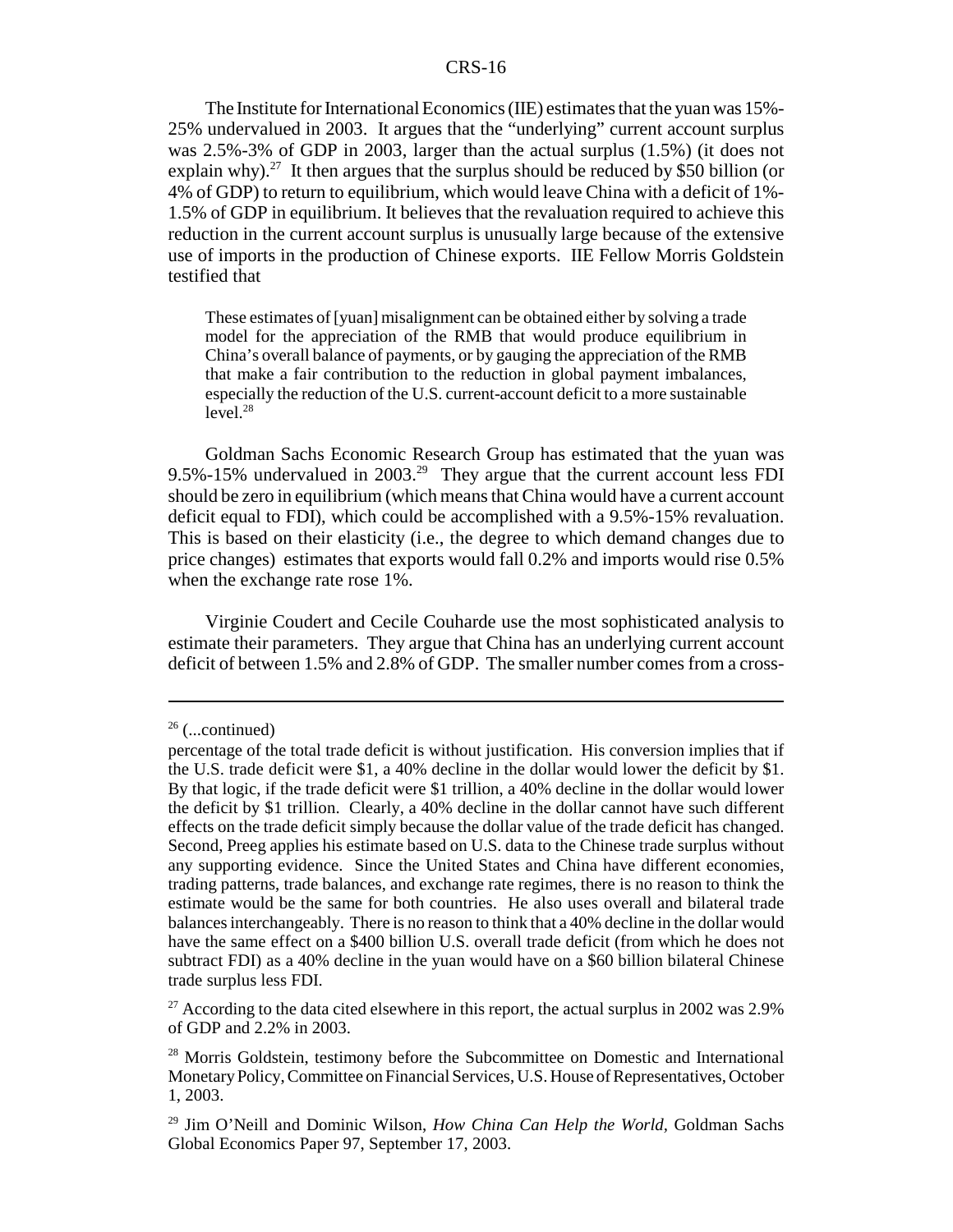country regression of the current account balance based on variables such as percapita income, demographics, and the budget deficit; the larger number is an estimate of the largest current account deficit that would stabilize China's debt-to-GDP ratio. They estimate that the yuan was  $44\%$ -54% undervalued against the dollar in 2003.<sup>30</sup>

All of these estimates are based on a similar logic, so a few general observations can be made about all of them. First, none of the estimates are the product of theoretically grounded, econometrically estimated economic models. Rather, they are "back of the envelope" estimates based on a few simple "rule of thumb" assumptions. "Rules of thumb" such as the Preeg 10%-\$1 billion estimate or the Goldman Sachs import and export elasticities may not be accurate over time or over large changes in the exchange rate.

The main source of contention in all of the estimates of the yuan's undervaluation is the definition of an "equilibrium" current account balance. All of the estimates are based on the appreciation that would be required for China to attain "equilibrium" in the current account balance. But there is no consensus based on theory or evidence to determine what equilibrium would be; rather, the authors base equilibrium on their own personal opinion, with some using arbitrary assumptions and others more sophisticated ones.<sup>31</sup> Yet this assumption is crucial — Dunaway et al. demonstrate that changing the assumed equilibrium current account balance by 2 percentage points of GDP changes the estimated undervaluation by as much as 25 percentage points.32 Some economists argue that the current account balance would always be close to zero in equilibrium, but this neglects the fact that countries with different saving and investment rates may willingly lend to and borrow from one another for long periods of time.

In fact, the Preeg, IIE, and Goldman Sachs estimates use an assumption of equilibrium less favorable to China than the current account balance. These studies actually call for balance only in official and portfolio borrowing. They still allow for foreign direct investment (FDI) inflows, which means their estimate of China's overall "equilibrium" current account position is actually a deficit. If they had chosen balance (the traditional "equilibrium" measure with a fixed exchange rate) instead of a deficit as their equilibrium benchmark, their estimates of the yuan's undervaluation would have been smaller. Even if portfolio flows are essentially limited by capital controls at present, it is not clear why requiring the Chinese to borrow from the rest of the world is any less unsustainable than the current arrangement where China is lending to the rest of the world. With capital controls and net FDI inflows, increasing foreign reserves is the only way that China can keep its net foreign indebtedness from increasing. And all measures rule out any

<sup>30</sup> Virginie Coudert and Cecile Couharde, "Real Equilibrium Exchange Rate in China," Centre d'Etudes Prospectives et d'Informations Internationales, working paper 2005-01, January 2005.

 $31$  A thorough attempt to estimate exchange rates using this method can be found in John Williamson, ed., *Estimating Equilibrium Exchange Rates* (Washington, DC: Institute for International Economics, 1994).

 $32$  Steven Dunaway et al., "How Robust are Estimates of Equilibrium Real Exchange Rates: The Case of China," IMF working paper 06/220, October 2006.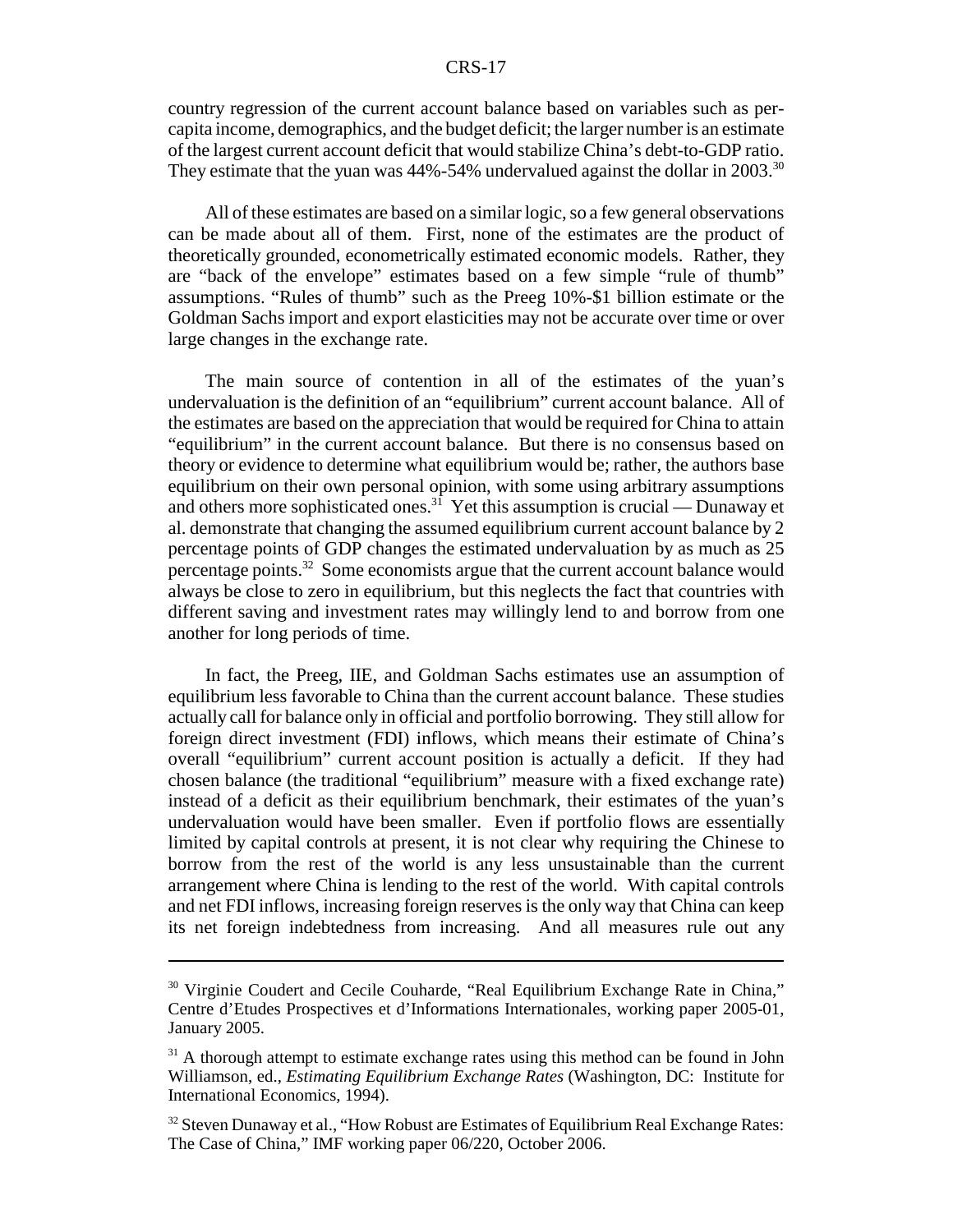accumulation of foreign official reserves for reasons other than to influence the exchange rate.

It is particularly difficult to determine the equilibrium current account balance in China because of the presence of capital controls. If China were to maintain capital controls after currency reform (if, for example, they revalued the peg rather than let the yuan float), current account balance may be a reasonable assumption. But if capital controls were eliminated, as is typically the case with a floating exchange rate, the economic situation would change entirely — "equilibrium" could now involve persistent borrowing from or lending to the rest of the world by private Chinese citizens, which would result in a corresponding persistent trade deficit or surplus, respectively. If private citizens lent as much to the United States in equilibrium as the Chinese central bank is currently lending (and U.S. lending to China remained unchanged), then the equilibrium market exchange rate would be equal to the current fixed rate, and the trade deficit would remain unchanged. If private capital outflows exceeded the current increase in foreign reserves, the yuan would depreciate. Since China is a country with both a high national saving rate and a high investment rate, it is not clear whether China would be a net borrower (in which case it would run a current account deficit) or lender (current account surplus) if their currency floated and capital controls were abolished. This issue is particularly relevant when the equilibrium exchange rate is defined as "market determined," since capital controls currently prevent portfolio investment flows from being market determined. Bosworth argues that China's high internal saving rate is more than sufficient to finance its investment, so it makes sense for China to offset FDI inflows with official outflows in the form of foreign reserve accumulation rather than run a current account deficit. Therefore, he argues, foreign reserve accumulation should not be considered proof of undervaluation. $33$  Wang argues that, based on estimates derived from other developing economies, China's equilibrium current account surplus may be even larger than the actual surplus, so the yuan is overvalued.<sup>34</sup>

The FEER approach is also based on a belief that the overall U.S. trade deficit is unsustainable, and revaluing the yuan would reduce it. This goes beyond an argument that China has fixed the yuan at an artificially low level, and argues that the dollar, which is market determined against most of its trading partners, is incorrectly valued. For example, the Coudert and Couharde estimate that the yuan is 54% undervalued is based on a corresponding estimate that the dollar was 35% overvalued, the yen 37% undervalued, and the euro 27% undervalued in 2003. If trade and financial markets are rational over the medium run, then the value of the dollar and the size of the trade deficit are never unsustainable — if they were, investors would be unwilling to hold U.S. assets and would sell the dollar, and the trade deficit would decline. There is no widely accepted theoretical approach to determining trade deficit sustainability, and *prima facie* evidence does not suggest the U.S. trade deficit is unsustainable over the next few years — it has lasted several

<sup>&</sup>lt;sup>33</sup> Barry Bosworth, "Valuing the Renminbi," paper presented at Tokyo Club Research Meeting, February 9-10, 2004.

<sup>34</sup> Tao Wang, "Exchange Rate Dynamics," in Eswar Prasad, ed., "China's Growth and Integration into the World Economy," International Monetary Fund, Occasional Paper 232, 2004, Ch. 4.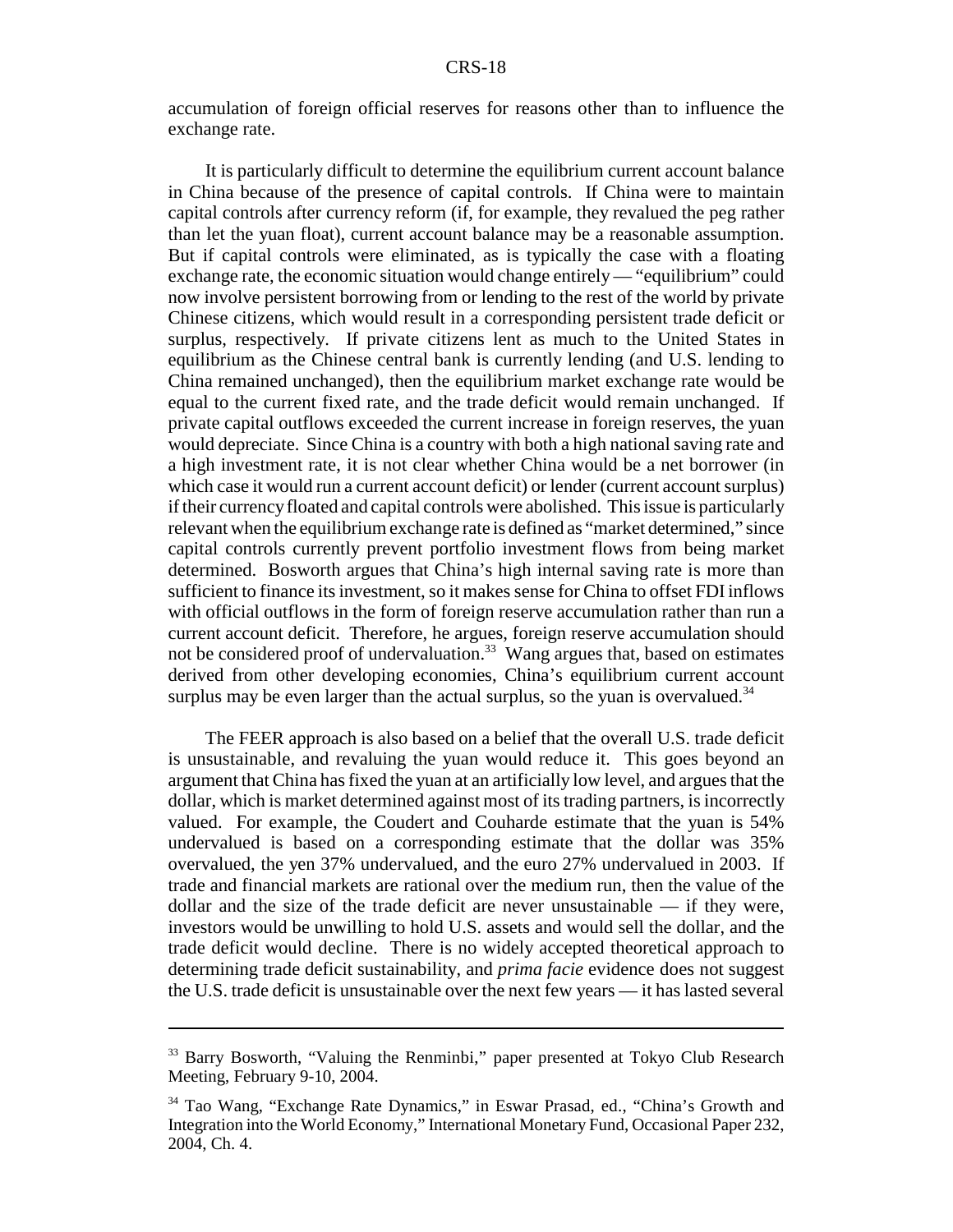years, it did not prevent the U.S. economy from achieving record growth and low unemployment in the late 1990s, U.S. investment income paid to foreigners is not large, and there have not been any unusually large or sudden declines in the dollar since the trade deficit emerged.<sup>35</sup>

Further, if the Chinese central bank stopped buying U.S. assets, and hence reduced its bilateral trade deficit with the United States, it is unlikely that the overall U.S. trade deficit would fall by a corresponding amount. Other foreigners would still be free to lend to the United States, which could cause its other bilateral trade deficits to widen. Thus, it is not clear that a "fair share" of a reduction in the U.S. trade deficit can be apportioned to China. And even if China's overall trade surplus were eliminated, it might still run a bilateral trade surplus with the United States. Even countries with overall trade deficits, including the United States, have some trading partners with whom they run surpluses and some with whom they run deficits.

Does international experience suggest what the Chinese current account balance would be in equilibrium? The closest comparison is probably to other East Asian countries, which also grew rapidly and maintained high saving rates in recent decades. The experience of these countries is mixed. From 1980 to 1997, South Korea, Malaysia, Philippines, Indonesia, and Thailand typically ran current account deficits, while Hong Kong, Singapore, Taiwan, and Japan (which had already industrialized) typically ran current account surpluses. Since the Asian financial crisis in 1997, all of these countries have run large current account surpluses. This may suggest that the current economic environment is not conducive to developing world borrowing.

As seen in **Table 2**, the same combination of large foreign exchange reserves and a large current account surplus can be seen in several other countries in the region, even though these countries range in their exchange rate regimes from a float (Japan and South Korea) to a currency board (Hong Kong). Although large compared to other regions, China's current account balance does not seem out of line with its neighbors.36

|       | <b>Foreign Exchange Reserves</b> |          | <b>Current Account Surplus</b> |          |  |
|-------|----------------------------------|----------|--------------------------------|----------|--|
|       | <b>Billions of \$</b>            | % of GDP | <b>Billions of \$</b>          | % of GDP |  |
| Japan | 953                              | 21.8     | 210                            | 4.8      |  |
| China | 1,528                            | 47.1     | 381                            | 11.8     |  |

#### **Table 2. Foreign Exchange Reserves and Current Account Balance in Selected Asian Countries, 2007**

 $35$  Sensible rules of thumb for long-term sustainability, such as estimating the current account deficit that would keep U.S. assets a constant share of foreign investment portfolios, need not hold in the short run. For instance, after a change in fundamentals, current account deficits may persist for several years as the United States transitions to a new steady state.

<sup>&</sup>lt;sup>36</sup> On the other hand, some analysts note that China's current account surplus (both totals and as a percent of GDP) has risen sharply over the past few years.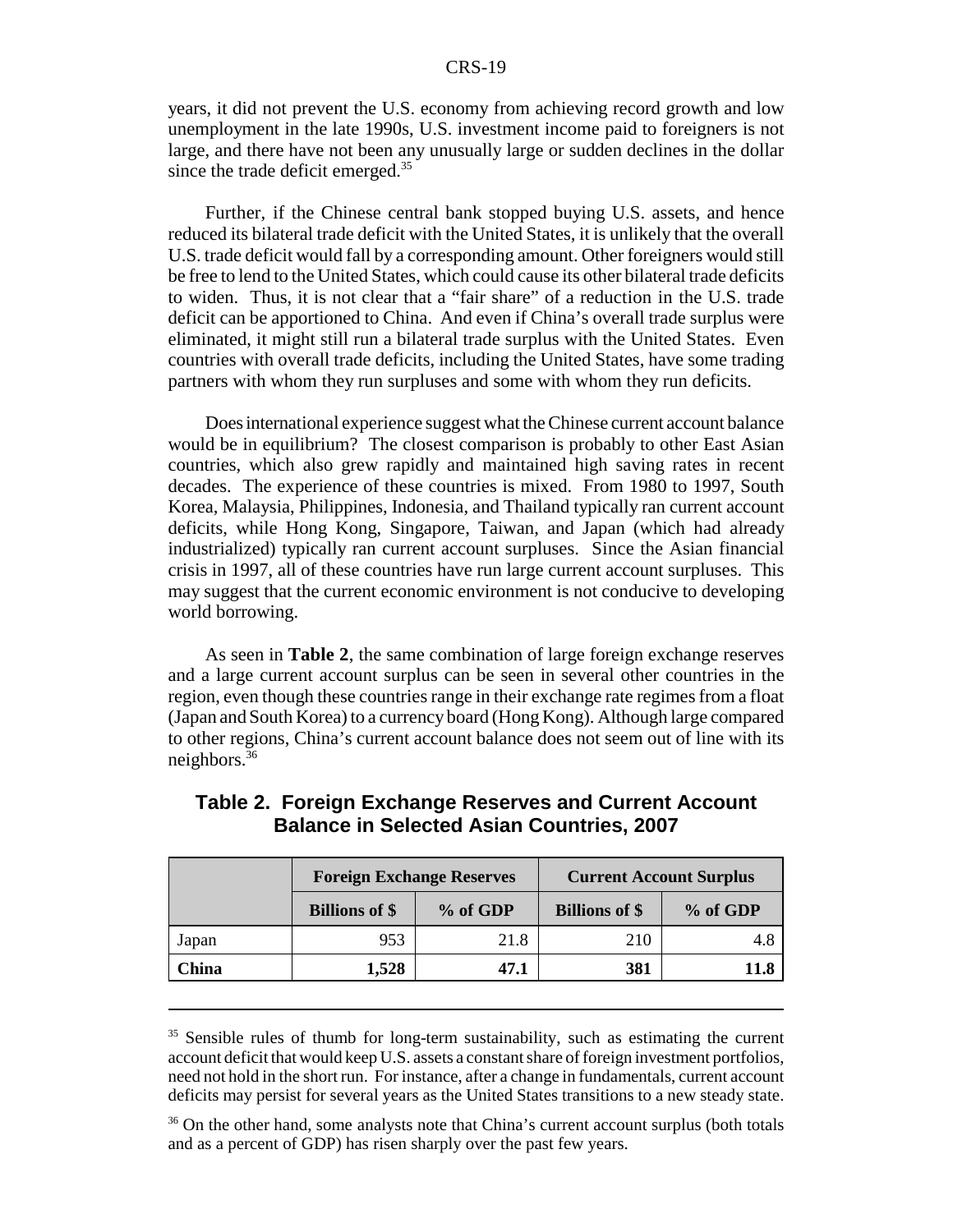|             | <b>Foreign Exchange Reserves</b> |          | <b>Current Account Surplus</b> |          |  |
|-------------|----------------------------------|----------|--------------------------------|----------|--|
|             | <b>Billions of \$</b>            | % of GDP | <b>Billions of \$</b>          | % of GDP |  |
| Taiwan      | 270                              | 70.5     | 32                             | 8.4      |  |
| South Korea | 262                              | 27.0     | 6                              | 0.6      |  |
| Hong Kong   | 153                              | 73.9     | 27                             | 13.0     |  |
| Malaysia    | 101                              | 54.0     | 30                             | 16.0     |  |
| Singapore   | 163                              | 101.2    | 46                             | 28.6     |  |

**Source:** Economist Intelligence Unit estimates.

**Estimates Based on Purchasing Power Parity.** There are other estimates of the yuan's undervaluation based on the theory of purchasing power parity (PPP) — the theory that the same good should have the same price in two different countries. If it did not, then arbitrageurs could buy it in the cheaper country and sell it in the more expensive country until the price disparity disappeared.

One of the simplest estimates based on PPP is the *Economist* magazine's Big Mac Index, which estimated that China's currency was undervalued by 56% in February 2007.<sup>37</sup> The *Economist* portrays the Big Mac Index as a "light hearted" guide" to exchange rates, and there are important drawbacks to relying too heavily on it. The Big Mac Index compares the price of a McDonald's Big Mac in China and the United States. Since a Big Mac in China was 56% cheaper than in the United States, the index concludes that the yuan is undervalued by that much. But purchasing power parity only applies to tradeable goods, and a Big Mac is not tradeable. In fact, Li Ong estimates that 94% of the value of a Big Mac comes not from the hamburger itself, but the services associated with the hamburger.<sup>38</sup> These include the wages of employees serving the Big Mac and the rent of the restaurant in which it is eaten, both of which are determined by local factors. Since the hamburger itself is the only tradeable portion of the Big Mac, only a small fraction of the Big Mac's value should be determined by purchasing power parity. As a result, a Big Mac in New York City is more expensive than a Big Mac purchased in the U.S. rural south. Taken literally, the Big Mac Index would imply that a dollar in the rural south is undervalued compared to a dollar in New York City.

While PPP is a simple idea that is powerful in theory, it has been proven to be unreliable in reality: prices are consistently lower in developing countries than industrialized countries. Some economists have tried to estimate what the yuan's value would be by attempting to control for predictable divergences from PPP. Still, these estimates should be considered with caution — even when sophisticated modifications have been made, PPP has been shown to help predict exchange rates only over the long run. Estimates based on PPP would identify any country's currency as overvalued or undervalued, except the country to which it is being

<sup>37 &</sup>quot;The Big Mac Index," *Economist*, February 1, 2007.

<sup>38</sup> Li Ong, "Burgernomics: The Economics of the Big Mac Standard," *Journal of International Money and Finance*, vol. 16, no. 6 (December 1997), p. 865.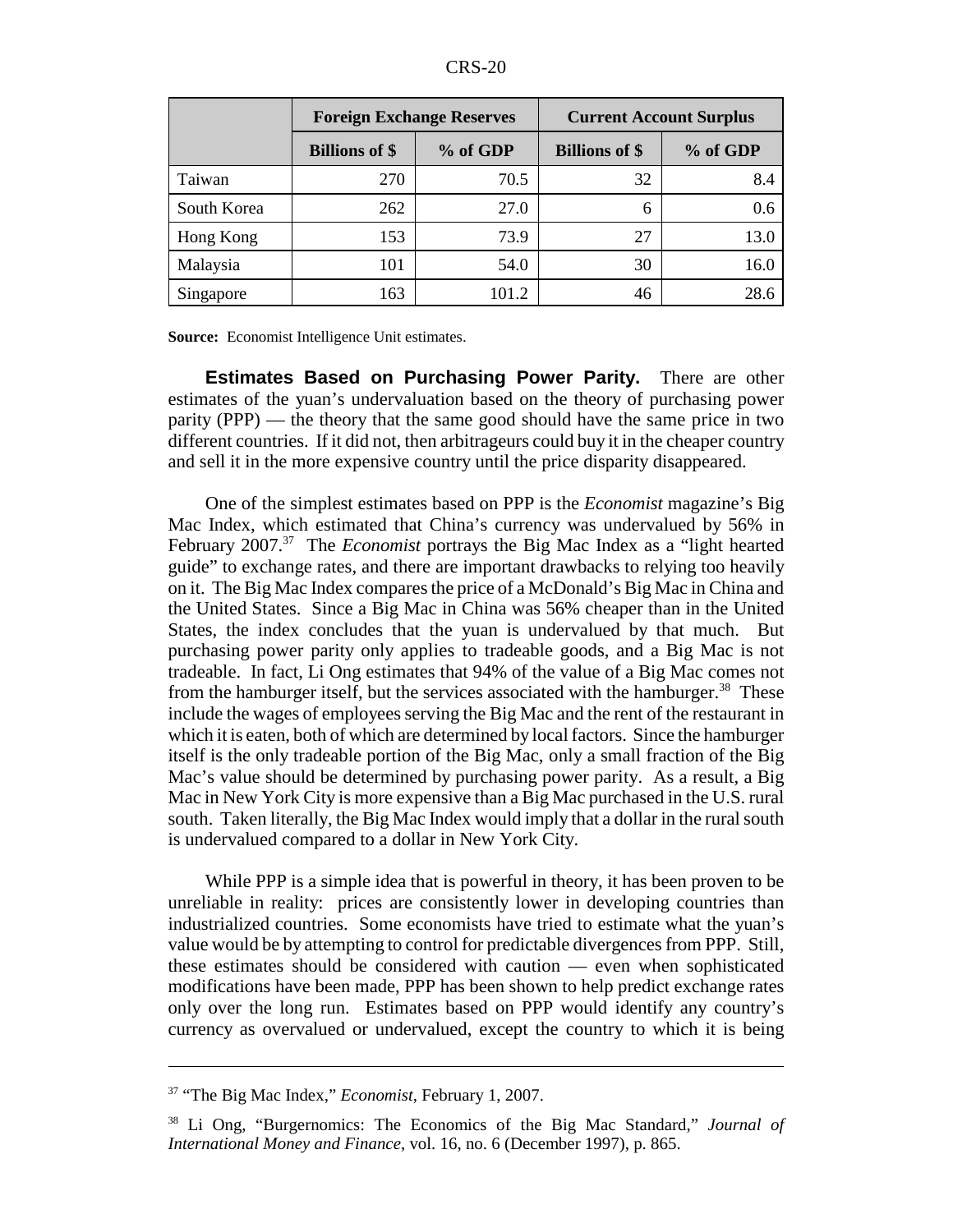compared. Another drawback to the PPP approach is that the estimate will not tend to change much over time (if prices are relatively stable), even if the trade deficit is significantly changing. $39$ 

Economist Jeffrey Frankel argues that income level can be regressed on the exchange rate using a cross-sample of countries to find a predictable relationship between a country's income level and its equilibrium exchange rate based on PPP. By this measure, he estimates that China's exchange rate was undervalued by 36% in  $2000<sup>40</sup>$  He speculates that, if anything, the undervaluation has increased since then. Coudert and Couharde make a similar calculation for 2003 and estimate the yuan to be undervalued by 41%-51%, depending on what countries are included in their sample.41 Frankel acknowledges a number of caveats to this analysis. First, PPP only holds over the long run, at best, and financial flows can cause even marketdetermined exchange rates to significantly diverge from PPP for several years. Second, the regression does not control for other factors and only explains 57% of the variation in the data. Third, he argues that any adjustment in the exchange rate should be gradual so as not to be economically disruptive. He also warns that "It is not even true that an appreciation of the renminbi against the dollar would have an immediately noticeable effect on the overall U.S. trade deficit or employment...." $42$ 

There should be some theoretical rationale for linking income levels to exchange rate values; otherwise, the results may represent nothing more than spurious correlation. One rationale is called the "Balassa-Samuelson" effect: as countries get richer, their exchange rates are predicted to appreciate because productivity growth will be more rapid for tradeable goods than non-tradeable goods. Since these differences in productivity growth cannot easily be measured directly, income levels can be used as a proxy. But if the proxy is not an accurate one, then neither will be the results. Another proxy is the ratio of the consumer price index to the producer price index. When Coudert and Couharde used this proxy over time with a smaller sample, they estimated that the yuan was 18% undervalued in 2003. Benassy-Quere et al. regressed this proxy and net foreign assets on a panel of the G20 countries and found the yuan to be undervalued by  $47\%$  in  $2003<sup>43</sup>$  Wang also uses this proxy (for China only), as well as net foreign assets and openness to trade, in a regression, and finds evidence that the yuan was only modestly undervalued in

<sup>&</sup>lt;sup>39</sup> William Cline and John Williamson, "Estimates of the Equilibrium Exchange Rate of the Renminbi," paper presented at the Conference on China's Exchange Rate Policy, Peterson Institute, October 12, 2007.

 $40$  Bosworth points out that, by this measure, the Indian rupee is even more undervalued, yet few people make that argument. Bosworth, op. cit.

<sup>41</sup> Coudert and Couharde, op. cit.

<sup>&</sup>lt;sup>42</sup> Jeffrey Frankel, "On the Renminbi: The Choice Between Adjustment Under a Fixed Exchange Rate and Adjustment Under a Flexible Exchange Rate," National Bureau of Economic Research, working paper 11274, April 2005, p. 3.

<sup>&</sup>lt;sup>43</sup> A. Benassy-Quere et al., "Burden Sharing and Exchange-Rate Misalignments with the Group of 20," Centre d'Etudes Prospectives et d'Informations Internationales, working paper 2004-13, September 2004. They find the dollar to be overvalued by 14% overall in 2001.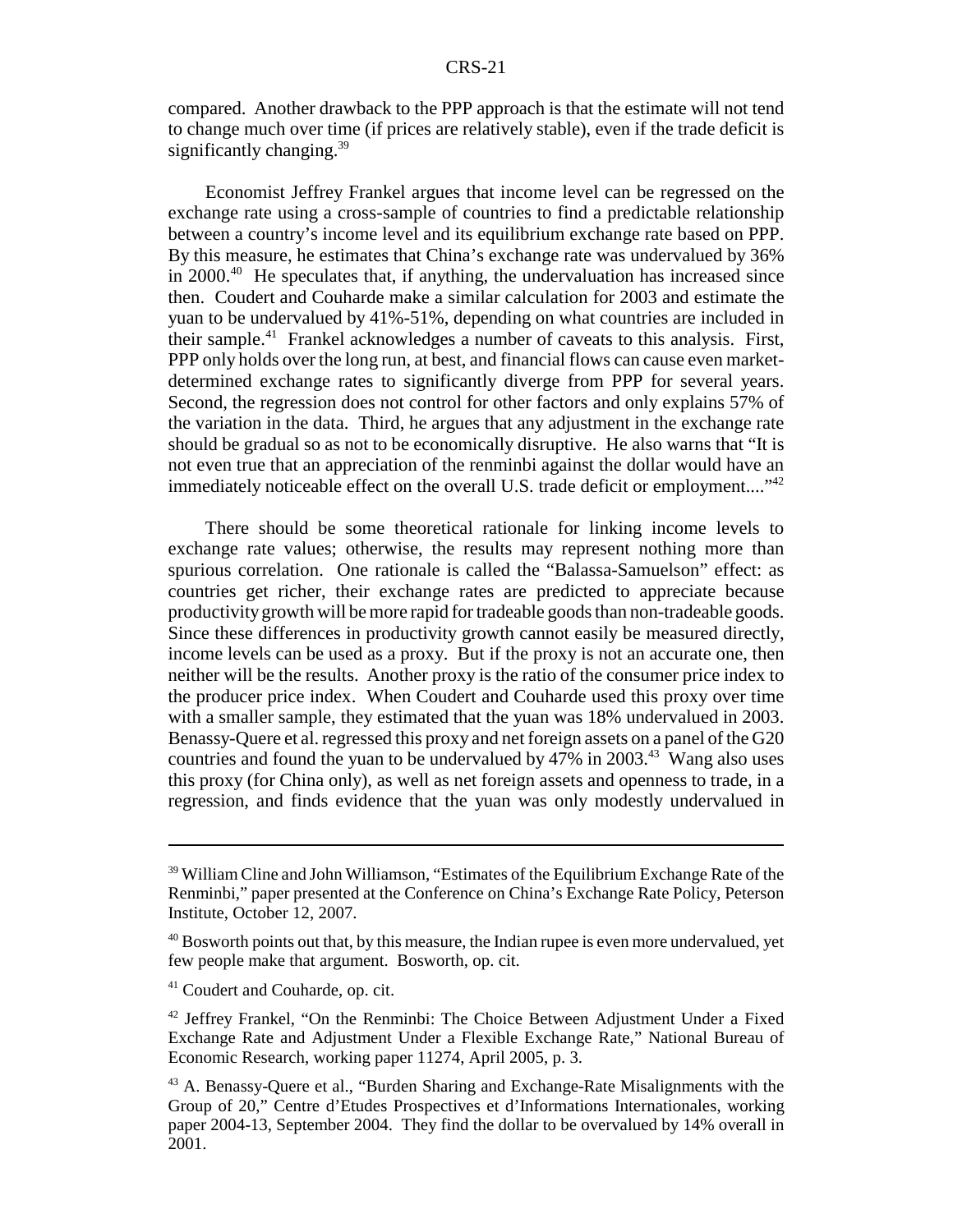2003.44 However, the authors cautioned that the price index proxy could be inaccurate for China since many consumer prices are not market determined. In addition, they observed that restrictions on the mobility of labor and capital in China may interfere with the Balassa-Samuelson effect.<sup>45</sup>

Cheung et al. are able to replicate others' results that the yuan is significantly undervalued, but point out that these estimates do not meet generally accepted standards of statistical inference. Specifically, the undervaluation estimates are not statistically significant, which means that the results are not robust enough to be sure that the yuan is undervalued at all. Moreover, when they adjust their specification to take into account serial correlation (the fact that this year's exchange rate is influenced by last year's), the estimated undervaluation becomes much smaller.<sup>46</sup> Dunaway et al. demonstrate that when additional explanatory variables are added to the PPP model, such as openness to trade, the estimated undervaluation becomes much smaller. They also show that the estimate changes greatly when seemingly insignificant changes are made to the model, such as changing the time period or omitting one country from the sample.<sup>47</sup>

**Treasury Department Assessment of Economic Models.** The Treasury Department's December 2006 report on exchange rates discusses the use of economic models and methodology to estimate a currency's "misalignment" or what the fair market rate exchange rate should be. The report noted that there is no single model that accurately explains exchange rate movements, that such models rarely, if ever, incorporate financial market flows, and that their conclusions can vary considerably, based on the variables used. However, Treasury stated that examining such models can produce useful information in understanding exchange rate movements if they: focus only on serious misalignments; use real effective, not bilateral, exchange rates; utilize several different models, recognizing that no one model will provide precise answers; focus only on protracted misalignments where currency adjustments are not taking place; supplement judgments about misalignment with analysis of empirical data, indicators, policies and institutional factors; and verify whether there are any market-based reasons for a currency's misalignment. Treasury points out that most models (including the two classes analyzed above) estimate equilibrium exchange rates in terms of trade flows, while in reality trade flows are swamped by financial flows.<sup>48</sup>

<sup>44</sup> Wang, op. cit.

<sup>&</sup>lt;sup>45</sup> For a survey of valuation estimates and an overview of methodological considerations, see Steven Dunaway and Xiangming Li, "Estimating China's "Equilibrium" Real Exchange Rate," International Monetary Fund, working paper 05/202, October 2005.

<sup>&</sup>lt;sup>46</sup> Yin-Wong Cheung, Menzie Chinn, and Eiji Fujii, "The Overvaluation of Renminbi Undervaluation," National Bureau of Economic Research, working paper 12850, January 2007.

<sup>&</sup>lt;sup>47</sup> Steven Dunaway et al., "How Robust are Estimates of Equilibrium Real Exchange Rates: The Case of China," IMF working paper 06/220, October 2006.

<sup>48</sup> U.S. Treasury Department, *Report on International Economic and Exchange Rate Policies*, December 2006, Appendix II.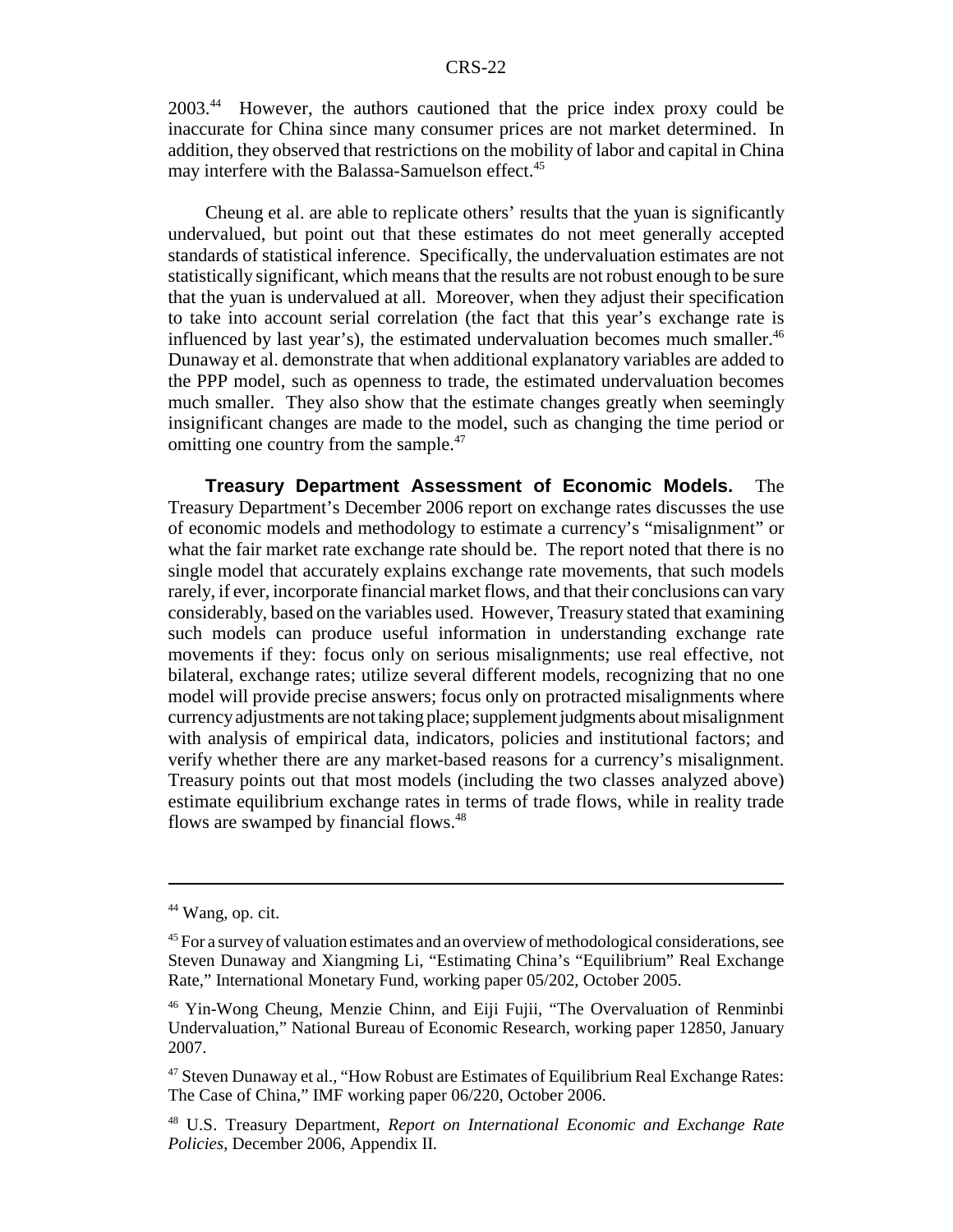## **Trends and Factors in the U.S.-China Trade Deficit**

Critics of China's currency peg often point to the large and growing U.S.-China trade imbalance as proof that the yuan is significantly undervalued and constitutes an attempt to gain an unfair competitive advantage over the United States in trade. However, bilateral trade balances reflect structural causes as well as exchange rate effects. There are a number of other factors at work that are also important to consider when analyzing the bilateral trade deficit.

First, although China (according to U.S. statistics) had a \$256 billion merchandise trade surplus with the United States in 2007, its overall trade surplus was \$262 billion (Chinese data), indicating that China had a small (\$6 billion) trade surplus in its trade with the world excluding the United States (see **Table 3**).<sup>49</sup> If the yuan is undervalued against the dollar, it should also be undervalued against other currencies, yet China runs trade deficits with several countries. For example, according to Chinese data, it had a \$77.5 billion trade deficit with Taiwan, a \$47.9 billion deficit with South Korea, and a \$38.1 billion deficit with Japan.

| Table 3. China's Merchandise Trade Balance: 2003-2007 |
|-------------------------------------------------------|
| (+surplus/-deficit) (\$billions)                      |

|                                                                                     | 2003    | 2004     | 2005    | 2006    | 2007  |
|-------------------------------------------------------------------------------------|---------|----------|---------|---------|-------|
| China's merchandise trade balance<br>(Chinese data)                                 | 25.6    | 32.0     | 101.9   | 177.6   | 261.9 |
| China's merchandise trade balance with<br>the United States (U.S. data)             | 124.0   | 162.0    | 201.6   | 232.2   | 256.3 |
| China merchandise trade balance with the<br>rest of the world (U.S. & Chinese data) | $-98.4$ | $-130.0$ | $-99.7$ | $-54.6$ | 5.6   |

**Sources:** Global Trade Atlas, USITC Dataweb, and World Trade Atlas.

**Note:** Trade balance with the rest of the world equals Chinese data on global trade balance minus U.S. data on imports from China.

<sup>&</sup>lt;sup>49</sup> U.S. and Chinese data on their bilateral trade differ substantially, due mainly to how each side counts Chinese exports and imports that are transshipped through Hong Kong. China counts most of its exports that go to Hong Kong but are later re-exported to the United States as Chinese exports to Hong Kong. As a result, Chinese statistics state that it had a \$162.9 billion trade surplus with the United States in 2007. The United States counts imports from Hong Kong that originated from China as imports from China, but it often fails to attribute exports to China that pass through Hong Kong as exports to China. As a result, the United States and China cannot agree on the actual size of the U.S.-China trade imbalance. See Robert Feenstra et al., "The U.S.-China Bilateral Trade Balance: Its Size and Determinants," NBER Working Paper 6598 (June 1998).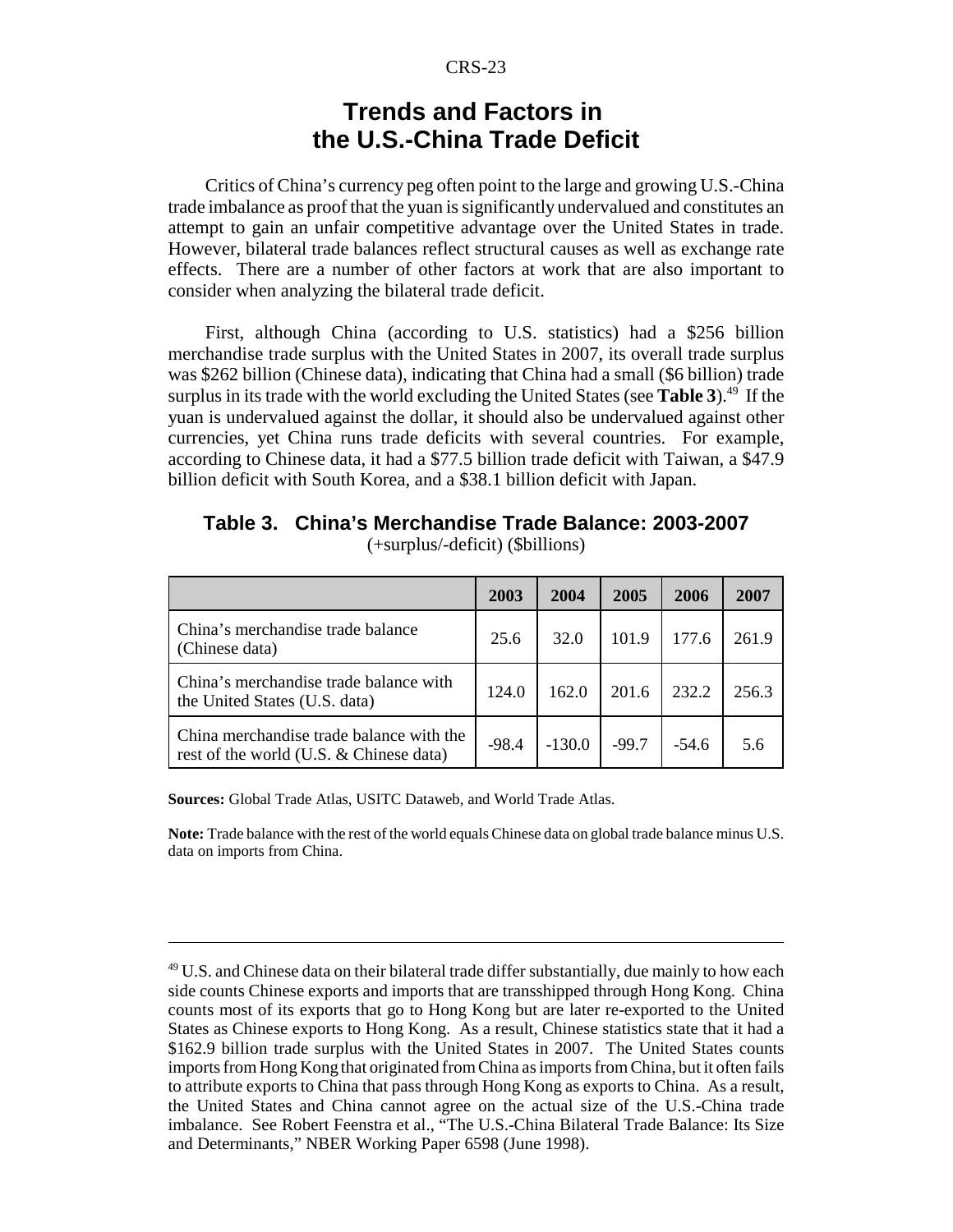Second, the sharp rise in the U.S. trade deficit with China diverts attention from the fact that, while U.S. imports from China have been rising rapidly, U.S. exports to China have been increasing sharply as well. **Table 4** lists U.S. exports to its top 10 major export markets in 2007. These data indicate that U.S. exports to China from 2001-2007 rose significantly faster than those to any other major U.S. trading partner. In 2007, total U.S. exports rose 18.1% over the previous year (they increased by 32.0% in 2006). In 2007, China overtook Japan to become the third largest U.S. export market.

#### **Table 4. U.S. Merchandise Exports to Major Trading Partners in 2001 and 2007**

|                       | 2001  | 2007    | <b>Percent Change</b><br>from 2006-2007 | <b>Percent Change</b><br>from 2001-2007 |
|-----------------------|-------|---------|-----------------------------------------|-----------------------------------------|
| Canada                | 163.7 | 248.4   | 7.9                                     | 51.7                                    |
| Mexico                | 101.5 | 136.5   | 1.8                                     | 34.5                                    |
| China                 | 19.2  | 65.2    | 18.1                                    | 239.6                                   |
| Japan                 | 57.6  | 62.7    | 5.1                                     | 8.9                                     |
| <b>United Kingdom</b> | 40.8  | 50.3    | 10.8                                    | 23.3                                    |
| Germany               | 30.1  | 49.7    | 20.2                                    | 65.1                                    |
| South Korea           | 22.2  | 34.7    | 6.9                                     | 56.3                                    |
| Netherlands           | 19.5  | 33.0    | 6.1                                     | 69.2                                    |
| France                | 19.9  | 27.4    | 13.2                                    | 37.7                                    |
| Taiwan                | 18.2  | 26.4    | 14.5                                    | 45.1                                    |
| World                 | 731.0 | 1,162.7 | 12.1                                    | 59.7                                    |

(\$ in billions and % change)

**Source:** USITC DataWeb.

**Note:** Ranked by top 10 U.S. export markets in 2007.

Finally, there is strong evidence to suggest that a significant share of the growing level of imports (and hence U.S. trade deficit) from China is coming from export-oriented multinational companies, especially from East Asia, that have moved their production facilities to China to take advantage of China's abundant low-cost labor (among other factors). Chinese data indicate that the share of China's exports produced by foreign-invested enterprises (FIEs) in China has risen dramatically over the past several years. As indicated in **Table 5**, in 1986, only 1.9% of China's exports were from FIEs, but by 1996, this share had risen to 40.7%, and by 2007 it had risen to 57.1% A similar pattern can be seen with imports: FIEs accounted for only 5.6% of China's imports in 1986, rose to 47.9% by 2000, and to 58.5% in 2007. FIEs import raw materials and components (much of which come from East Asia) for assembly in China, after which point, much of the final product is exported. As a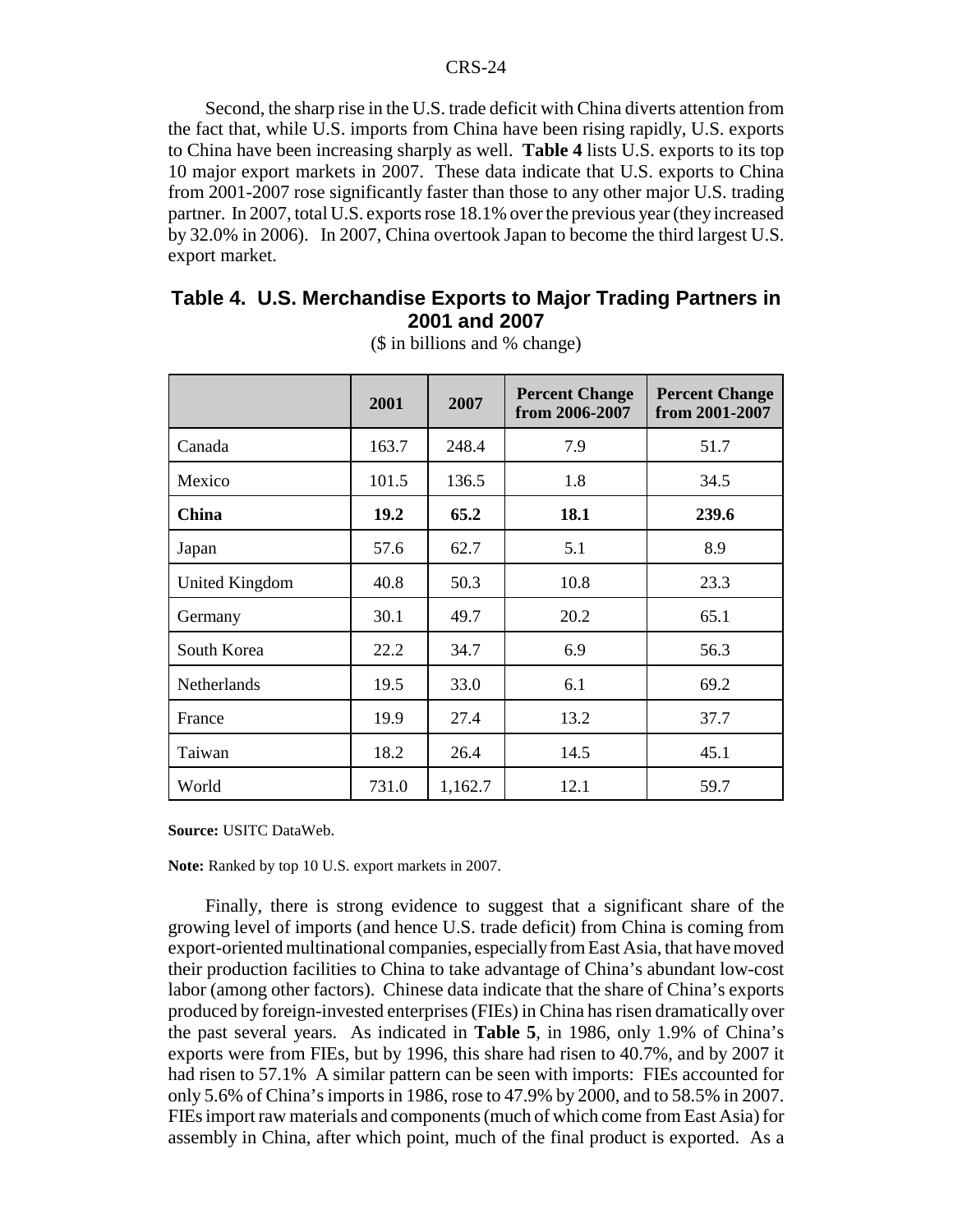result, China tends to run trade deficits with East Asian countries and trade surpluses with countries with high consumer demand, such as the United States. These factors have led many analysts to conclude that much of the increase in U.S. imports (and hence, the rising U.S. trade deficit with China) is a result of China becoming a production platform for many foreign companies (who are the largest beneficiaries from this arrangement), rather than unfair Chinese trade policies.<sup>50</sup> The rising importance of FIEs may represent a fundamental change in trade between China and the United States that could affect the bilateral trade deficit independently of the exchange rate regime.

|      | FDI in<br><b>Exports by FIE</b><br><b>China</b> |             |                                                | <b>Imports by FIEs</b> | <b>U.S. Trade</b><br>Deficit with              |                        |
|------|-------------------------------------------------|-------------|------------------------------------------------|------------------------|------------------------------------------------|------------------------|
| Year | \$ billions                                     | \$ billions | % of Total<br><b>Chinese</b><br><b>Exports</b> | \$ billions            | % of Total<br><b>Chinese</b><br><b>Imports</b> | China<br>(\$ billions) |
| 1986 | 1.9                                             | \$0.6       | 1.9%                                           | \$2.4                  | 5.6%                                           | $-1.7$                 |
| 1990 | 3.5                                             | 7.8         | 12.6                                           | 12.3                   | 23.1                                           | $-10.4$                |
| 1995 | 37.5                                            | 46.9        | 31.5                                           | 62.9                   | 47.7                                           | $-33.8$                |
| 2000 | 40.7                                            | 119.4       | 47.9                                           | 117.2                  | 52.1                                           | $-83.8$                |
| 2001 | 46.9                                            | 133.2       | 50.0                                           | 125.8                  | 51.6                                           | $-83.1$                |
| 2002 | 52.7                                            | 169.9       | 52.2                                           | 160.3                  | 54.3                                           | $-103.1$               |
| 2003 | 53.5                                            | 240.3       | 54.8                                           | 231.9                  | 56.0                                           | $-124.0$               |
| 2004 | 60.6                                            | 338.2       | 57.0                                           | 305.6                  | 58.0                                           | $-162.0$               |
| 2005 | 60.3                                            | 444.2       | 58.3                                           | 387.5                  | 57.7                                           | $-201.6$               |
| 2006 | 63.0                                            | 563.8       | 58.2                                           | 472.6                  | 59.7                                           | $-232.2$               |
| 2007 | 75.0                                            | 695.5       | 57.1                                           | 559.4                  | 58.5                                           | $-256.3$               |

#### **Table 5. Exports and Imports by Foreign-Invested Enterprises in China: 1986-2007**

**Source:** China's Customs Statistics and U.S. International Trade Commission *Dataweb*.

The sharp rise in the share of China's trade by FIEs appears to be strongly linked to the rapid growth in foreign direct investment (FDI) in China, which grew from \$1.9 billion in 1986 to \$74.8 billion in 2007, much of which went to export-oriented manufacturing, a large share of which was exported to the United States. **Table 5** indicates that the U.S. trade deficit with China began to increase rapidly beginning

<sup>&</sup>lt;sup>50</sup> One analyst has estimated that the domestic value-added content of Chinese exports to the United States by foreign-invested firms in China to be about 20%, while 80% comes from the value of imported parts that come into China for assembly. As a result, an appreciation of China's currency would likely have only a minor effect on China's exports to the United States (since the cost of imported inputs would fall as a result). See Testimony of Professor Lawrence J. Lau before the Congressional-Executive Commission on China, *Is China Playing by the Rules? Free Trade, Fair Trade, and WTO Compliance*, hearing, September 24, 2003.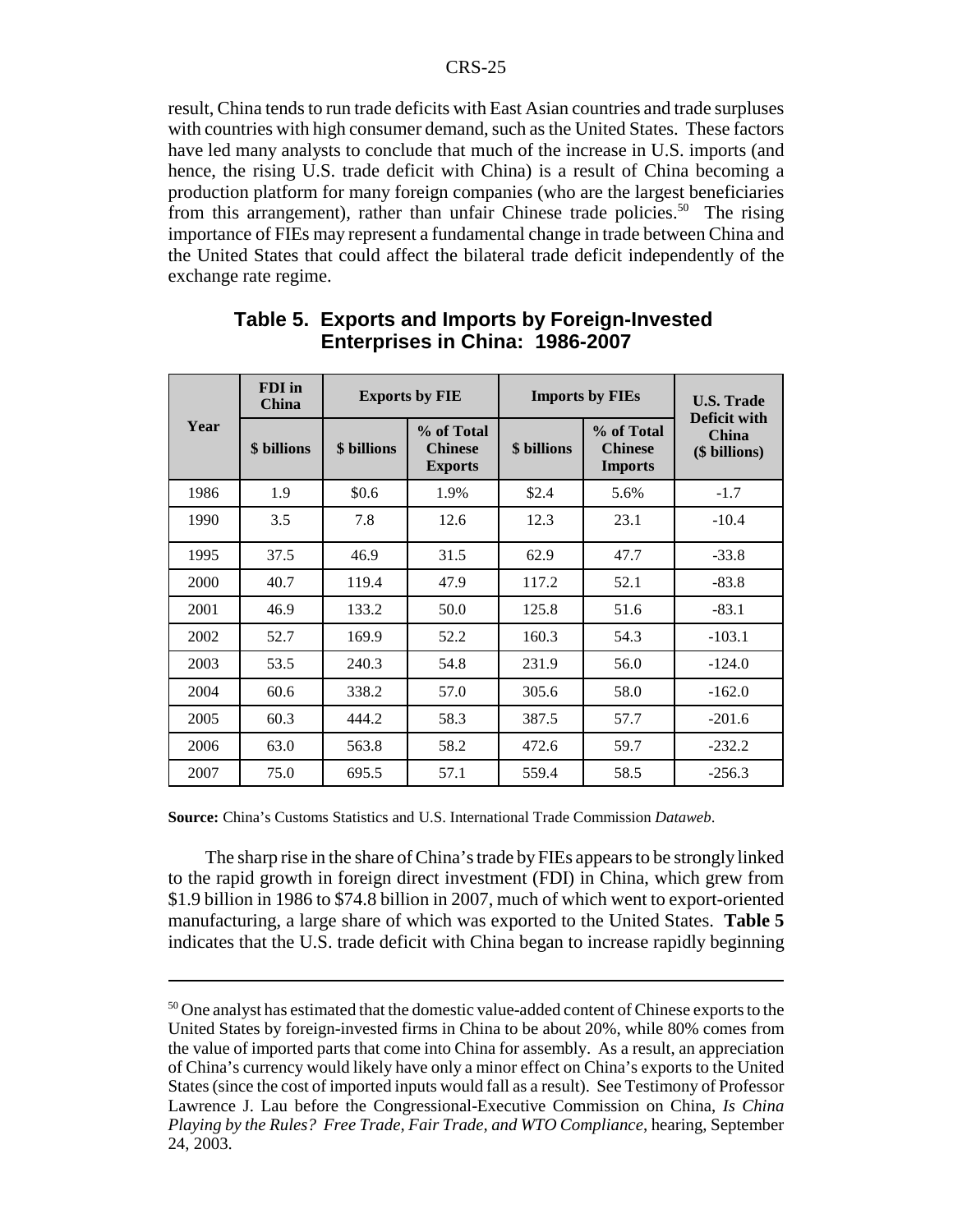in the early 1990s; a significant rise in FDI and exports by FIEs in China occurred at roughly the same time. By comparing exports and imports in **Table 5**, one can see that FIEs have little effect on China's overall trade balance, since the FIEs import roughly 80% as much as they export.

**Table 6** provides an illustration of how foreign multinational companies have shifted a significant level of production from other (mainly) East Asian countries to China in one industry. In 2000, Japan was the largest foreign supplier of U.S. computer equipment (with a 19.6% share of total shipments), while China ranked  $4<sup>th</sup>$ (with a 12.1% share). In just seven years, Japan's ranking fell to  $4<sup>th</sup>$ , the value of its shipments dropped by over half, and its share of shipments declined to 7.0% (2007). China was by far the largest foreign supplier of computer equipment in 2007 with a 51.5% share of total U.S. imports. While U.S. imports of computer equipment from China rose by 436% over the past seven years, the total value of U.S. imports from the world of these commodities rose by only 26%. A large share of the increase in Chinese computer production has reportedly come from foreign computer companies that have moved manufacturing facilities China.

#### **Table 6. Major Foreign Suppliers of U.S. Computer Equipment Imports: 2000-2007**

|           | 2000 | 2002 | 2004 | 2006 | 2007 | 2000-2007<br>% change |
|-----------|------|------|------|------|------|-----------------------|
| Total     | 68.5 | 62.3 | 73.9 | 83.8 | 86.3 | 26.0                  |
| China     | 8.3  | 12.0 | 29.5 | 40.0 | 44.5 | 436.1                 |
| Malaysia  | 4.9  | 7.1  | 8.7  | 11.1 | 10.9 | 122.4                 |
| Mexico    | 6.9  | 7.9  | 7.4  | 6.6  | 6.6  | $-4.3$                |
| Japan     | 13.4 | 8.1  | 6.3  | 6.3  | 5.0  | $-62.7$               |
| Singapore | 8.7  | 7.1  | 6.6  | 5.6  | 4.3  | $-50.6$               |

(\$ in billions and % change)

**Source:** U.S. International Trade Commission Trade Data Web.

**Note:** Ranked according to top six suppliers in 2007.

## **Economic Consequences of China's Currency Policy**

If the yuan is undervalued against the dollar, as many critics charge, then there are benefits and costs of this policy for the economies of both China and the United States.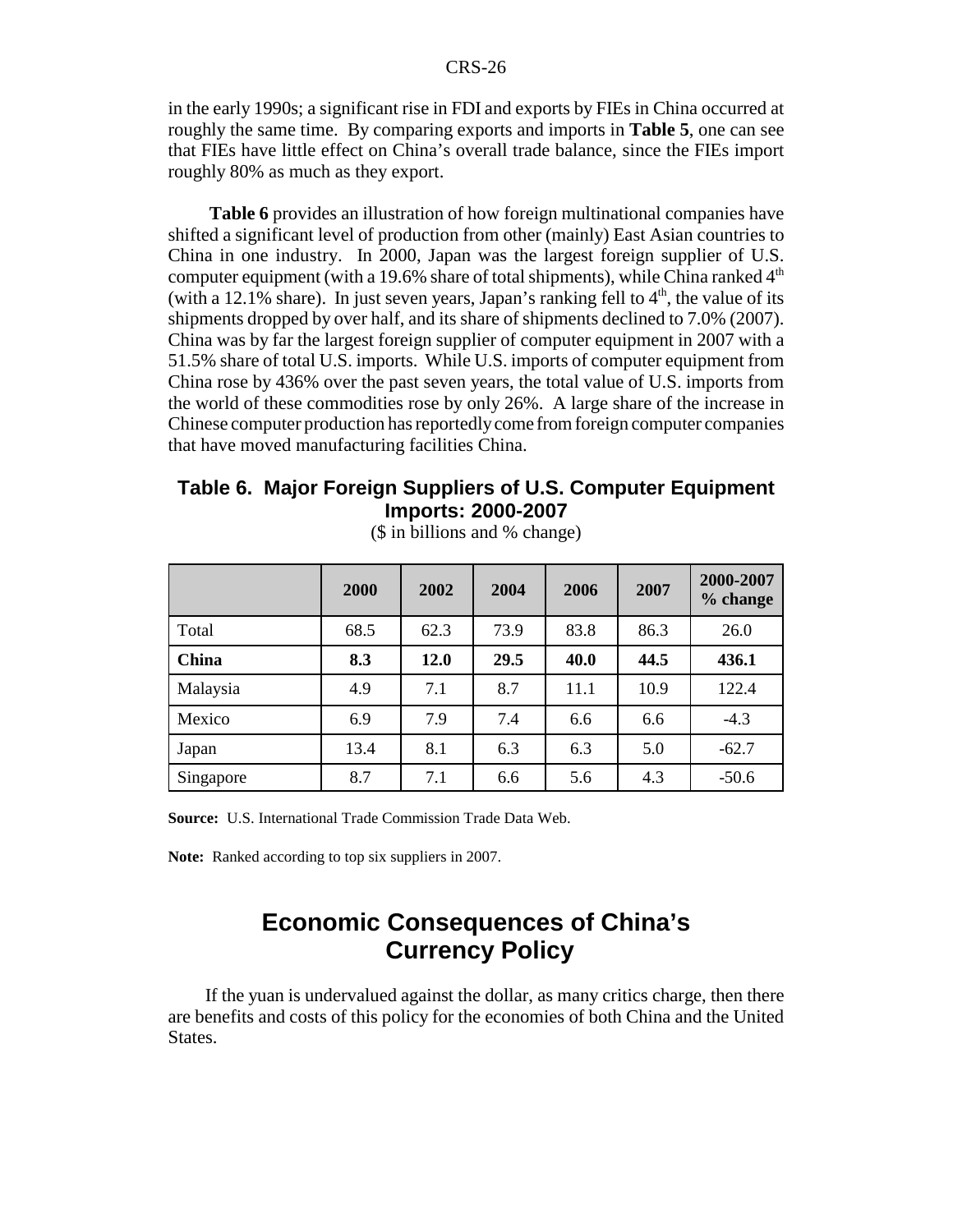#### **Implications for China's Economy**

If the yuan is undervalued, then Chinese exports to the United States are likely cheaper than they would be if the currency were freely traded, providing a boost to China's export industries (which employ millions of workers and are a major source of China's productivity gains). An undervalued currency also increases the attractiveness of China as a destination for foreign investment in export-oriented production facilities, much of which comes from U.S. firms. Foreign investment is an important source of technology transfers, which contribute to economic development. However, an undervalued currency makes imports more expensive, hurting Chinese consumers and Chinese firms that import parts, machinery, and raw materials. Such a policy, in effect, benefits Chinese exporting firms (many of which are owned by foreign multinational corporations) at the expense of non-exporting Chinese firms, especially those that rely on imported goods. This may impede the most efficient allocation of resources in the Chinese economy in the long run.

In the short run, a revaluation of the yuan could reduce aggregate spending in China by raising imports and reducing exports. Whether this would be desirable depends on the current state of the Chinese economy. Some observers argue that the Chinese economy is currently overheating, and revaluation would help place it on a more sustainable path and prevent inflation from rising. Others argue that there is a large pool of underemployed labor in rural China that the undervalued yuan is helping to absorb. In this view, revaluation could be economically and socially disruptive.

Many economists note that China's currency policy essentially denies the government the ability to use monetary policy (such as interest rates) to promote stable economic growth (e.g., fighting inflation).<sup>51</sup> Secondly, they contend that the currency policy has skewed the economy into becoming overly dependent on fixed investment and net exports for economic growth, which, in the long run can not be sustained. Thirdly, they maintain that China's currency policy may actually be undermining the financial viability of the banking system by expanding the level of easy credit, which has made the banks more prone to extend loans to risky and/or speculative ventures, and thus may increase the level of bank-held non-performing loans. In addition, the policy has contributed to an inflow of "hot money" into shortterm speculative ventures (such as real estate and the stock market) by investors hoping to cash in on future appreciation of the currency. Banks are restricted from using interest rate policies to better regulate investment decisions because raising interest rates beyond a certain level could increase flows of foreign capital into the country. Keeping interest rates low in a booming economy may prevent the most efficient allocation of capital and could lead to overproduction in some sectors.<sup>52</sup>

The accumulation of large foreign exchange reserves by China may make it easier for Chinese officials to move more quickly toward adopting a fully convertible

<sup>&</sup>lt;sup>51</sup> In August 2007, the Chinese government reported that consumer prices in July 2007 were 5.6% higher than the same period in 2006, the largest increase in more than a decade.

 $52$  For the most part, the Chinese government has tried to use administrative action to slow credit and investment growth with mixed success.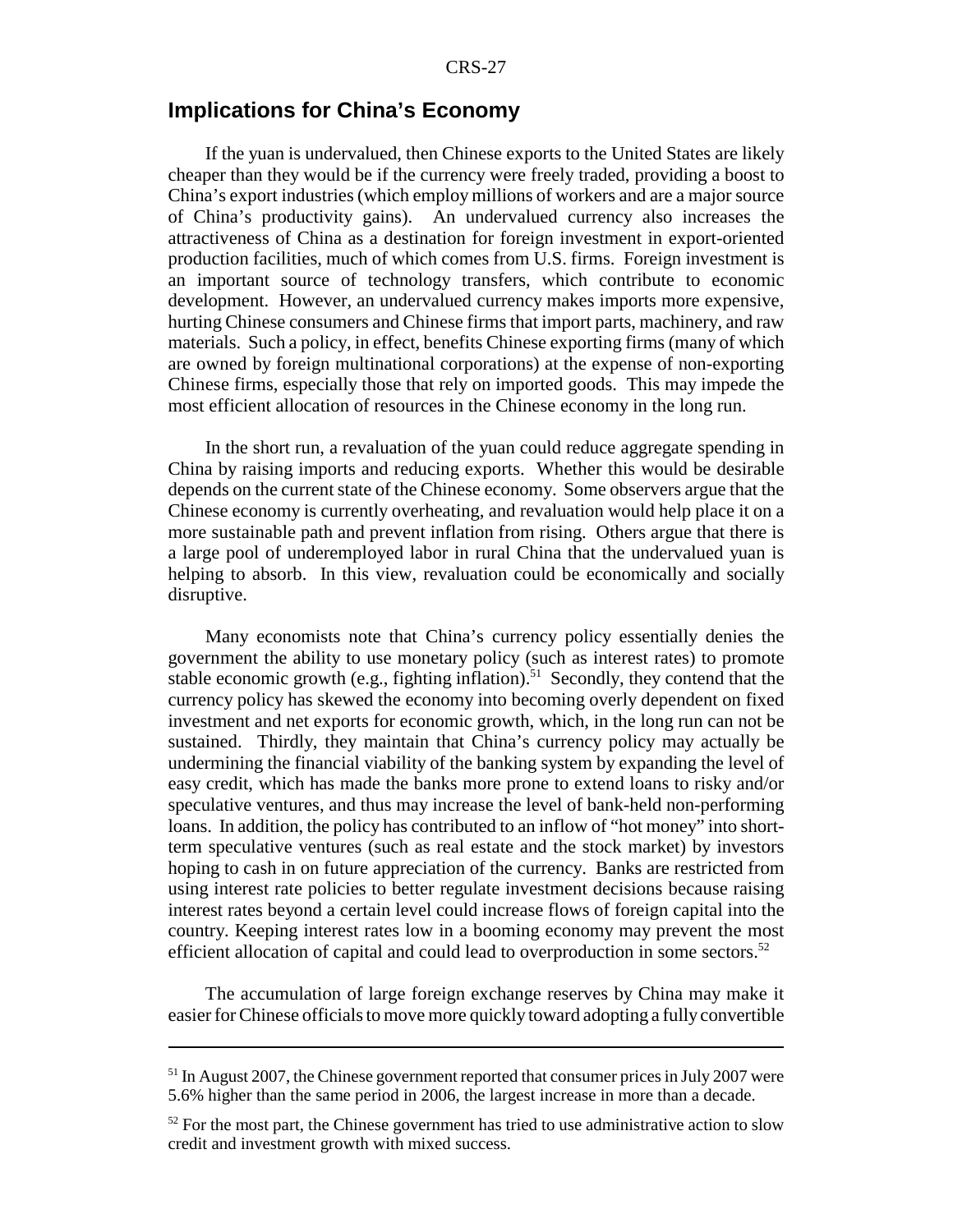currency (if the government feels the reserves could defend the currency against speculative pressures). However, the accumulation of large foreign exchange reserves also entails opportunity costs for China: such funds could be used to fund China's massive development needs (such as infrastructure improvements and pollution control), improvements to China's education system and social safety net, and recapitalization of financially shaky banks. These alternatives may have higher rates of return to the economy than U.S. Treasuries or Chinese bonds held by banks to sterilize the effects of exchange rate intervention.<sup>53</sup>

#### **Implications for the U.S. Economy**

**Effect on Exporters and Import-Competitors.** When a foreign reserve accumulation causes the yuan to be less expensive than it would be if it were determined by market forces, it causes Chinese exports to the United States to be relatively inexpensive and U.S. exports to China to be relatively expensive. As a result, U.S. exports and the production of U.S. goods and services that compete with Chinese imports fall, in the short run.<sup>54</sup> Many of the affected firms are in the manufacturing sector, as will be discussed below.<sup>55</sup> This causes the U.S. trade deficit to rise and reduces aggregate demand in the short run, all else equal.

China has become the United States's second largest supplier of imports (2006 data). A large share of China's exports to the United States are labor-intensive consumer goods, such as toys and games, textiles and apparel, shoes, and consumer electronics. Many of these products do not compete directly with U.S. domestic producers — the manufacture of many such products shifted overseas several years ago. However, there are a number of U.S. industries (many of which are small and medium-sized firms), including makers of machine tools, hardware, plastics,

<sup>&</sup>lt;sup>53</sup> This generally refers to those reserves that are sterilized (such as through the issuance of government bonds and the expansion of bank reserve requirements). According to the IMF, in 2005, about half of China's new foreign exchange reserves were sterilized, while the rest were added to the money supply.

<sup>&</sup>lt;sup>54</sup> Putting exchange rate issues aside, most economists maintain that trade is a win-win situation for the economy as a whole, but produces losers within the economy. This view derives from the principle of comparative advantage, which states that trade shifts production to the goods a country is relatively talented at producing from goods it is relatively less talented at producing. As trade expands, production of goods with a comparative disadvantage will decline in the United States, to the detriment of workers and investors in those sectors (offset by higher employment and profits in sectors with a comparative advantage). Economists generally argue that free trade should be pursued because the gains from trade are large enough that the losers from trade can be compensated by the winners, and the winners will still be better off. Critics argue that the losses from free trade are not acceptable as long as the political system fails to compensate the losers fairly. See CRS Report RL32059, *Trade, Trade Barriers, and Trade Deficits: Implications for U.S. Economic Welfare*, by Craig K. Elwell.

<sup>55</sup> See Mohsen Bahmani-Oskooee and Yongqing Wang, "United States-China Trade at the Commodity Level and the Yuan-Dollar Exchange Rate," *Contemporary Economic Policy*, vol. 25, no. 3, July 2007, p. 341; Won Koo and Renan Zhuang, "The Role of Exchange Rate in Sino-U.S. Bilateral Trade," *Contemporary Economic Policy*, vol. 25, no. 3, July 2007, p. 362.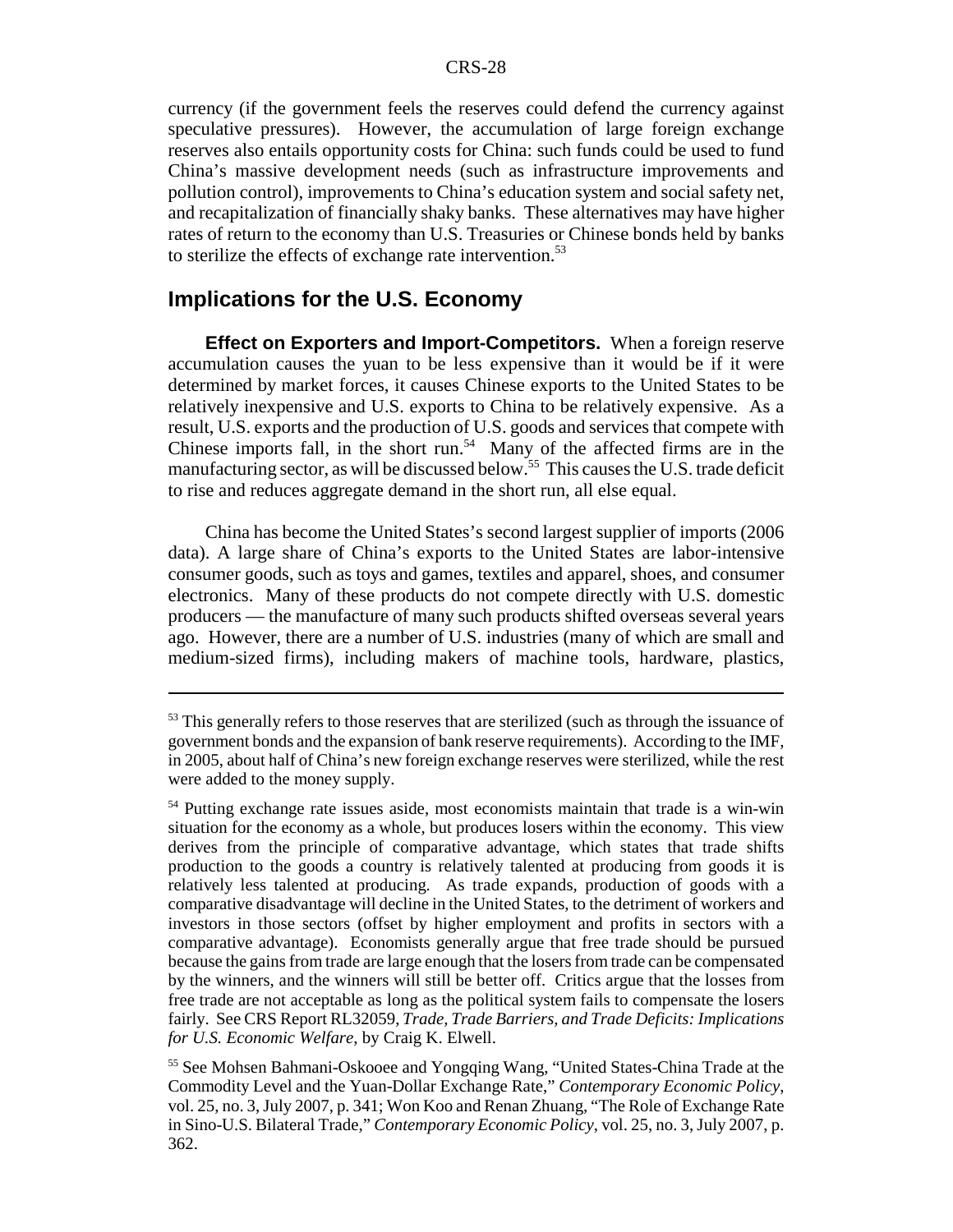furniture, and tool and die that are expressing concern over the growing competitive challenge posed by China.<sup>56</sup> An undervalued Chinese currency may contribute to a reduction in the output of such industries.

On the other hand, U.S. producers also import capital equipment and inputs to final products from China. For example, U.S. computer firms use a significant level of imported computer parts in their production, and China was the largest foreign supplier of computer equipment to the United States in 2007. An undervalued yuan lowers the price of these U.S. products, increasing their output and competitiveness in world markets. And many imports from China are produced by U.S.-invested enterprises (as discussed above), which benefit from an undervalued exchange rate.

**Effect on U.S. Borrowers.** An undervalued yuan also has an effect on U.S. borrowers. When the United States runs a current account deficit with China, an equivalent amount of capital flows from China to the United States, as can be seen in the U.S. balance of payments accounts. This occurs because the Chinese central bank or private Chinese citizens are investing in U.S. assets, which allows more U.S. capital investment in plant and equipment to take place than would otherwise occur. Capital investment increases because the greater demand for U.S. assets puts downward pressure on U.S. interest rates, and firms are now willing to make investments that were previously unprofitable. This increases aggregate spending in the short run, all else equal, and also increases the size of the economy in the long run by increasing the capital stock.

Private firms are not the only beneficiaries of the lower interest rates caused by the capital inflow (trade deficit) from China. Interest-sensitive household spending, on goods such as consumer durables and housing, is also higher than it would be if capital from China did not flow into the United States. In addition, a large proportion of the U.S. assets bought by the Chinese, particularly by the central bank, are U.S. Treasury securities, which fund U.S. federal budget deficits. According to the U.S. Treasury Department, China held \$397 billion in U.S. Treasury securities (as of September 2007), making it the second largest foreign holder of such securities (after Japan).57 If the U.S. trade deficit with China were eliminated, Chinese capital would no longer flow into this country on net, and the U.S. government would have to find other buyers of its U.S. Treasuries at higher interest rates. This would increase the government's interest payments, increasing the budget deficit, all else equal.

**Effect on U.S. Consumers.** A society's economic well-being is usually measured not by how much it can produce, but how much it can consume. An undervalued yuan that lowers the price of imports from China allows the United States to increase its consumption of both imported and domestically produced goods through an improvement in the terms-of-trade. The terms-of-trade measures the

<sup>&</sup>lt;sup>56</sup> Testimony of Franklin J. Vargo, National Association of Manufacturers, before the House Committee on Financial Services, Subcommittee on Domestic and International Monetary, Trade, and Technology Policy hearing, *China's Exchange Rate Regime and Its Effects on the U.S. Economy*, October 1, 2003.

<sup>&</sup>lt;sup>57</sup> Chinese Treasury security holdings constitute about 18.6% of total foreign holdings of such securities (as of July 2007).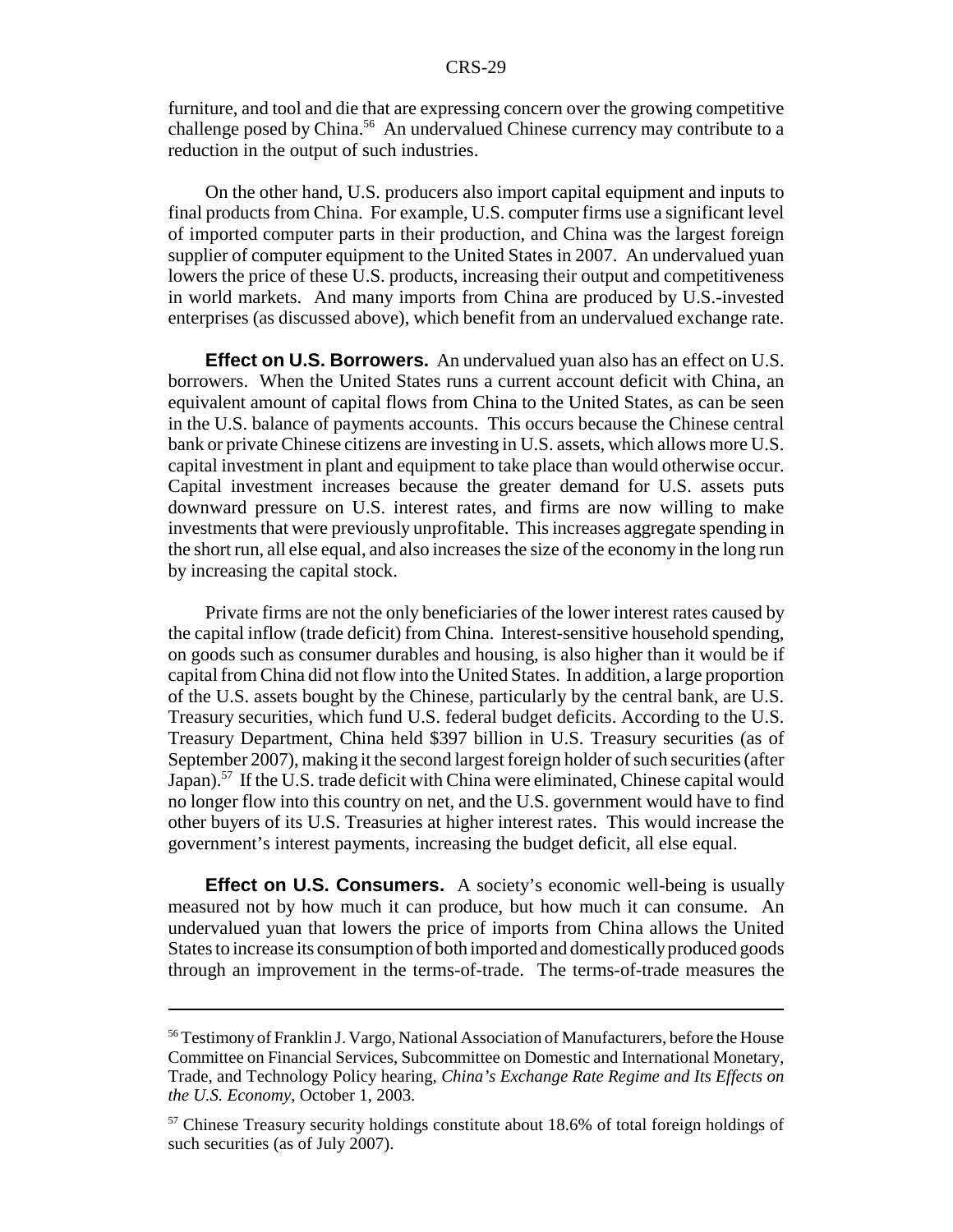terms on which U.S. labor and capital can be exchanged for foreign labor and capital. Since changes in aggregate spending are only temporary, from a long-term perspective the lasting effect of an undervalued yuan is to increase the purchasing power of U.S. consumers.<sup>58</sup> The rise of the yuan against the dollar (and other factors, such as rising prices for raw materials) may be beginning to impact the price of Chinese products sold in the United States. The U.S. Bureau of Labor Statistics reported that, from April 2007 to April 2008, import prices from China increased 4.1% — the largest 12-month increase recorded since the index was first published in December 2003.59 In addition, from January to March 2008, U.S. imports from China rose by only 1.8% over the previous period in 2008 (they rose by 11.7% from 2006-2007).

**U.S.-China Trade and Manufacturing Jobs.** Critics of China's currency policy argue that the low value of the yuan has had a significant effect on the U.S. manufacturing sector, where 2.7 million factory jobs have been lost since July 2000. While job losses in the U.S. manufacturing sector have been significant in recent years, there is no clear link between job losses and imports from China. First, only some manufacturers export to China or compete with Chinese imports. Second, manufacturing output has reached an all-time high; manufacturing employment has fallen over this time because of productivity growth, not a decline in output. Third, the growing trade deficit has not been limited to China; the overall trade deficit is still increasing.

Finally, there is a long-run trend that is moving U.S. employment away from manufacturing and toward the service sector. $60$  U.S. employment in manufacturing as a share of total nonagricultural employment has fallen from 31.8% in 1960 to 22.4% in 1980, to 10.7% in 2005, to 10.5% in 2006, to 10.2% in 2007.<sup>61</sup> This trend is much larger than the Chinese currency issue, and is caused by changing technology (which requires fewer workers to produce the same number of goods) and comparative advantage. With increasing globalization, comparative advantage predicts the United States will produce knowledge- and technology-intensive goods that it is best at producing for trade with countries, such as China, who are better at producing labor-intensive goods. Since the production of some manufactured goods is labor-intensive and some services cannot be traded, trade leads to more

<sup>&</sup>lt;sup>58</sup> Some commentators have compared the undervalued exchange rate to a Chinese tariff on U.S. imports. One major difference between a tariff and the peg is that a tariff does not result in any benefit to U.S. consumers, as the peg does. A more appropriate comparison might be an export subsidy, which benefits consumers who purchase the subsidized product at a lower cost, but may harm some domestic firms that must compete against the subsidized product.

<sup>59</sup> BLS Press Release, available at [http://www.bls.gov/news.release/ximpim.nr0.htm].

<sup>60</sup> See CRS Report RL32350, *Deindustrialization of the U.S. Economy*, by Craig Elwell. A thorough analysis of the trend can also be found in Robert Rowthorn and Ramana Rasmaswamy, *Deindustrialization: Its Causes and Implications*, Economic Issues 10 (Washington, DC: International Monetary Fund, 1997).

<sup>61</sup> Council of Economic Advisers, *2008 Economic Report of the President*.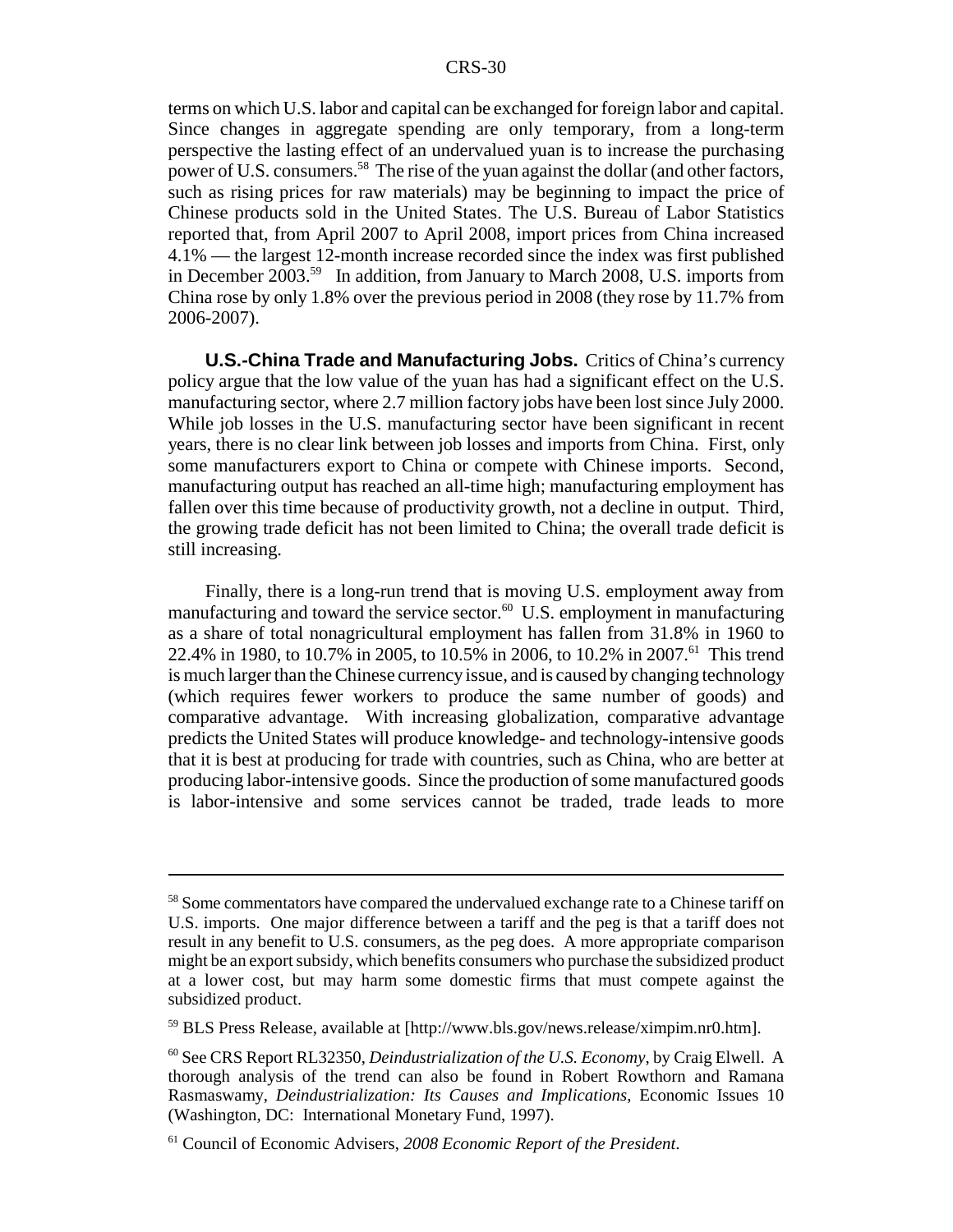manufacturing abroad, and less in the United States.<sup>62</sup> Over time, it is likely that the trend shifting manufacturing abroad will continue regardless of China's currency policy.

Alan Greenspan, former Chairman of the Federal Reserve, testified in 2005 that "I am aware of no credible evidence that ... a marked increase in the exchange value of the Chinese renminbi relative to the dollar would significantly increase manufacturing activity and jobs in the United States."63

**Net Effect on the U.S. Economy.** In the medium run, an undervalued yuan neither increases nor decreases aggregate demand in the United States. Rather, it leads to a compositional shift in U.S. production, away from U.S. exporters and import-competing firms toward the firms that benefit from the lower interest rates caused by Chinese capital inflows. In particular, capital-intensive firms and firms that produce consumer durables would be expected to benefit from lower interest rates. Thus, it is expected to have no medium- or long-run effect on aggregate U.S. employment or unemployment. As evidence, one can consider that while the trade deficit with China (and overall) has widened, the overall unemployment rate has fallen from 6.3% in 2003 to around 5% in 2008. However, the gains and losses in employment and production caused by the trade deficit will not be dispersed evenly across regions and sectors of the economy: on balance, some areas will gain while others will lose.

Although the compositional shift in output has no negative effect on aggregate U.S. output and employment in the long-run, there may be adverse short-run consequences. If output in the trade sector falls more quickly than the output of U.S. recipients of Chinese capital rises, aggregate spending and employment could temporarily fall. If this occurs, then there is likely to be a decline in the inflation rate as well (which could be beneficial or harmful, depending if inflation is high or low at the time). A fall in aggregate spending is more likely to be a concern if the economy is already sluggish than if it is at full employment. Otherwise, it is likely that government macroeconomic policy adjustment and market forces can quickly compensate for any decline of output in the trade sector by expanding other elements of aggregate demand.

By shifting the composition of U.S. output to a higher capital base, the size of the economy would be larger in the long run as a result of the capital inflow/trade deficit. U.S. citizens would not enjoy the returns to Chinese-owned capital in the United States. U.S. workers employing that Chinese-owned capital would enjoy higher productivity, however, and correspondingly higher wages.

 $62$  Lower wages alone do not give China a price advantage relative to the United States. U.S. workers are much more productive than Chinese workers, and this primarily accounts for their higher wages. Lower unit labor costs (wages divided by productivity) determine which country has a price advantage. In labor-intensive industries, China is likely to have lower unit labor costs; in knowledge-intensive industries, the United States is likely to have lower unit labor costs.

 $63$  Testimony of Chairman Alan Greenspan before the Senate Finance Committee, June 23, 2005.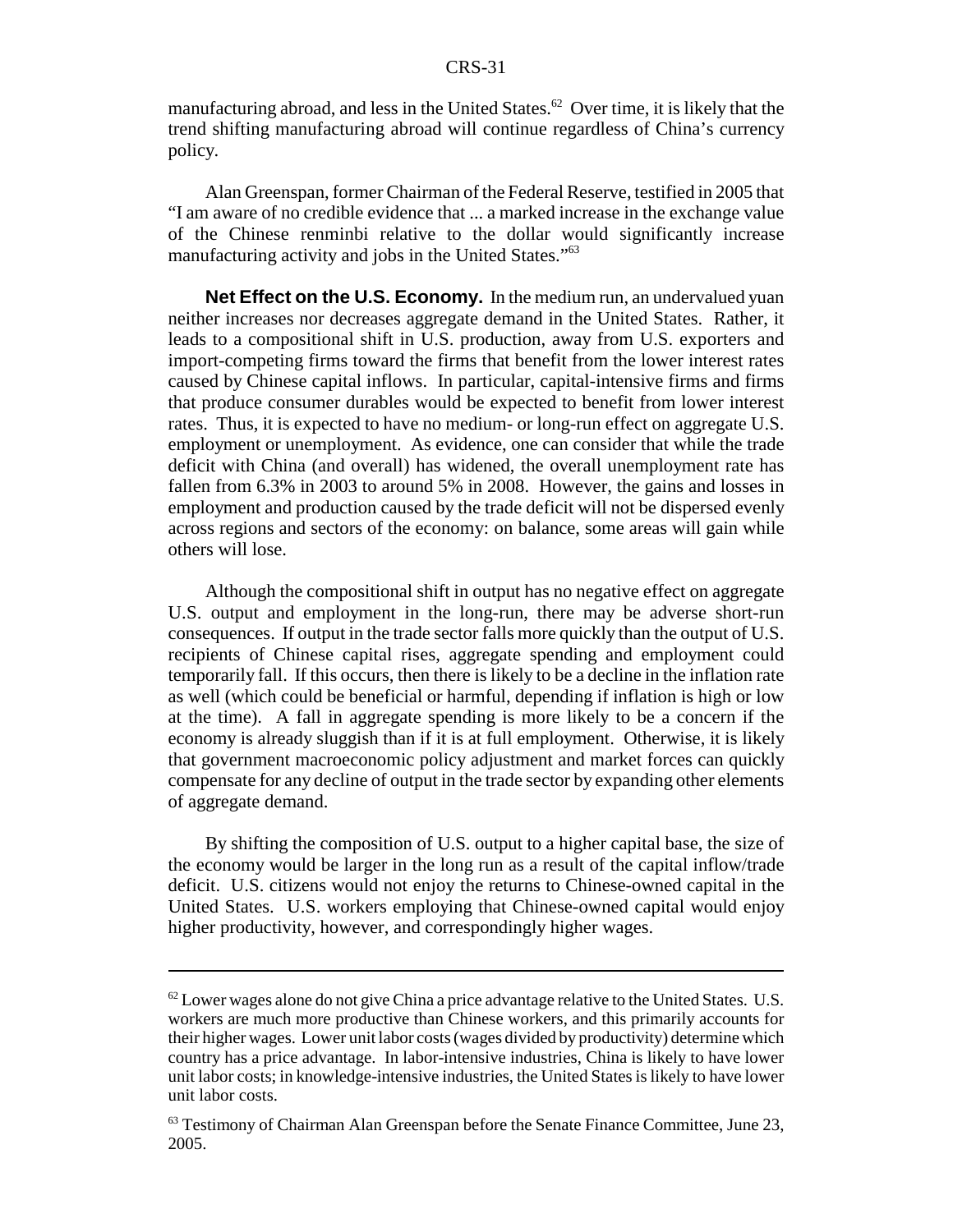**The U.S.-China Trade Deficit in the Context of the Overall U.S. Trade Deficit.** While China is a large trading partner, it accounted for only about 17% of U.S. imports in 2007 and 29.0% of the sum of the bilateral trade deficits (or 32% of the total U.S. trade deficit, including countries where the United States has a trade surplus). Over a span of several years, a country with a floating exchange rate can run an ongoing overall trade deficit for only one reason: a domestic imbalance between saving and investment. This has been the case for the United States over the past two decades, where saving as a share of gross domestic product (GDP) has been in gradual decline. $64$  On the one hand, the United States has high rates of productivity growth and strong economic fundamentals that are conducive to high rates of capital investment. On the other hand, it has a chronically low household saving rate, and recently a negative government saving rate as a result of the budget deficit. As long as Americans save little, foreigners will use their saving to finance profitable investment opportunities in the United States; the trade deficit is the result.65 The returns to foreign-owned capital will flow to foreigners instead of Americans, but the returns to U.S. labor utilizing foreign-owned capital will flow to U.S. labor.

 China's situation is very different. As **Table 8** shows (based on 2006 data), China's gross national saving as a percent of GDP (51.3%) is nearly five times greater than the U.S. level  $(13.5\%)$ .<sup>66</sup> Conversely, the rate of private consumption as a percent of GDP is significantly higher in the United States (70%) than it is in China (36.8%). China maintains a higher rate of gross fixed investment as a percent of GDP than does the United States (42.8% versus 20.0%). Finally, China's gross national saving as a percent of its gross national investment is equal to 118% versus 68% in the United States. Thus, the United States must borrow from abroad to fund its investment needs while China has excess saving that it can invest overseas. The net result of these differences can be seen in the data on current account balances as a percent of GDP: 9.0% for China compared with -6.2% for the United States. These data imply that both China and the United States would need to make fundamental

<sup>64</sup> See Congressional Budget Office, *Causes and Consequences of the Trade Deficit*, March 2000.

<sup>&</sup>lt;sup>65</sup> Nations that fail to save enough to meet their investment needs must obtain savings from other countries with high savings rates. By obtaining resources from foreign investors for its investment needs, the United States is able to enjoy a higher rate of consumption than it would if investment were funded by domestic savings alone (although many analysts warn that America's low savings rate could be risky to the U.S. economy in the long run). The inflow of foreign capital to the United States is equivalent to the United States borrowing from the rest of the world. The only way the United States can borrow from the rest of the world is by importing more than it exports (running a trade deficit).

<sup>&</sup>lt;sup>66</sup> The rate of U.S. saving is among the lowest by industrialized nations. China on the other hand has one of the world's highest saving rates. China's extraordinarily high saving rate is largely the result of China's undeveloped health care system, pension system, and social safety net. For example, many Chinese individuals believe they will need to draw on personal savings to pay for health care if they or a family member had a serious illness. In addition, an underdeveloped financial system prevents most people from being able to borrow money for large purchases (such as a car or home), forcing people to rely on savings.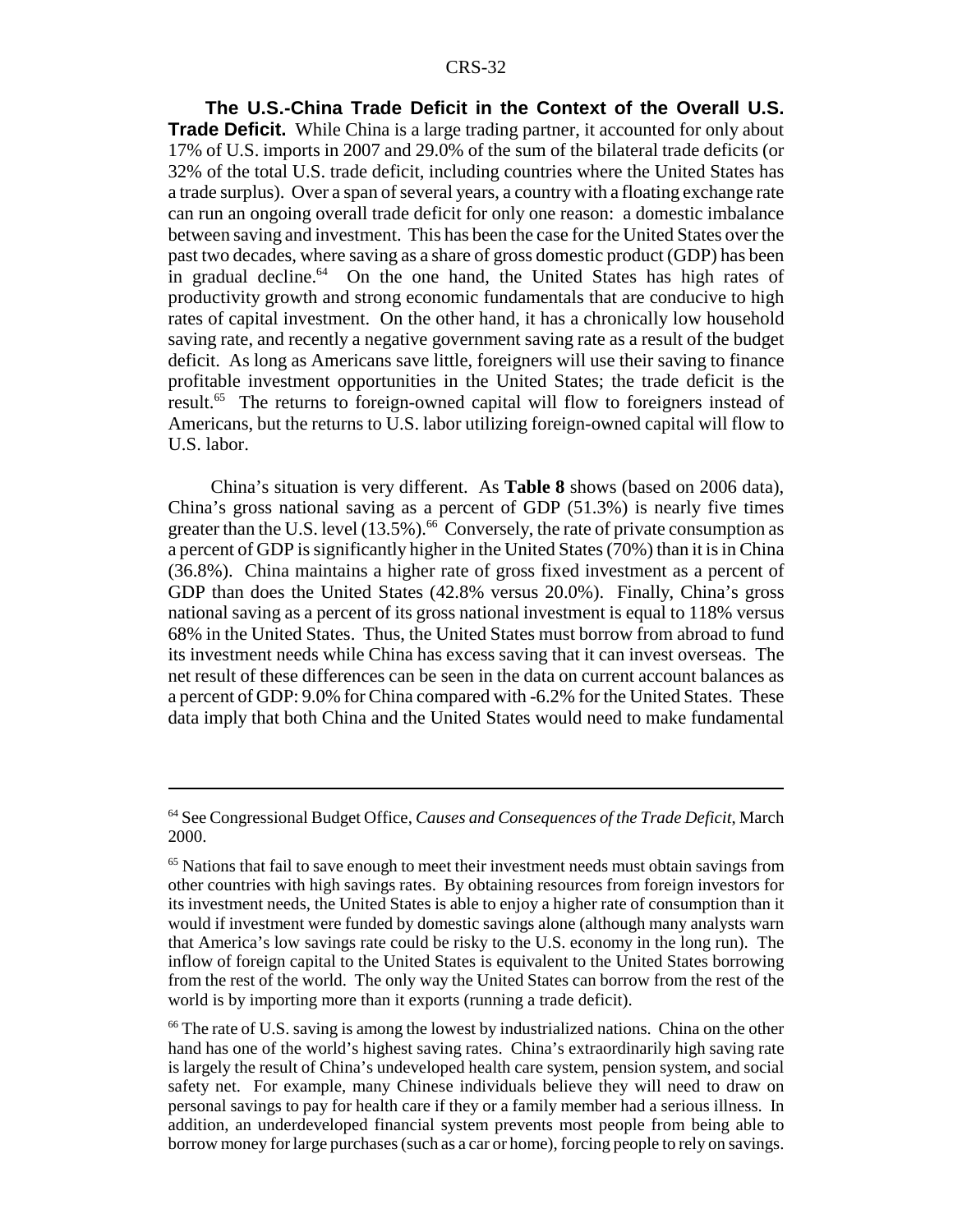changes to their saving/investment patterns to reduce the overall U.S. trade deficit and China's overall trade surplus in the long run.

|                                                               | <b>China</b> | <b>United States</b> |
|---------------------------------------------------------------|--------------|----------------------|
| Gross savings as a % of GDP                                   | 51.3         | 13.5                 |
| Private consumption as a % of GDP                             | 36.8         | 70.0                 |
| Gross fixed investment as a % of GDP                          | 42.8         | 20.0                 |
| Gross national savings as a % of gross national<br>investment | 117.8        | 67.5                 |
| Current account balance as a % of GDP                         | 9.0          |                      |

#### **Table 8. Comparisons of Savings, Investment, and Consumption as a Percentage of GDP Between the United States and China, 2006**

**Source:** BEA and EIU.

Some analysts contend that China is moving in this direction, based on a number of statements by high level officials that China plans to boost consumer spending. The Treasury Department's November 2005 report on *International Economic and Exchange Rate Policies* stated that a key factor in Treasury's decision not to designate China as a country that manipulates its currency was "China's commitment to put greater emphasis on sustainable domestic sources of growth, including by modernizing the financial sector...." However, others contend that it will take several years for China to switch its reliance on exports and domestic investment to consumption for much of its GDP growth, and government policy can, at best, only indirectly alter long run consumption patterns.<sup>67</sup>

Economists generally are more concerned with the overall trade deficit than bilateral trade balances. Because of comparative advantage, it is natural that a country will have some trading partners from which it imports more, and some trading partners to which it exports more. For example, the United States has a trade deficit with Austria and a trade surplus with the Netherlands even though both countries use the euro, which floats against the dollar. Of concern to the United States from an economic perspective is that its low saving rate makes it so reliant on foreigners to finance its investment opportunities, and not the fact that much of the capital comes from China.<sup>68</sup> If the United States did not borrow heavily from China, it would still have to borrow from other countries.<sup>69</sup>

 $67$  According to the Chinese government, fixed investment and exports from January-June 2007 was up 27% and 32%, respectively over the same period in 2006, indicating that China's economic growth continues to be driven largely by fixed investment and exports.

<sup>&</sup>lt;sup>68</sup> From a foreign policy perspective, some U.S. policymakers have expressed concern over the high level of U.S. government debt owed to the Chinese government.

<sup>69</sup> For more information, see CRS Report RL30534, *America's Growing Current Deficit: Its Cause and What It Means for the Economy*, by Marc Labonte and Gail Makinen.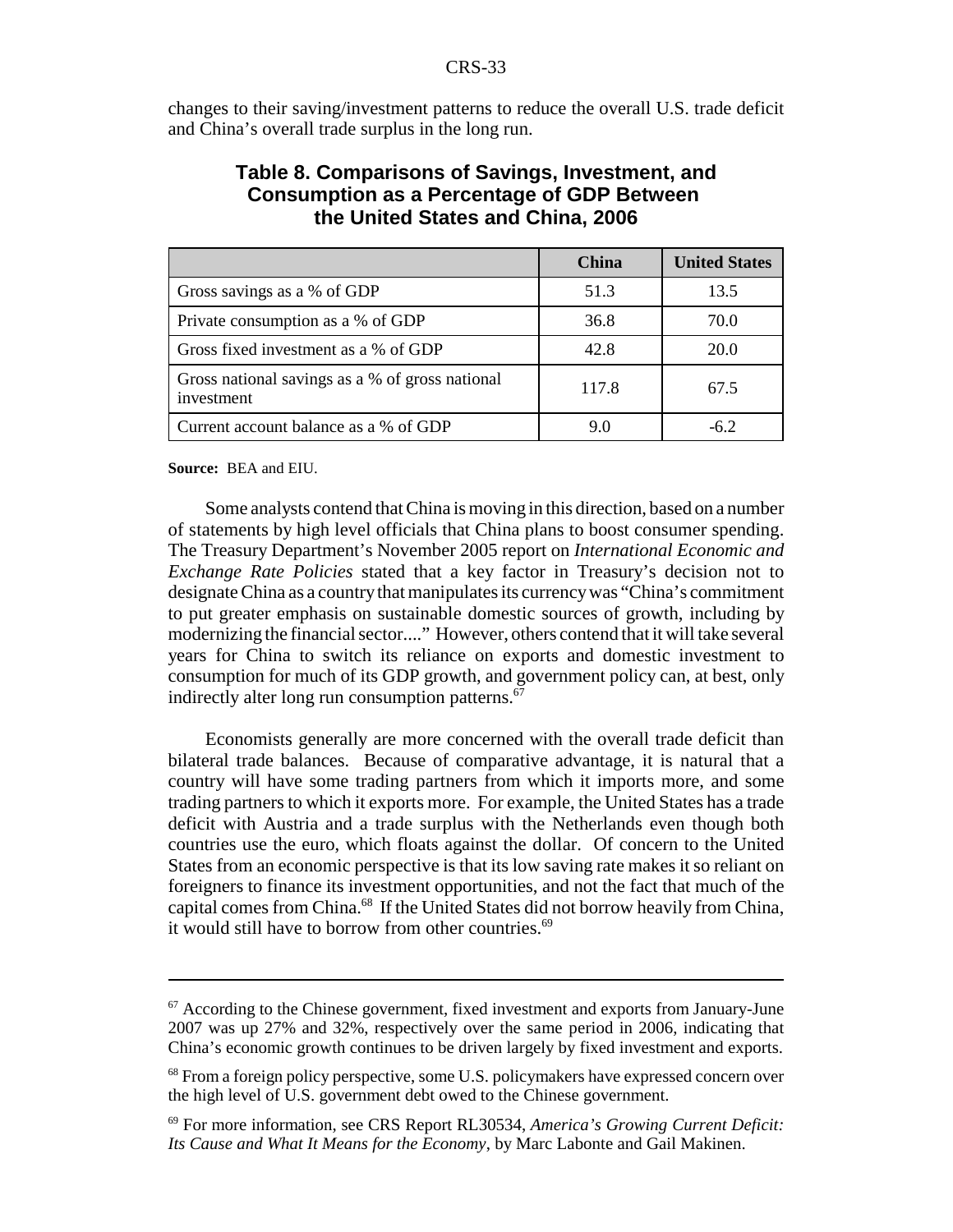**The Value of the Yuan in the Context of the Falling Dollar.** From January 2002 to January 2008, the dollar fell in value by 24% in nominal terms and 22% in inflation-adjusted terms against the Federal Reserve's broad index of currencies. Its depreciation against the euro, pound, Canadian dollar, and other currencies with floating exchange rates has been larger. A gradually declining dollar would not be expected to disrupt economic activity since it would stimulate U.S. exports and reduce the demand for foreign imports. But some economists fear that there is a possibility that the dollar could suddenly plummet in value, and that this would cause severe dislocations for the U.S. economy. The scenario through which they envision this occurring is based on the size of the trade deficit. The trade deficit is unsustainably large, in the sense that if it were to persist at current levels, the net debt owed to foreigners would grow without bounds. Therefore, it must eventually shrink, presumably through further dollar depreciation. Some economists worry that this adjustment could happen suddenly and rapidly if investors suddenly came to realize that significant dollar depreciation was inevitable, and fled dollar assets in an attempt to avoid these losses. If this occurred, there could be significant dislocations in U.S. financial markets that could interfere with efficient financial intermediation. This scenario is seen by most economists to be highly unlikely. Since the scenario would be so costly to the economy, it may be worth guarding against in spite of its improbability, however.<sup>70</sup>

The primary reason that the dollar has not depreciated more rapidly since 2002 has been because central banks in China and many other developing countries (mainly Asian and oil producing countries) have accumulated foreign reserves at times to retard the appreciation of their currency against the dollar.<sup>71</sup> (By definition, any rise in the value of the yuan is matched by a fall in the dollar.) Other Asian countries may feel compelled to continue this policy as long as China does, since they view their exports as competing directly with China. The commitment by China and other developing countries to support the value of the dollar may be one reason that private investors have felt secure investing in U.S. assets despite its large trade deficit. Were China and these other countries to cease intervening in currency markets, it is possible that the dollar would fall significantly in a short time. A sudden decline in the dollar could trigger the currency crisis scenario described above.

## **Policy Options for Dealing with China's Currency Policy**

The United States could utilize a number of options to try to put more pressure on China to make further reforms to its exchange rate policy if U.S. policymakers desired. Options for currency reform include making the yuan fully convertible, allowing the currency to appreciate by a certain amount (immediately or gradually),

<sup>70</sup> For more information, see CRS Report RL34311, *Dollar Crisis: Prospect and Implications*, by Craig K. Elwell.

<sup>71</sup> For more information, see CRS Report RS21951, *The U.S. Trade Deficit: Role of Foreign Governments*, by Marc Labonte and Gail E. Makinen.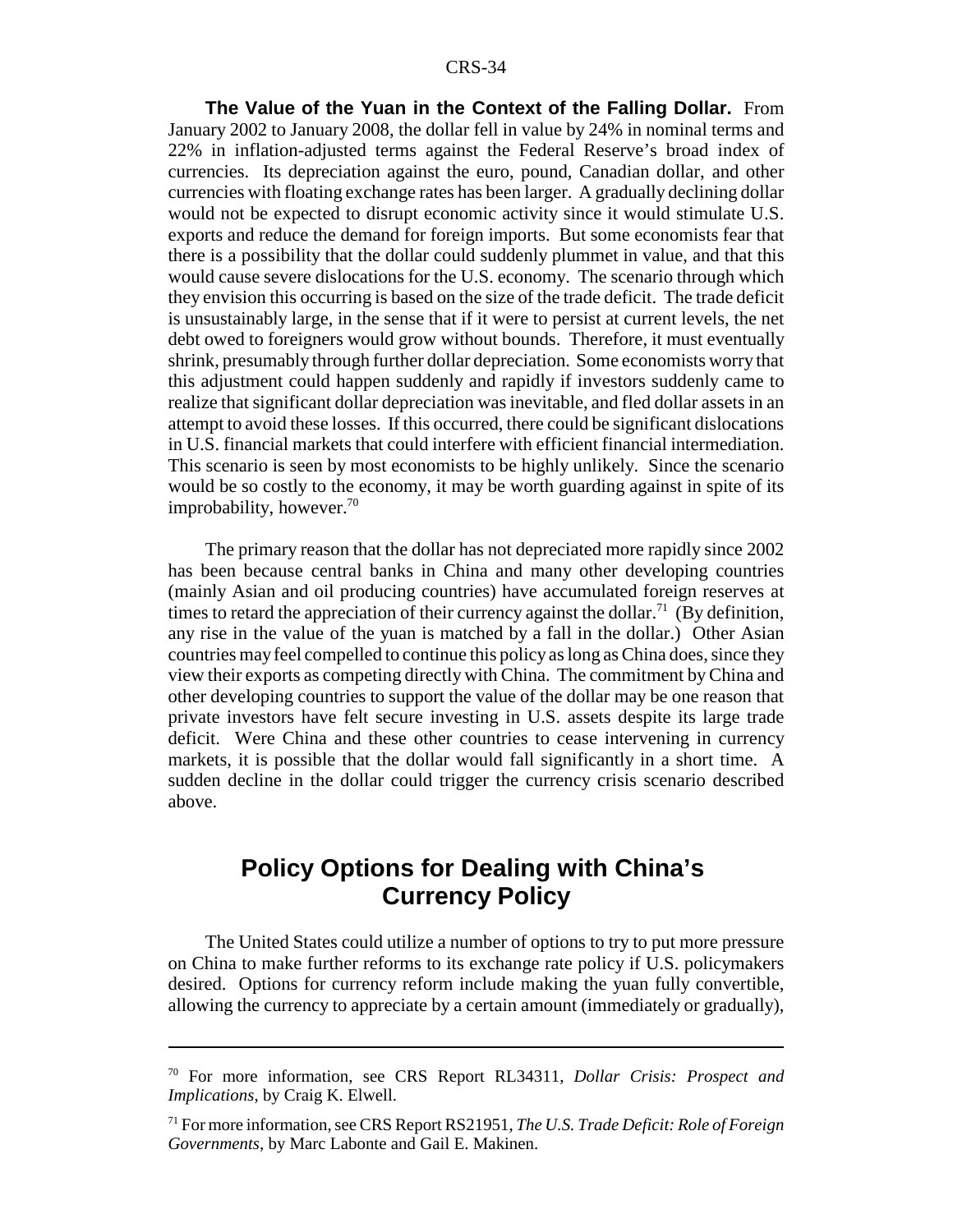lessening China's intervention in currency markets, widening the band in which the currency is allowed to fluctuate, and furthering reforms to the financial sector to enable greater currency flexibility.<sup>72</sup>

Determining the best approach to achieving these outcomes has sparked a lively policy debate. Options to induce China to reform its exchange rate regime (including proposed legislation) are listed below (see also section on legislation in the  $110<sup>th</sup>$ Congress):

**Tighten Requirements on Treasury Department's Report on Currency.** Several Members of Congress have expressed frustration over the Treasury Department's failure to designate China as a currency manipulator (since 1994) in its semi-annual exchange rate policies report. They contend that such a designation would itself increase pressure on China to reform its currency. (From a practical perspective, such a designation would require Treasury to negotiate with China to end such practices, something Treasury is already doing.) According to the Treasury Department's November 2005 currency report: "Reaching judgments about countries' currency practices and their relationships to the terms of the Act (i.e., currency manipulation) for the purpose of designation is inherently complex, and there is no formulaic procedure that accomplishes this objective." H.R. 782, H.R. 2942, S. 796, and S. 1607  $(110<sup>th</sup> Congress)$  would require Treasury to identify "fundamentally misaligned currencies" rather than manipulated currencies. S. 1677 would require to Treasury to cite a country for currency manipulation regardless of the "intent" of its currency policy. These bills would increase the likelihood that China would be designated, which, some observers claim, would increase pressure on Treasury to make greater efforts to induce China to reform its currency and might make China more willing to boost reform efforts to avoid being designated.<sup>73</sup> Ultimately, the discretion to label the yuan as misaligned with the dollar would still rest with the Treasury, however.

**Intensify Diplomatic Efforts.** The U.S. government could attempt to persuade China through direct negotiations to change or reform its exchange rate policy. President Bush and Administration officials have contended that China's currency policy is bad for China's economy, as well as that of its trading partners and

<sup>72</sup> Morris Goldstein and Nicholas Lardy (Institute for International Economics) have proposed a two-stage solution. During the first stage, the yuan would be appreciated by 15%-25%, the currency band expanded to between 5% and 7%, and the yuan would be pegged to a basket of major foreign currencies (the dollar, the yen, and the euro). In the second stage, China would, once it reformed its financial sector, adopt a managed floating exchange system. See "Two-Stage Currency Reform for China," *Wall Street Journal*, September 12, 2003.

<sup>73</sup> Treasury appears to believe that under current U.S. law, there has to be *intent* to prevent an effective balance of payments or to seek an unfair competitive advantage, before a country can be designated as a currency manipulator. Sponsors of legislation to replace the term currency manipulation with fundamental currency misalignment appear to be attempting to force Treasury to make a designation when countries with large trade surpluses make large scale interventions in currency markets to keep the value of their currencies low, regardless of whether or not they do so for balance of payments or competitive reasons.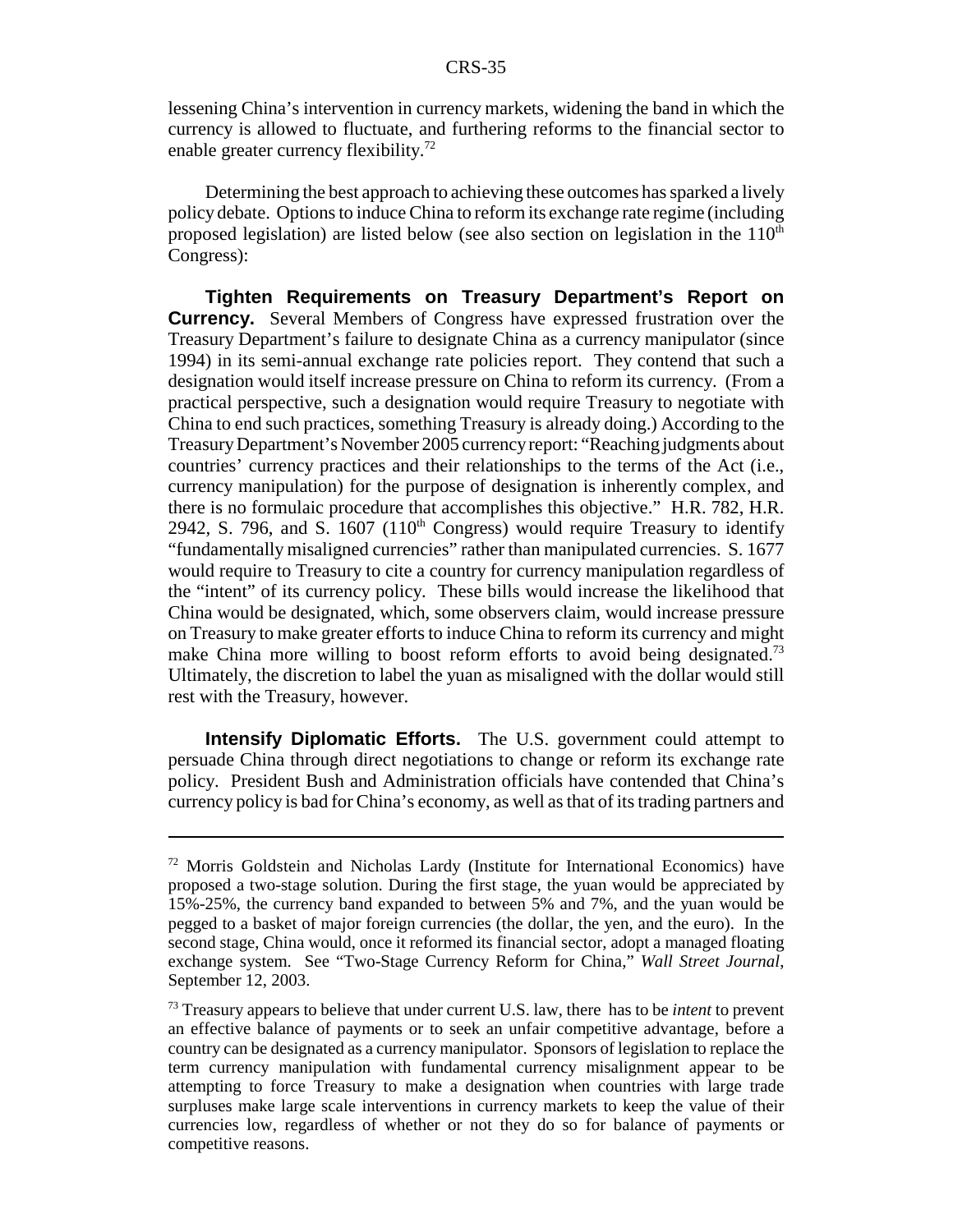world growth as a whole. The United States has attempted to assist China in reforming its financial sector to provide a foundation for further currency reforms. In addition, the United States has sought to utilize high level talks, such as the Strategic Economic Dialogue and the U.S.-China Trade Promotion Coordinating Committee to encourage (and assist) China to adopt policies to promote greater domestic consumption and lessen its dependence on exports and fixed investment.

In recognition of its growing importance as a major world economy, China (since 2004) has been invited to attend G-7 (group of seven largest economies) finance meetings.<sup>74</sup> China's currency policy has been a major topic in these discussions, and the United States has sought to use the forum to bring pressure on China to quicken steps to make the currency more flexible. A February 10, 2007 joint statement of G-7 finance ministers and central bank governors stated that "In emerging economies with large and growing current account surpluses, especially China, it is desirable that their effective exchange rates move so that necessary adjustments will occur."75 The United States could attempt to build a greater consensus within the G-7 to put more pressure on China to reform its currency policy, including by linking China's possible future membership in the G-7 to such reforms.76

Alternatively, the United States could attempt to persuade China to participate in talks with other East Asian economies (that are viewed as intervening in currency markets) in order to reach a consensus on exchange rate policy.<sup>77</sup> Proponents of this approach argue that, because of China's size, other East Asian countries are afraid that their exports would be uncompetitive if they made any unilateral change in their currency's value that was not matched by a similar change by China. Finally, the United States could press the International Monetary Fund to become more active in working with China to help it understand the long-term economic risks of overrelying on exports and domestic investment for much of its growth, and promote the development of policy tools that lead to more balanced economic growth (such as more domestic consumption).<sup>78</sup> A key factor in any negotiations would be to convince China that liberalization of its exchange rate system would serve China's long term economic interests and not lead to economic instability.

<sup>74</sup> G-7 members include the United States, Japan, Canada, the United Kingdom, France, Germany, and Italy. China has also participated in G-8 meetings, which includes G-7 members plus Russia.

<sup>75</sup> Treasury Department Press Release, February 10, 2007.

<sup>&</sup>lt;sup>76</sup> Press reports indicate that Japan has been reluctant to put pressure on China over its currency system in the G-7, in part because of criticism Japan has received over its own currency policies.

<sup>&</sup>lt;sup>77</sup> Some analysts argue that China's currency policy has induced other East Asian economies, particularly Japan, Taiwan, and South Korea to intervene in currency markets to keep their currencies weak (in order to compete with Chinese exports). Thus, the United States could seek to reach a broad consensus with all the major economies in East Asia to halt or limit currency interventions.

<sup>78</sup> For more information on this option, see CRS Report RL33322, *China, the United States, and the IMF: Negotiating Exchange Rate Adjustment*, by Jonathan E. Sanford.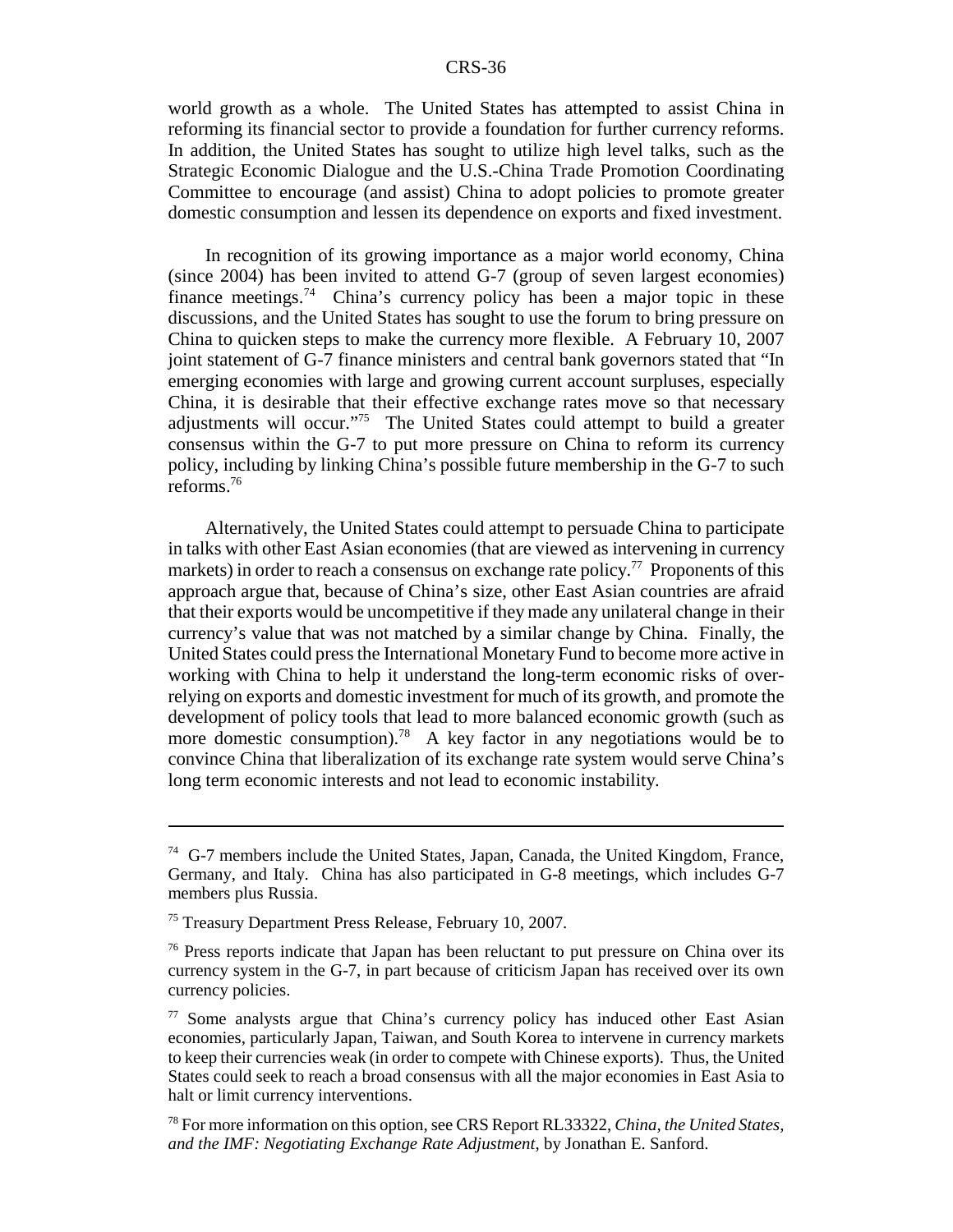**Raise Tariffs or Other Trade Sanctions.** The U.S. government could attempt to pressure China by threatening to impose unilateral trade sanctions if it did not change its currency regime. Some Members support legislation, such as H.R. 1002, that would impose additional tariffs of 27.5% on imports from China unless it appreciates its currency to fair market levels. Proponents of such legislation contend that congressional threats to sharply increase tariffs on Chinese goods were instrumental in moving China to reform and appreciate its currency policy in July 2005 and hence should be further utilized to press China for greater action to reform and appreciate its currency. Opponents of such legislation contend that imposing sanctions against China would violate WTO rules, and that threats of sanctions may backfire because Chinese officials would be less likely to reform its currency if they felt that such moves were seen as resulting from U.S. political pressure.<sup>79</sup> Some proposals seek to impose sanctions on currency policy that would avoid violating WTO rules. For example, S. 1607 would deny certain designated countries with misaligned policies access to U.S. government procurement, direct U.S. officials to vote against any new multilateral bank loans for such countries, and cut off any new financing by the U.S. Overseas Private Investment Corporation (OPIC).<sup>80</sup>

**Utilize the Dispute Resolution Mechanism in the WTO.** Some critics have charged that China's currency policy violates WTO rules.<sup>81</sup> The United States could file a case before the WTO's Dispute Settlement Body (DSB) against China's currency peg.82 If the DSB ruled in favor of the United States, it would direct China to modify its currency policy so that it complies with WTO rules. If China refused to comply, the DSB would likely authorize the United States to impose trade sanctions against China. The advantage of using the WTO to resolve the issue is that it involves a multilateral, rather than unilateral, approach, although there is no guarantee that the WTO would rule in favor of the United States.<sup>83</sup>

For example, it could threaten to initiate a *Section 301* case, a provision in U.S. trade law that gives the U.S. Trade Representative authority to respond to foreign trade barriers, including violations of U.S. rights under a trade agreement, and

 $79$  In addition, any imposed U.S. trade restrictions of Chinese goods would likely reduce overall U.S. economic welfare, because the reduction in the welfare of U.S. consumers (as import prices rise) would likely exceed the increase in welfare of U.S. producers.

 $80$  Note, OPIC is already barred from operating in China due to existing U.S. sanctions.

 $81$  For example, some analysts contend that China's currency policy violates: (1) Article XV of the General Agreement on Tariffs and Trade (GATT) agreement dealing with exchange arrangements, (2) the WTO Agreements on Subsidies and Countervailing Measures, and/or (3) GATT Article XXIII dealing with nullification or impairment of the benefits of a trade agreement.

 $82$  Dispute resolution in the WTO is carried out under the Dispute Resolution Understanding (DSU). See CRS Report RS20088, *Dispute Settlement in the World Trade Organization*, by Jeanne J. Grimmett.

<sup>&</sup>lt;sup>83</sup> Many trade analysts argue that countries are more likely to comply with rulings by multilateral organizations to which they are parties (and whose rules they have agreed to comply with) than accede to the wishes of another country under the threat of unilateral sanctions.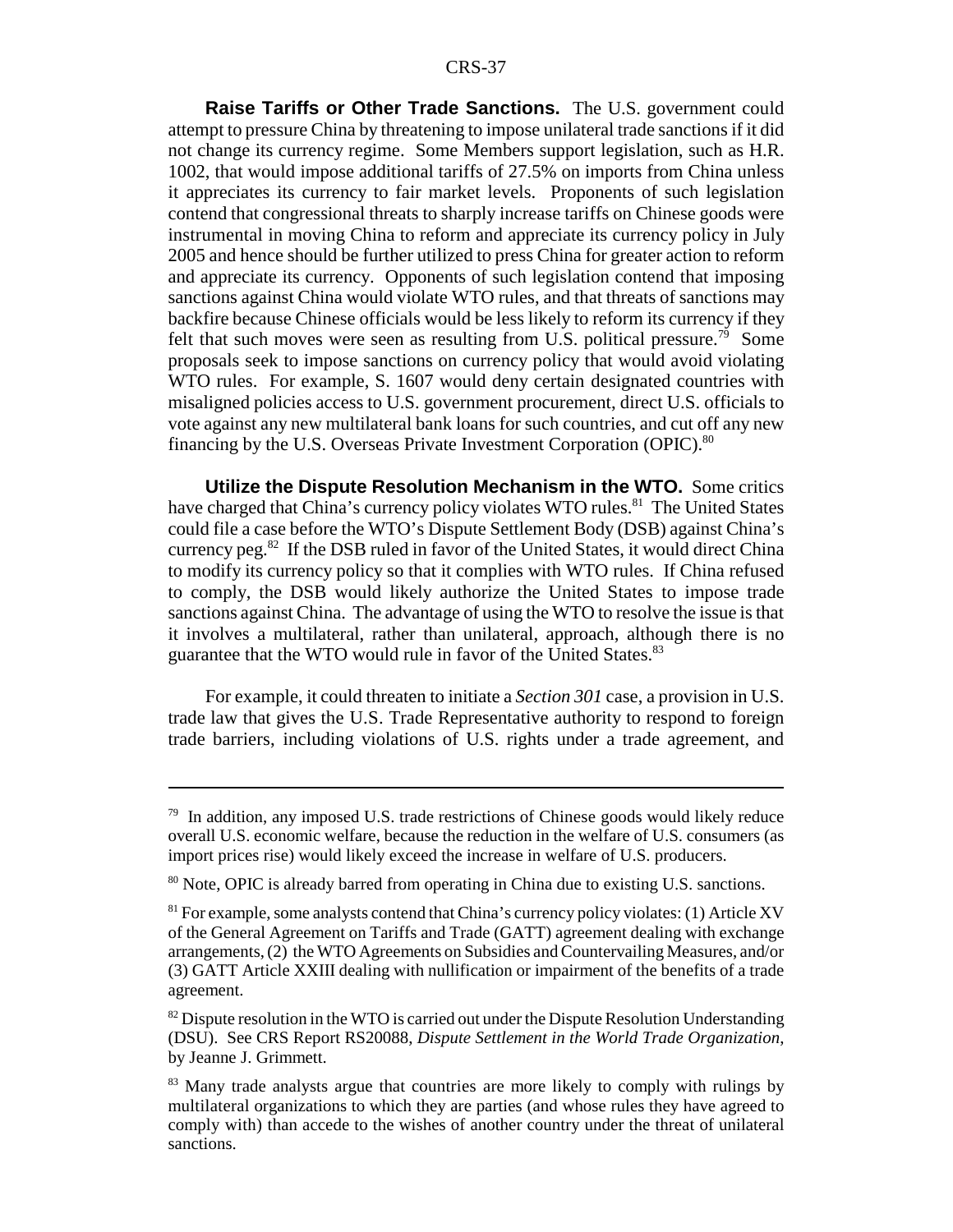unreasonable or discriminatory practices that burden or restrict U.S. commerce.<sup>84</sup> U.S. obligations in the WTO would likely require the United States to pursue a Section 301 case with the WTO. If the United States failed to use the WTO dispute resolution procedures and instead imposed unilateral trade sanctions under Section 301, China might file a WTO case against the United States.

In 2004, the Bush Administration rejected two Section 301 petitions on China's exchange rate policy: one by the China Currency Coalition (a group of U.S. industrial, service, agricultural, and labor organizations) and one filed by 30 Members of Congress. Both petitions sought to have the United States bring a case before the WTO against China in the hope that the WTO would rule that China's currency peg violated WTO rules. On May 17, 2007, 42 House Members filed a Section 301 petition with the USTR's office over China's currency practices and requested that a trade dispute case be brought to the WTO. However, the USTR declined the petition in June. The Bush Administration has expressed doubts that the United States could win such a case in the WTO and contends that such an approach would be "more damaging than helpful at this time."<sup>85</sup> H.R. 321, H.R. 782, H.R. 2942, S. 796, S. 1607, and S. 1677 contain provisions that would require U.S. officials (under certain circumstances) to bring a case against China over its currency policy, and H.R. 321 also calls on the United States to work within the WTO to modify and clarify rules regarding currency manipulation for trade advantage to reflect modern day monetary policy not envisioned at the time current rules were adopted in 1947.

**Apply U.S. Countervailing Trade Laws to Non-Market Economies.** U.S. countervailing laws allow U.S. parties to seek relief (in the form of higher duties) from imported products that have been subsidized by foreign governments. For many years, the Commerce Department contended that countervailing laws could not be applied to non-market economies, such as China, because it would be nearly impossible to identify a government subsidy in an economy that was not market based. However, in November 2006, the Commerce Department decided to pursue a countervailing case against certain imported Chinese coated free sheet paper products. On March 30, 2007, the Commerce Department issued a preliminary ruling to impose countervailing duties (ranging from 11 to 20%) against the products in question. Commerce contends that, while China is still a non-market economy for the purposes of U.S. trade laws, economic reforms in China have made several sectors of the economy relatively market based, and therefore it is possible to identify the level of government subsidies given to the Chinese paper firms in question.

Some Members contend that China's currency policy constitutes a form of export subsidy that should be actionable under U.S. countervailing laws. H.R. 782, H.R. 2942, S. 364, and S. 796 would apply U.S. countervailing laws to non-market economies and would also specify that currency misalignment or manipulation be actionable under those laws. Several Members contend that such legislation would

<sup>&</sup>lt;sup>84</sup> Section 301 to 309 of the 1974 Trade Act, as amended. For additional information, see CRS Report 98-454, *Section 301 of the Trade Act of 1974, as Amended: Its Operation and Issues Involving Its Use by the United States,* by Wayne Morrison.

<sup>85</sup> USTR press release, November 12, 2004.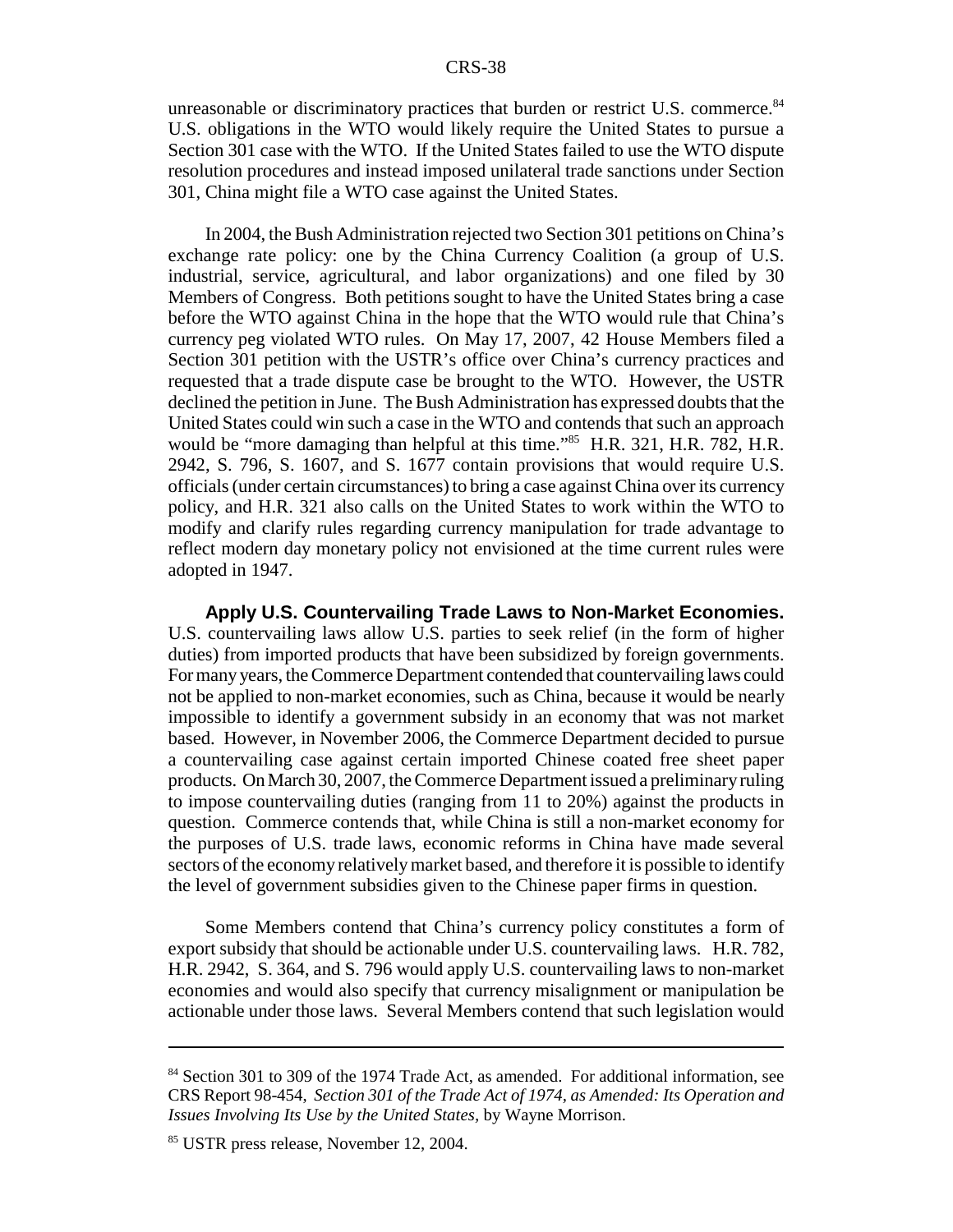be consistent with WTO rules (which allows countries to utilize countervailing duty procedures). However, critics contend that it would be difficult to determine the subsidy level conveyed by China's currency, and possible U.S. countervailing measures applied against China over its currency could be challenged in the WTO.

**Apply Estimates of Currency Undervaluation to U.S. Antidumping Measures.** U.S. antidumping laws allow U.S. parties to seek relief (in the form of increased duties) from imports that are sold at less than fair value and injure U.S. industries. Many critics of China's currency policy contend that undervaluing the yuan is a major factor affecting the price of Chinese exports to the United States and that this has harmed many U.S. industries. For example, H.R. 2942 and S. 1607 would require the government to factor in the impact of certain fundamentally misaligned currencies on export prices when determining the level of antidumping duties that should be applied. Critics of this approach contend that it would be very difficult to come up with a precise figure on how much a country's currency is undervalued, and it is not clear whether such a method would be compatible with WTO rules on trade remedies.

**Utilize Special Safeguard Measures.** Another option might be to utilize U.S. trade remedy laws relating to special provisions that were part of China's accession to the WTO. For example, the United States could invoke safeguard provisions (under Sections 421-423 of the 1974 Trade Act, as amended) to impose restrictions on imported Chinese products that have increased in such quantities that they have caused, or threaten to cause, market disruption to U.S. domestic producers.86 This option could be used to provide temporary relief for U.S. domestic firms that have been negatively affected by a surge in Chinese exports to the United States (regardless of its cause). $87$  The sharp increase in textile and apparel imports from China over the past few years led the Bush Administration on a number of occasions to invoke the special China textile and apparel safeguard to restrict imports. Eventually, the Administration sought and obtained (in November 2005) an agreement with China to limit the level of certain textile and apparel exports to the United States through the end of 2008. However, the Bush Administration on six different occasions has chosen not to extend relief to various industries under the China-specific safeguard. H.R. 782 and S.796 would require that exchange rate misalignment by China be considered a factor in making determinations of market disruption under the China-specific safeguard.

#### **Other Bilateral Commercial Considerations**

A number of policy analysts have argued against pushing China too hard on its currency policy, either because it would not serve U.S. economic interests, or because

<sup>86</sup> See CRS Report RS20570, *Trade Remedies and the U.S.-China Bilateral WTO Accession Agreement*, by William H. Cooper.

<sup>87</sup> The U.S. International Trade Commission is in charge of making market disruption determinations under the safeguard provisions for most products (with the exception of textiles and apparel, which are handled by the Committee for the Implementation of the Textile Agreements, an inter-agency committee chaired by the U.S. Commerce Department). Import relief is subject to presidential approval.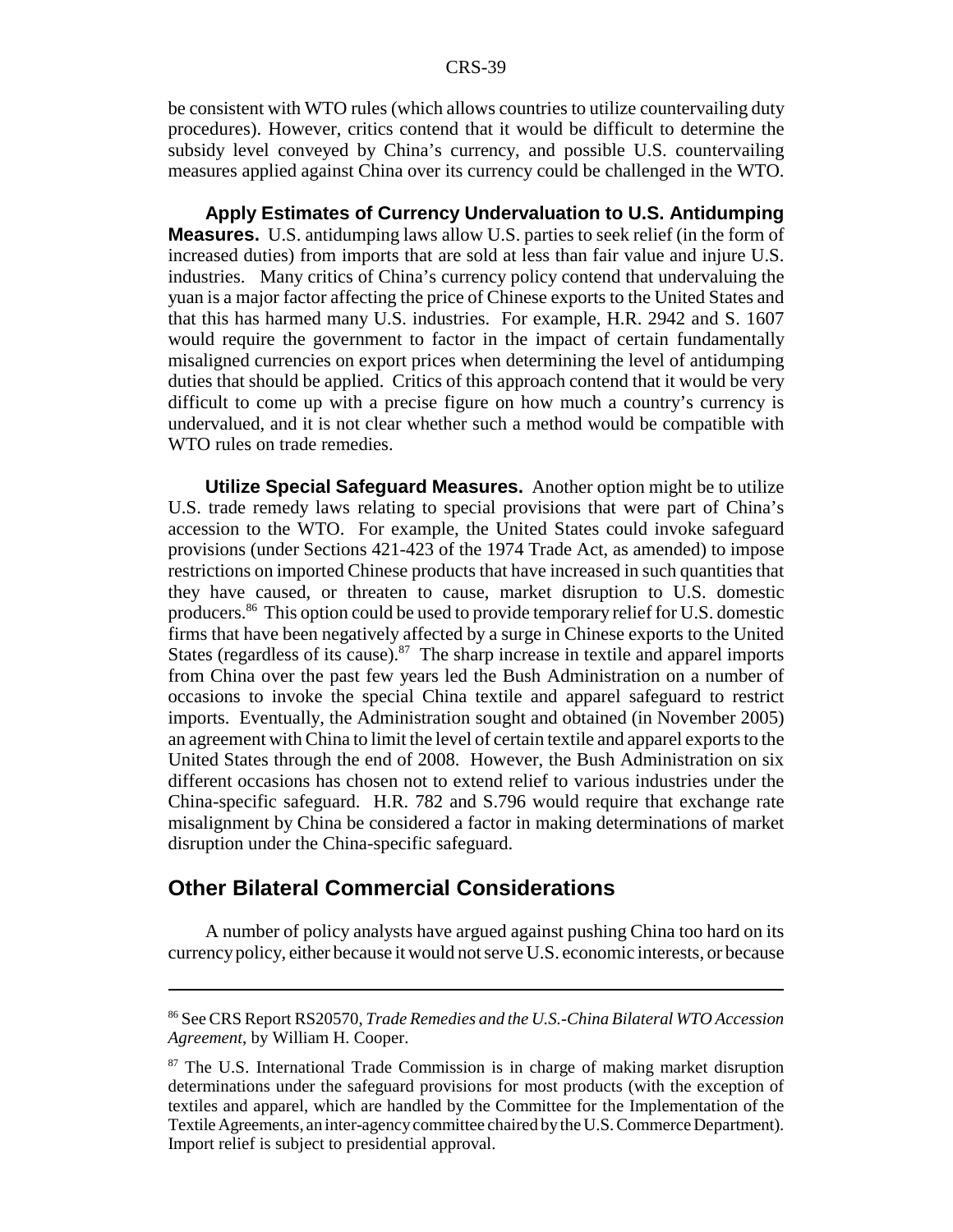U.S. pressure would likely be ineffective as long as the Chinese government believed changing the peg would damage China's economy.<sup>88</sup> Such analysts argue that U.S. policymakers should address China's currency policy as part of a more comprehensive U.S. trade strategy to persuade China to accelerate economic and trade reforms and to address a wide range of U.S. complaints over China's trade practices. This appears to be the Administration's policy in the SED talks. U.S. officials have urged China to boost domestic consumption while making its currency policy more flexible as part of a long-term solution to global trade imbalances.

Some policymakers contend that the more immediate focus of U.S. trade policy should be on pressing China to comply with its WTO commitments. Major WTOrelated issues of concern to the United States include market access, inadequate protection of U.S. intellectual property rights (IPR), industrial policies that promote domestic content over imports, and indirect subsidization of Chinese state-owned enterprises by China's banking system. Because China's WTO commitments are clear and binding, and there is a legal process within the WTO to seek compliance with trade agreements, the United States is in a stronger position to get China to liberalize its economy and open its markets than it would be if it tried to push China to reform its currency regime (where multilateral rules and options on the issue are less clear). Finally, supporters of this policy argue that China's leaders are more likely to respond to pressures to adhere to international rules of conduct than to perceived direct U.S. pressure.<sup>89</sup>

**China's Holdings of U.S. Federal Debt Instruments.** Many U.S. policymakers have expressed concern over China's large holdings of U.S. federal debt, claiming that China could use it as a political tool against the United States. A recent article in the *Telegraph*,"China Threatens 'Nuclear Option' of Dollar Sales," cited interviews with officials from two leading Chinese government think tanks who reportedly stated that China had the power to make the dollar collapse (if it chose to do so) by liquidating large portions of its U.S. Treasuries holdings if the United States imposed trade sanctions to force a yuan revaluation, and that the threat to do so could be used as a "bargaining chip."<sup>90</sup> The article prompted concern among many U.S. policymakers, including Senator Charles Grassley, who, in an August 9, 2007 letter to the Chinese ambassador to the United States, asked the Chinese government to confirm that "the comments do not reflect the official position of the Chinese government."91 In response, the Chinese ambassador to the United States wrote to Senator Grassley on August 13 that "China does not have a plan to drastically adjust the structure of its foreign reserves." In addition, in an article in the *Xinhua News Agency* on August 13, an unnamed official at the People's Bank of China was quoted

<sup>&</sup>lt;sup>88</sup> It is also possible that if China made changes to its exchange rate policy (such as allowing the yuan to appreciate more rapidly) in order to ease political pressure from the United States, it would expect something in return, such as U.S. pressure on China to ease on other trade issues.

<sup>89</sup> The United States has pending WTO dispute resolution cases against China on IPR protection and market access, trade subsidies, and discriminatory import tariffs.

 $90$  See article at [http://www.telegraph.co.uk].

 $91$  See text of letter at [http://grassley.senate.gov/public/].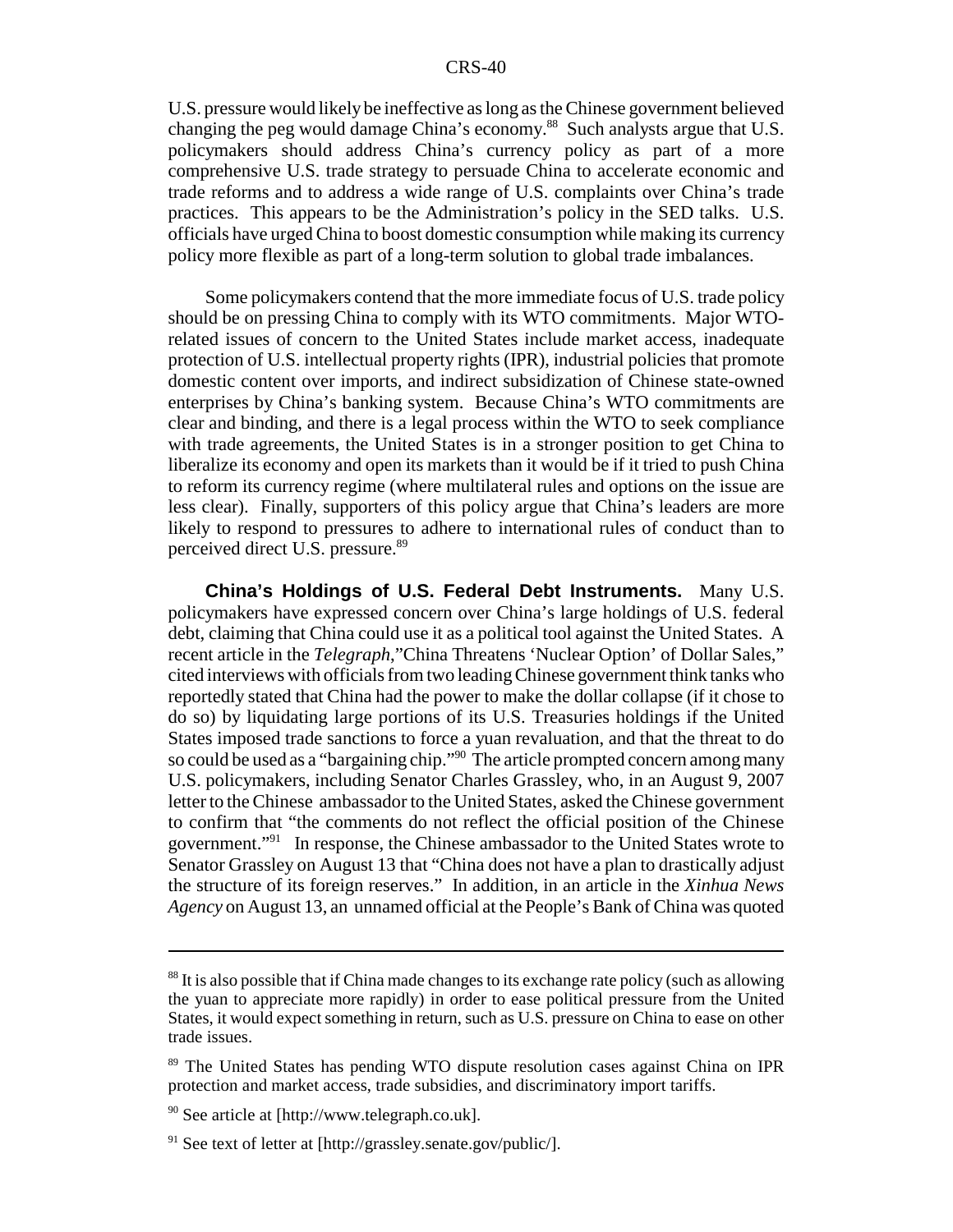as saying that "dollar-denominated assets, including U.S. government securities, are an important component in China's foreign exchange reserve investment portfolio," and that China was "a responsible investor."

Although a move by China to liquidate a large portion of its dollar-denominated assets would likely have a significant impact on the value of the dollar in international currency markets, it is unlikely China would make such a move. Doing so would likely cause a sharp appreciation of the yuan against the dollar, which would result in a capital loss for China on the sale of Treasuries, lower the value of its remaining U.S. assets, and increase the cost of its exports to the United States. Secondly, such a move could reduce economic growth in the United States (especially if other foreign investors sold their U.S. asset holdings, and the U.S. was forced to raise interest rates in response), which would diminish U.S. demand for imports, including those from China.

On September 29, 2007, the Chinese government officially launched the China Investment Corporation (CIC) in an effort to better manage its foreign exchange reserves. It reportedly will initially manage over \$200 billion, making it one of the world's largest state-owned funds. Some contend China might try to diversify away from dollar denominated assets, such as Treasury securities. (Since 2007, China's holding of Treasury securities have increased very little.) It is not clear to what degree such diversification, should it occur, might affect U.S. interest rates.

### **Changes to the Current Currency Policy and Potential Outcomes**

If the Chinese were to allow their currency to be determined by private actors in the market based on the supply and demand for Chinese goods and assets relative to U.S. goods and assets. If the yuan appreciated as a result, this would boost U.S. exports and the output of U.S. producers who compete with the Chinese. The U.S. bilateral trade deficit would likely decline (but not necessarily disappear). At the same time, the Chinese central bank would no longer purchase U.S. assets to maintain the peg. U.S. borrowers, including the federal government, would now need to find new lenders to finance their borrowing, and interest rates in the United States would rise. This would reduce spending on interest-sensitive purchases, such as capital investment, housing (residential investment), and consumer durables. The reduction in investment spending would reduce the long-run size of the U.S. capital stock, and thereby the U.S. economy. In the present context of the falling dollar, some analysts fear that a sudden decline in Chinese demand for U.S. assets (if China was no longer purchasing assets to influence the exchange rate) could lead to a drop in the value of the dollar that could potentially destabilize the U.S. economy. Another concern is that, with inflation rising in the United States, a rise in the value of the yuan could cause import prices to rise and add to inflationary pressures.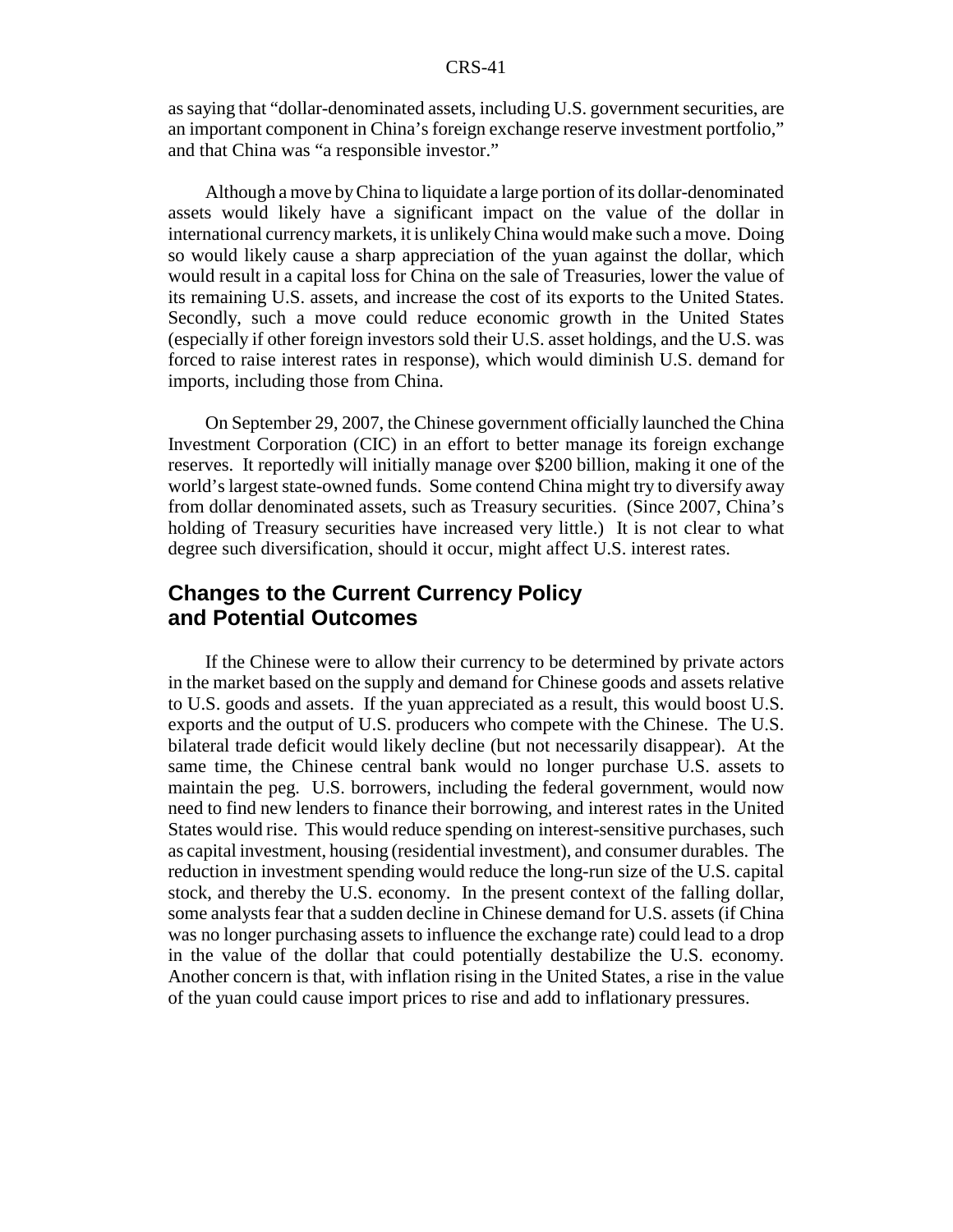If the relative demand for Chinese goods and assets were to fall at some point in the future, the floating exchange rate would depreciate, and the effects would be reversed. Floating exchange rates fluctuate in value frequently and significantly.<sup>92</sup>

A move to a floating exchange rate is typically accompanied by the elimination of capital controls that limit a country's private citizens from freely purchasing and selling foreign currency. Capital controls exist in China today, and arguably one of the major reasons China opposes a floating exchange rate is because it fears that the removal of capital controls would lead to a large private capital outflow from China. This might occur because Chinese citizens fear that their deposits in the potentially insolvent state banking system are unsafe. If the capital outflow were large enough, it could cause the floating exchange rate to depreciate rather than appreciate.<sup>93</sup> If this occurred, the output of U.S. exporters and import-competing firms would be reduced below the prevailing level, and the U.S. bilateral trade deficit would expand. In other words, the United States would still borrow heavily from China, but it would now be private citizens buying U.S. assets instead of the Chinese central bank. China could attempt to float its exchange rate while maintaining its capital controls, at least temporarily. This solution would eliminate the possibility that the currency would depreciate because of a private capital outflow. While this would be unusual, it might be possible. It would likely make it more difficult to impose effective capital controls, however, since the fluctuating currency would offer a much greater profit incentive for evasion.

Another option is to maintain the status quo. Although the nominal exchange rate may continue to rise only slowly in this case, over time the real rate would adjust as inflation rates in the two countries diverged. As the central bank exchanged newly printed yuan for U.S. assets, prices in China would rise along with the money supply until the real exchange rate was brought back into line with the market rate. This would cause the U.S. bilateral trade deficit to decline and expand the output of U.S. exporters and import-competing firms. This real exchange rate adjustment would only occur over time, however, and pressures on the U.S. trade sector would persist in the meantime.

 $92$  Some economists argue that short-term movements in floating exchange rates cannot always be explained by economic fundamentals. If this were the case, then the floating exchange rate could become inexplicably overvalued (undervalued) at times, reducing (increasing) the output of U.S. exporters and U.S. firms that compete with Chinese imports. These economists often favor fixed or managed exchange rates to prevent these unexplainable fluctuations, which they argue are detrimental to U.S. economic well-being. Other economists argue that movements in floating exchange rates are rational, and therefore lead to economically efficient outcomes. They doubt that governments are better equipped to identify currency imbalances than market professionals.

<sup>&</sup>lt;sup>93</sup> This argument is made in Morris Goldstein and Nicholas Lardy, "A Modest Proposal for China's Renminbi,"*Financial Times*, August 26, 2003. Alternatively, if Chinese citizens proved unconcerned about keeping their wealth in Chinese assets, the removal of capital controls could lead to a greater inflow of foreign capital since foreigners would be less concerned about being unable to access their Chinese investments. This would cause the exchange rate to appreciate.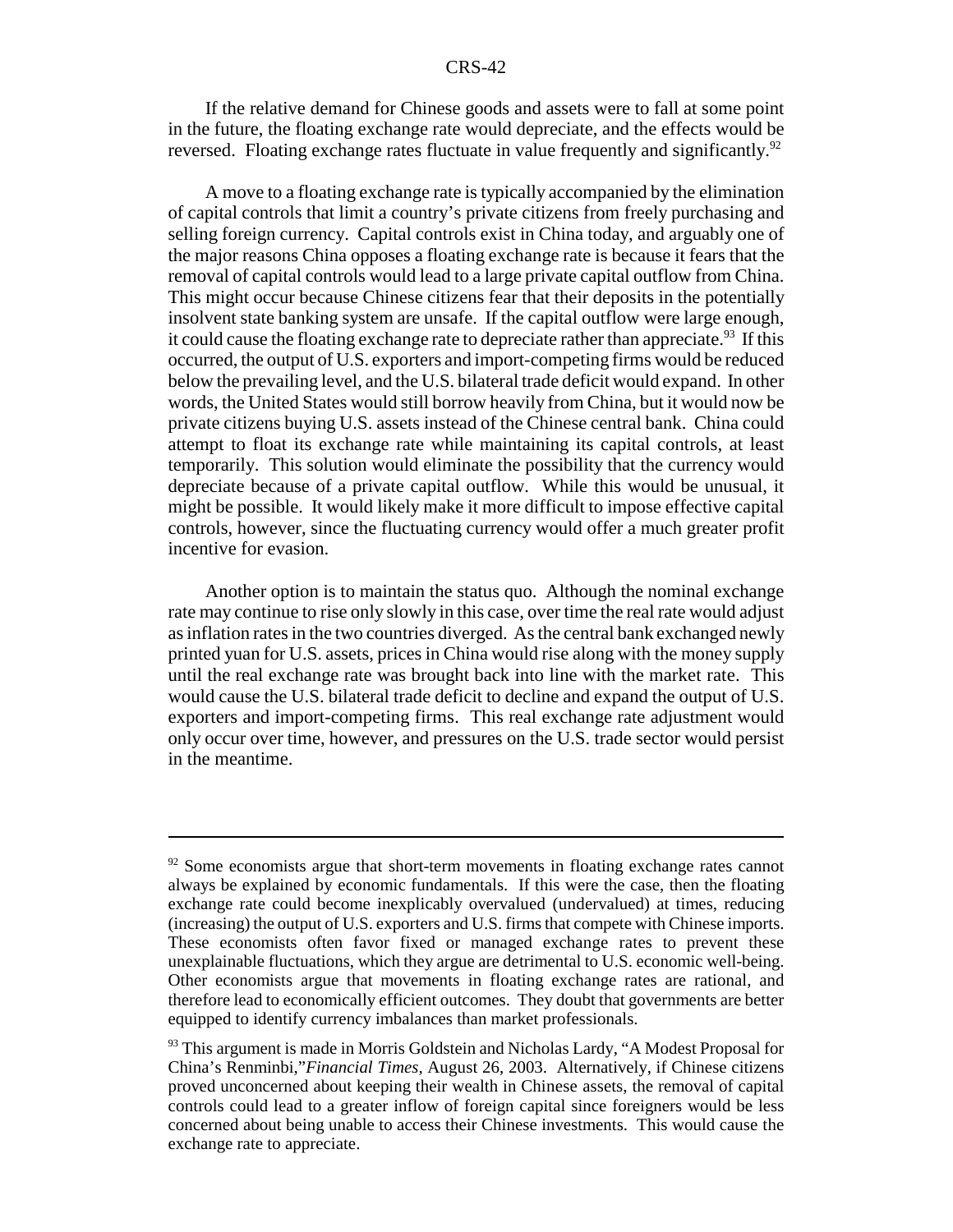None of the solutions guarantee that the bilateral trade deficit will be eliminated. China is a country with a high saving rate, and the United States is a country with a low saving rate; it is not surprising that their overall trade balances would be in surplus and deficit, respectively. At the bilateral level, it is not unusual for two countries to run persistently imbalanced trade, even with a floating exchange rate. If China can continue its combination of low-cost labor and rapid productivity gains, which have been reducing export prices in yuan terms, its exports to the United States are likely to continue to grow regardless of the exchange rate regime. As evidence, consider that the significant appreciation of the yuan since 2005 has not led to any reduction in the trade deficit.

## **Conclusion**

The current debate among U.S. policymakers over China's currency policy has been strongly linked to concerns over the growing U.S. trade deficit with China, the sharp decline in U.S. manufacturing employment over the past few years, and the rise of China as a major economic power. Since 2005, China's exchange rate has appreciated slowly, but the cumulative change since then has been significant. Most economists agree that China's currency would likely appreciate against the dollar initially if allowed to float (barring any disruption in China's financial sector), although market forces could drive it up or down in the long run as conditions change. But the failure of the bilateral trade deficit to fall in response to the appreciation that has occurred thus far suggests that it is caused by more than just the value of the yuan.

If the yuan were to appreciate, there is considerable debate over the net effects this policy would have on the U.S. economy since it may benefit some U.S. economic sectors and harm other sectors, as well as consumers. The trade deficit with China has not prevented the United States from reaching full employment. In addition, U.S. trade with China is only one of a number of factors affecting manufacturing employment, including increased productivity growth, employment shifts to the service sector, and the overall trade deficit. It is also not clear to what extent production in certain industrial sectors has shifted to China from the United States, as opposed to shifting to China from other low-wage countries, such as Mexico, Thailand, and Indonesia.<sup>94</sup> The extensive involvement of foreign multilateral corporations in China's manufactured exports further complicates the issue of who really benefits from China's trade, as well as the implications of a rising U.S. trade deficit with China (since a large share of U.S. imports are coming from foreign firms, including U.S. firms, that have shifted production from one country to China). The effects of an appreciating yuan can also be considered in the broader context of

 $94$  Even in cases where jobs have shifted from the United States to China, there are still questions as to the net impact to the United States. If the United States is no longer internationally competitive in certain industries, it may be more economically efficient to allow market forces to direct resources away from those industries and toward economic activities where the United States has a greater comparative advantage. The challenge for policymakers is how to help displaced workers get the training they need to find well-paying jobs that are comparable to or better than the jobs they lost.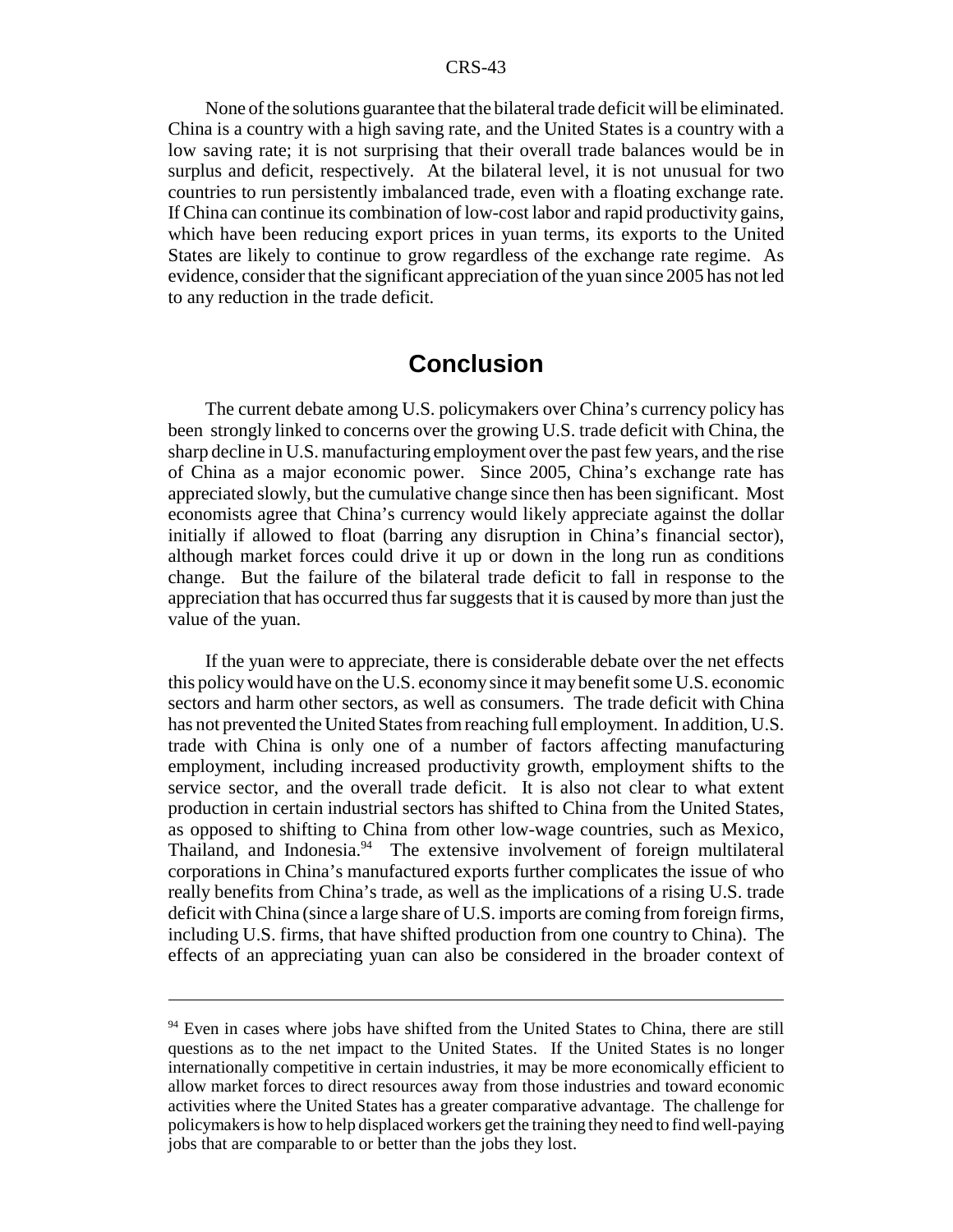concerns about the potentially destabilizing effects of the falling dollar. By definition, increases in the value of the yuan are equivalent to decreases in the value of the dollar, so China's accumulation of U.S. assets retards the rate at which the dollar falls. Thus, there is considerable debate over what policy options would promote U.S. economic interests since changes to the current system would produce both winners and losers in the United States (as well as in China).

Chinese officials have stated they plan to make the currency more flexible in the near term and to eventually adopt a floating currency in the long run, but they insist that reforms should be gradual in order to avoid disruptions to the economy. For example, they claim they need to first implement further reforms to the banking system and to reduce the level of non-performing loans. Yet the present currency policy may be undermining these efforts by expanding the money supply (as a result of the accumulation of foreign reserves). A rising money supply promotes easy credit policies by the banks — which could result in more non-performing loans. Efforts to limit bank loans in booming sectors of the economy have mainly been the result of government administrative directives rather than market forces, which may undermine the ability to establish a market-based financial system where monetary policy is used to halt inflation and bank loans are extended to ventures that offer the highest rate of return. In addition, China's currency policy constitutes a de facto subsidy, which, while benefitting some export industries, undermines other sectors, and prevents the most efficient distribution of resources in the economy.

While U.S. officials acknowledge China's concerns over exchange rate reforms, they contend that China's exchange rate reforms are overly cautious. They further contend that China's currency policy is preventing adjustments in global trade imbalances, especially in the United States, and that this could eventually undermine world economic growth. This would hurt China's economy, given its dependence on exports. Both U.S. and Chinese officials publicly agree that China needs to undertake major economic reforms to boost domestic consumption and to obtain more even growth, and that the United States must do more to boost its level of domestic saving. China officials have stated their intention to boost economic development in the hinterland and expand spending on social security, health care, and education. However, this will likely take many years to implement.

## Legislation in the 110<sup>th</sup> Congress

Currency legislation in the  $110<sup>th</sup>$  Congress on China's currency policy include the following:

• H.R. 321 (English) would require the Treasury Department to determine if China has manipulated its currency and to estimate the rate of that manipulation (if such a determination were made), which then would require the imposition of additional tariffs on Chinese products (equal to the estimated rate of manipulation). The bill also calls on the United States to file a WTO case against China over its currency policy and to work within the WTO to modify and clarify rules regarding currency manipulation.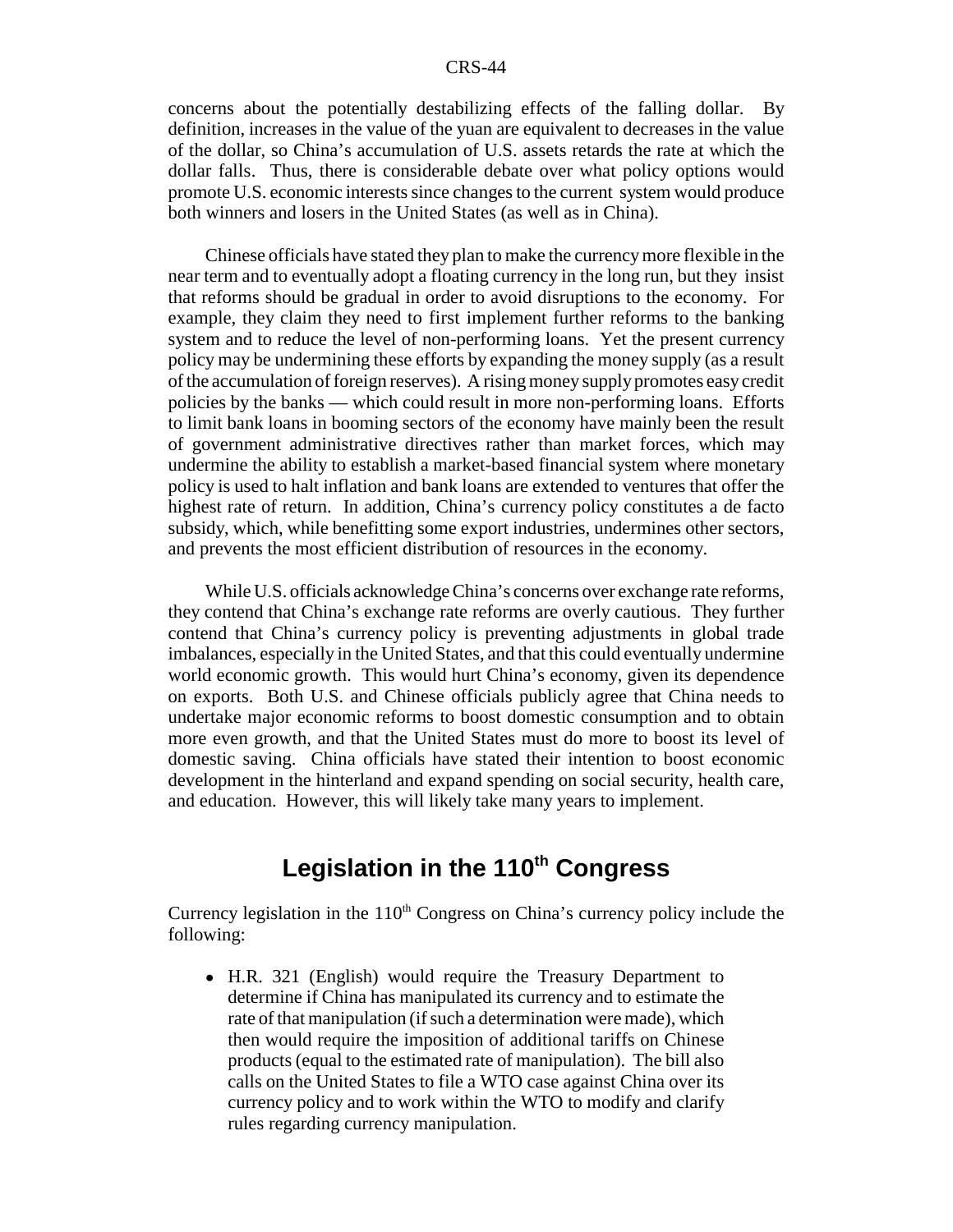- H.R. 782 (Tim Ryan)/S. 796 (Bunning) would apply U.S. countervailing laws (dealing with government subsidies) to products imported from non-market economies (such as China) and would establish an alternative methodology for estimating the amount of government subsidy benefit provided if information is not available on the amount of subsidies given to various industries in that country. The bills also make exchange rate misalignment actionable under U.S. countervailing law, require the Treasury Department to determine whether a currency is misaligned in its semi-annual reports to Congress on exchange rates, prohibit the Department of Defense from purchasing certain products imported from China if it is determined that China's currency misalignment has disrupted U.S. defense industries, and would include currency misalignment as a factor in determining (China-specific) safeguard measures on imports of Chinese products that cause market disruption.
- H.R. 1002 (Spratt) would impose 27.5% in additional tariffs on Chinese goods unless the President certifies that China is no longer manipulating its currency.
- H.R. 2942 (Tim Ryan) would apply countervailing laws to nonmarket economies, make an undervalued currency a factor in determining antidumping and countervailing duties, require Treasury to identify fundamentally misaligned currencies and to list those meeting that criteria for priority action. If consultations fail to resolve the currency issues, the USTR would be required to take action in the WTO.
- S. 364 (Rockefeller) would apply U.S. countervailing laws on nonmarket economies and would make exchange rate manipulation actionable under such laws.
- S. 1607 (Baucus) would require the Treasury Department to identify currencies that are fundamentally misaligned and to designate such currencies for priority action under certain circumstances in its semiannual reports to Congress on exchange rates. $95$  If after consultations the country maintaining the designated currency policy fails to adopt appropriate policies within 180 days, the U.S. would make currency undervaluation a factor in determining antidumping duties, ban federal procurement of products or services from the designated country, bar financing by the U.S. Overseas Private Investment Corporation  $(OPIC)$ ,<sup>96</sup> and would require U.S. officials to oppose multilateral financing for that country. If the designated

<sup>&</sup>lt;sup>95</sup> A designation would occur based on such factors as protracted large-scale currency intervention, excessive reserve accumulation, restrictions on capital flows, or any other policy the Treasury Department determines that would warrant such a designation.

<sup>&</sup>lt;sup>96</sup> OPIC has been banned from operating in China since 1989 under U.S. sanctions.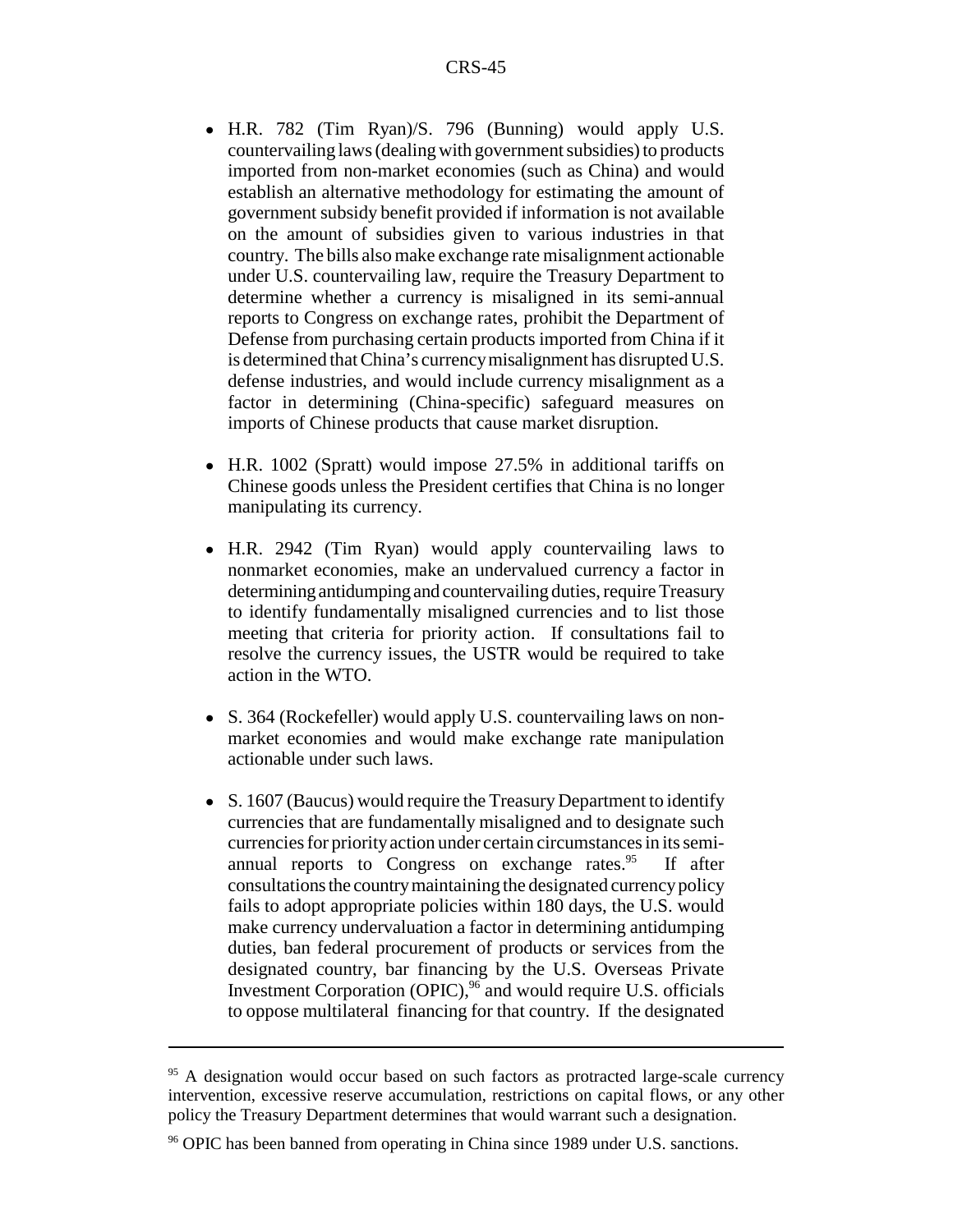country failed to take appropriate measures, the USTR would be required to file a case in the WTO, and the Treasury Department would be directed to consider taking remedial intervention in international currency markets. A modified version of the bill passed the Senate Finance Committee on July 31, 2007.

- S. 1677 (Dodd) requires the Treasury Department to identify countries that manipulate their currencies regardless of their intent and to submit an action plan for ending the manipulation; and gives Treasury the authority to file a case in the WTO. The bill was approved by the Senate Banking Committee on August 1, 2007.
- S. 2813 (Bunning) would also require the Treasury Department to identify currency manipulators, submit an action plan to end the manipulation, and to consult with the IMF.

A side-by-side comparison of five major currency bills: S. 1607 (as introduced), S. 1677, H.R. 782 and S. 796 (which are identical), and H.R. 2942) follows (**Table 9**).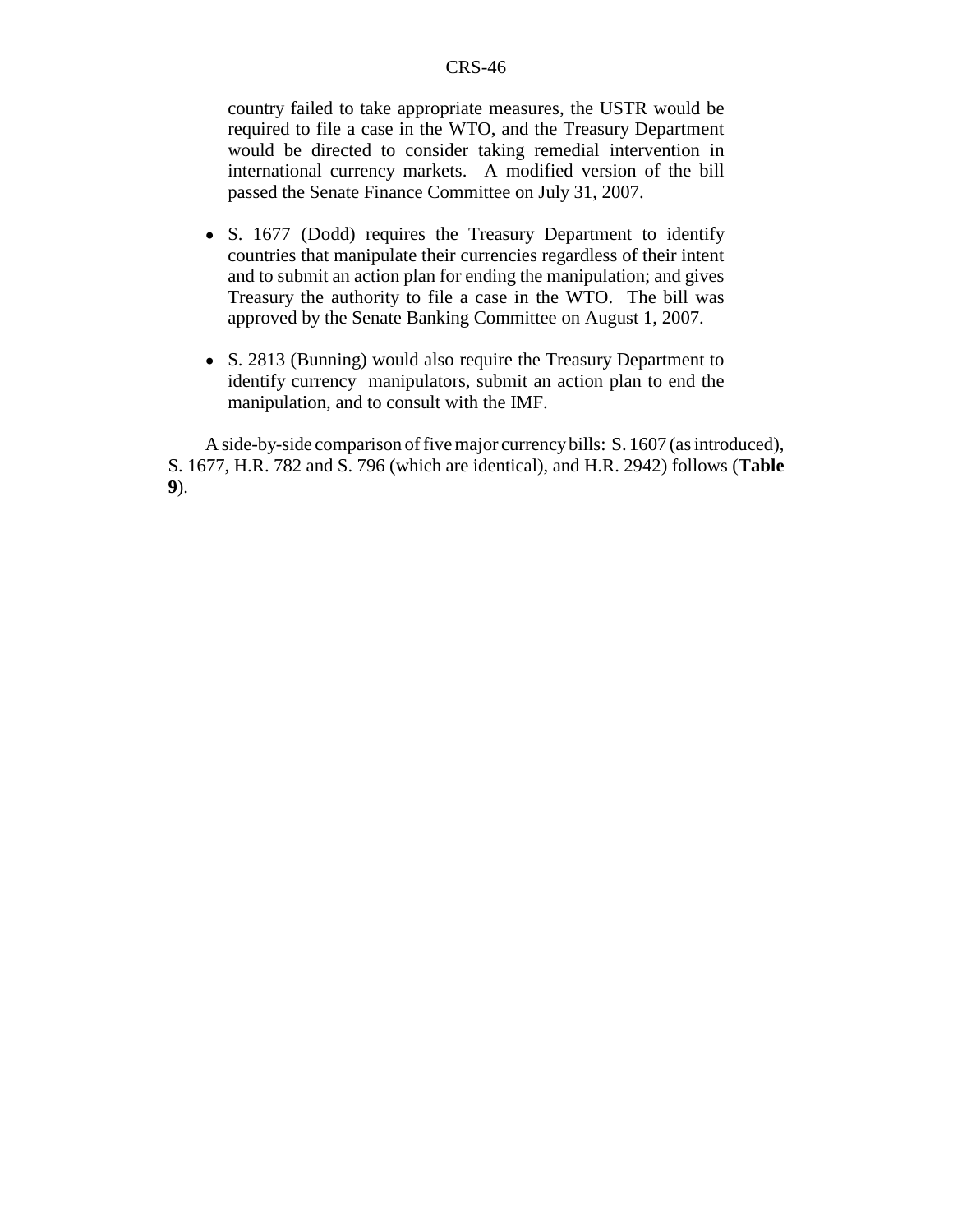# Table 9. Comparison of Major Currency Legislation in the 110<sup>th</sup> Congress

| <b>Major Provisions</b>                                                                                                                                                                           | <b>S. 1607 (Baucus)</b>                                                                                                                                                                                                                                                                                                                                                                                  | S. 1677 (Dodd)                                                                                                                                                                                                                | H.R. 782 (Tim Ryan)/<br><b>S. 796 (Bunning)</b>                                                                                                                                                                                                                                                                                                                                                                                                                                         | <b>H.R. 2942 (Tim Ryan)</b>                                                                                                                                                                                                                                                                                                                                                                                                                                                                                                                                                                                                                                               |
|---------------------------------------------------------------------------------------------------------------------------------------------------------------------------------------------------|----------------------------------------------------------------------------------------------------------------------------------------------------------------------------------------------------------------------------------------------------------------------------------------------------------------------------------------------------------------------------------------------------------|-------------------------------------------------------------------------------------------------------------------------------------------------------------------------------------------------------------------------------|-----------------------------------------------------------------------------------------------------------------------------------------------------------------------------------------------------------------------------------------------------------------------------------------------------------------------------------------------------------------------------------------------------------------------------------------------------------------------------------------|---------------------------------------------------------------------------------------------------------------------------------------------------------------------------------------------------------------------------------------------------------------------------------------------------------------------------------------------------------------------------------------------------------------------------------------------------------------------------------------------------------------------------------------------------------------------------------------------------------------------------------------------------------------------------|
| <b>Official Title</b>                                                                                                                                                                             | <b>Currency Exchange Rate</b><br>Oversight Reform Act of 2007                                                                                                                                                                                                                                                                                                                                            | Currency Reform and Financial<br>Markets Access Act of 2007                                                                                                                                                                   | Fair Currency Act of 2007                                                                                                                                                                                                                                                                                                                                                                                                                                                               | Currency Reform for Fair Trade<br>Act of 2007                                                                                                                                                                                                                                                                                                                                                                                                                                                                                                                                                                                                                             |
| The Treasury Department's<br>requirement to identify countries<br>that manipulate their currencies<br>in its bi-annual report on<br>international monetary policy<br>and currency exchange rates. | Requires Treasury to identify<br>countries with "fundamentally<br>misaligned currencies" and to<br>designate currencies for<br>"priority action" (based on<br>protracted large-scale<br>intervention, excessive reserve<br>accumulation, restrictions on<br>capital flows, and any other<br>policy or action that would<br>warrant designation). Requires<br>Treasury to seek bilateral<br>negotiations. | Requires Treasury to designate<br>countries that manipulate their<br>currencies regardless of intent,<br>establish an action plan (with<br>specific timetables and<br>benchmarks), and to initiate<br>bilateral negotiations. | Requires Treasury to<br>additionally identify currencies<br>that are in "fundamental<br>misalignment" (defined as a<br>material sustained disparity<br>between the observed levels of<br>an effective exchange rate for a<br>currency and the corresponding<br>levels of an effective exchange<br>rate for that currency that would<br>be consistent with fundamental<br>macroeconomic conditions<br>based on a generally accepted<br>economic rationale); and to seek<br>negotiations. | Requires Treasury to identify<br>countries with "fundamentally<br>misaligned currencies," defined<br>as a situation in which a<br>country's prevailing real<br>effective exchange rate is<br>undervalued relative to the<br>country's equilibrium real<br>effective exchange rate, and the<br>Secretary determines that the<br>amount of the undervaluation<br>exceeds 5% over an 18 month<br>period. Requires Treasury to<br>designate a currency for<br>"priority action" based on<br>protracted large-scale<br>intervention, excessive reserve<br>accumulation, restrictions on<br>capital flows, and any other<br>policy or action that would<br>warrant designation. |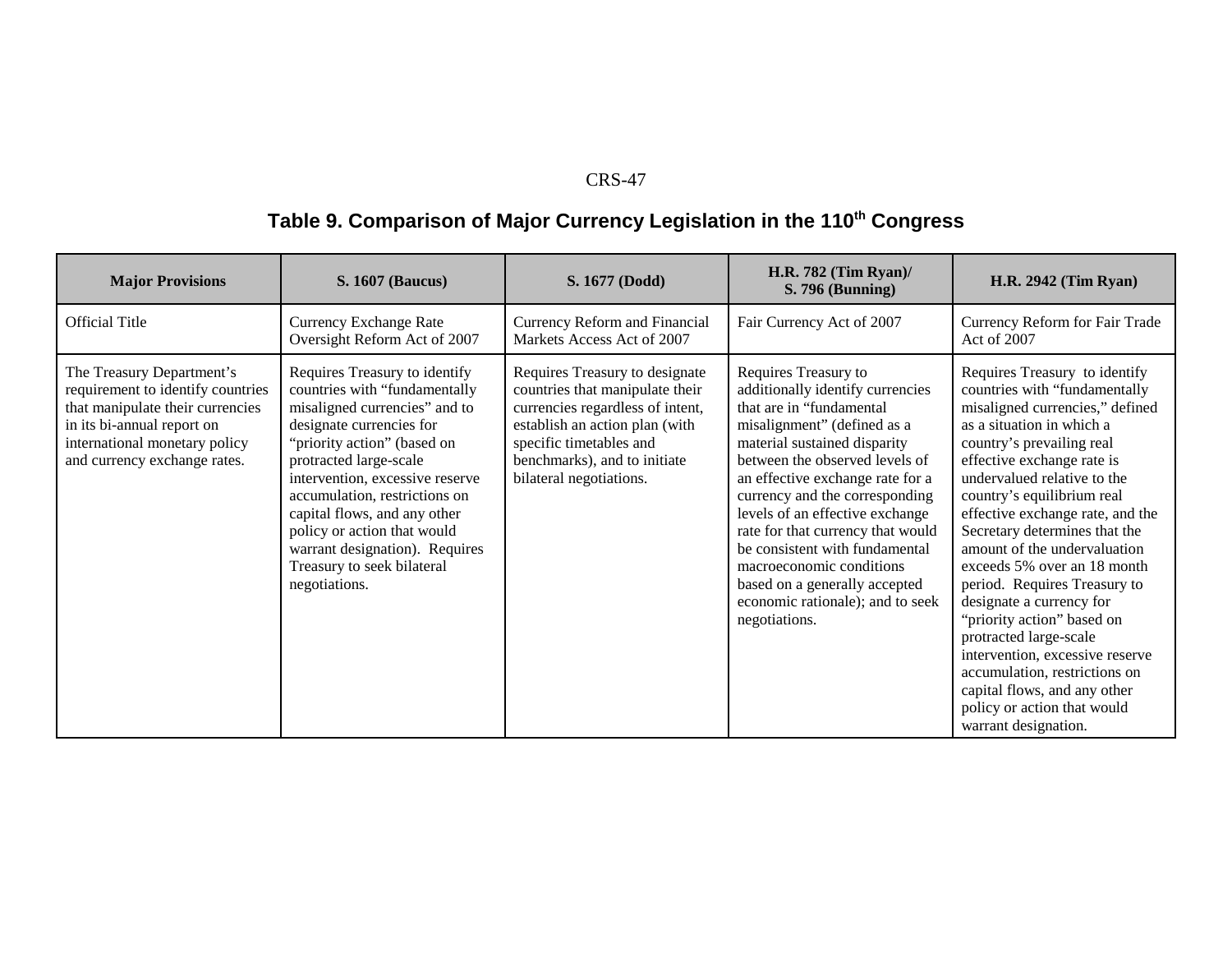| <b>Major Provisions</b>                                            | S. 1607 (Baucus)                                                                                                                                                                                                  | S. 1677 (Dodd) | H.R. 782 (Tim Ryan)/<br><b>S. 796 (Bunning)</b>                                                                                                                                                                              | <b>H.R. 2942 (Tim Ryan)</b>                                                                                                                                                                                                                                                                                            |
|--------------------------------------------------------------------|-------------------------------------------------------------------------------------------------------------------------------------------------------------------------------------------------------------------|----------------|------------------------------------------------------------------------------------------------------------------------------------------------------------------------------------------------------------------------------|------------------------------------------------------------------------------------------------------------------------------------------------------------------------------------------------------------------------------------------------------------------------------------------------------------------------|
| Countervailing laws                                                | No provision.                                                                                                                                                                                                     | No provision.  | Applies countervailing laws to<br>non-market economies and<br>establishes alternative<br>methodologies for identifying<br>and measuring subsidies.<br>Includes exchange rate<br>misalignment as a<br>countervailing subsidy. | Applies countervailing laws to<br>non-market economies and<br>establishes alternative<br>methodologies for identifying<br>and measuring subsidies.<br>Includes exchange rate<br>misalignment as a<br>countervailing subsidy if a<br>misaligned currency is found to<br>be undervalued by 5% over an<br>18month period. |
| Anti-dumping laws                                                  | Would require the Commerce<br>Department to factor in the<br>fundamental misalignment of a<br>currency (identified for priority<br>action) for determining dumping<br>margins on products from such<br>countries. | No provision.  | No provision.                                                                                                                                                                                                                | Would require the Commerce<br>Department to factor in the<br>fundamental misalignment of a<br>currency (identified for priority<br>action) for determining dumping<br>margins on products from such<br>countries.                                                                                                      |
| Restrictions on federal<br>procurement for designated<br>countries | Would prohibit federal<br>procurement of products from<br>countries designated for priority<br>action unless that country is a<br>member of the WTO's<br>Government Procurement<br>Agreement.                     | No provision.  | Prohibit the Department of<br>Defense from purchasing<br>certain products imported from<br>China (waivable) if it is<br>determined that China's<br>currency misalignment has<br>disrupted U.S. defense<br>industries.        | No provision.                                                                                                                                                                                                                                                                                                          |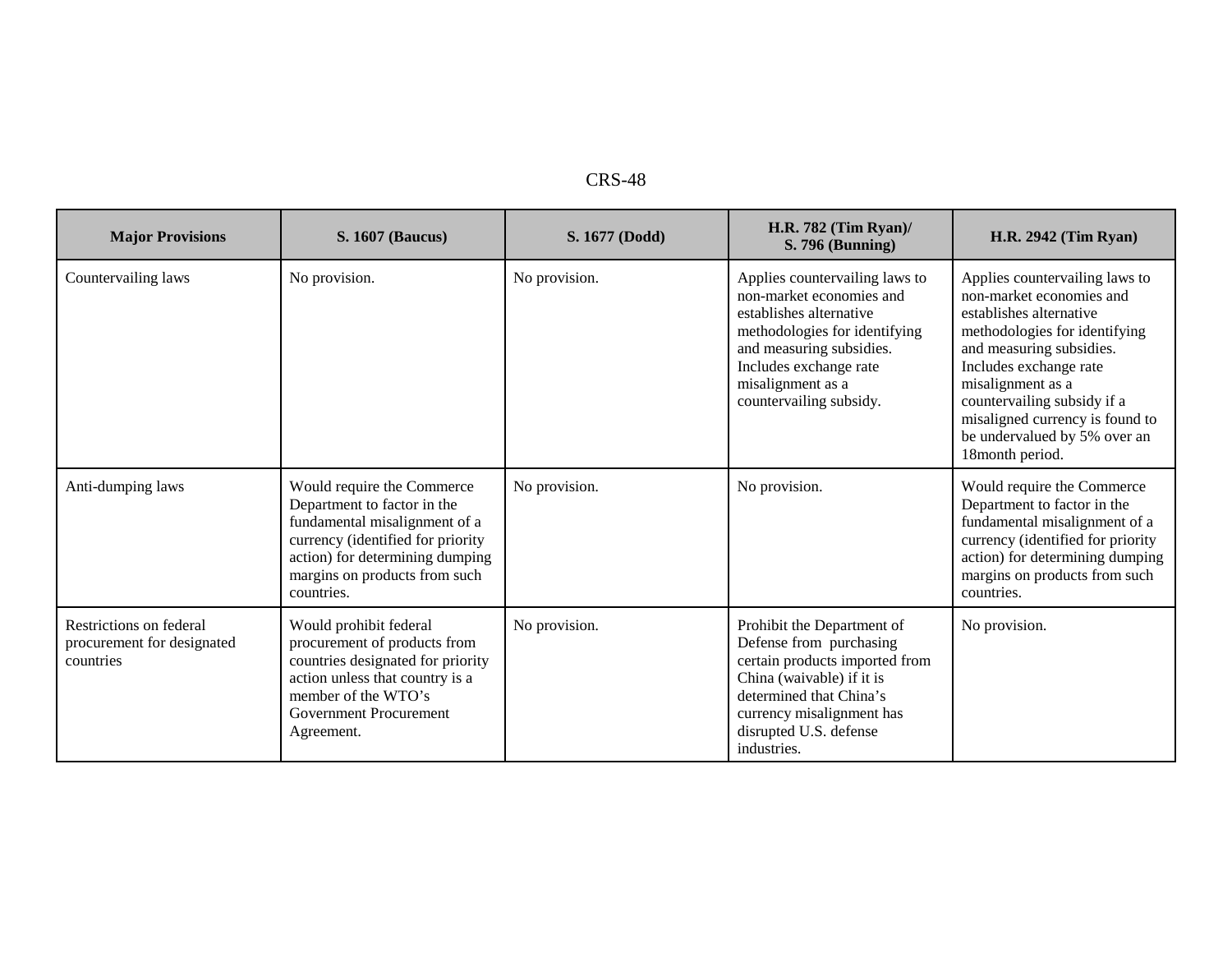| <b>Major Provisions</b> | <b>S. 1607 (Baucus)</b>                                                                                                                                                                                                                                                                                                                                                                                                | S. 1677 (Dodd)                                                                                                                                                                 | H.R. 782 (Tim Ryan)/<br><b>S. 796 (Bunning)</b>                                                                                                                                                                                                                                                                                                                                                                       | <b>H.R. 2942 (Tim Ryan)</b>                                                                                                                                                                                                                                                                                                                                                                                            |
|-------------------------|------------------------------------------------------------------------------------------------------------------------------------------------------------------------------------------------------------------------------------------------------------------------------------------------------------------------------------------------------------------------------------------------------------------------|--------------------------------------------------------------------------------------------------------------------------------------------------------------------------------|-----------------------------------------------------------------------------------------------------------------------------------------------------------------------------------------------------------------------------------------------------------------------------------------------------------------------------------------------------------------------------------------------------------------------|------------------------------------------------------------------------------------------------------------------------------------------------------------------------------------------------------------------------------------------------------------------------------------------------------------------------------------------------------------------------------------------------------------------------|
| WTO and IMF provisions  | Would require the United States<br>to request the IMF Managing<br>Director to hold consultations<br>with countries whose currencies<br>have been identified for priority<br>action.<br>Would require the USTR to<br>bring a WTO case if there was a<br>persistent failure to adopt<br>appropriate policies after 360<br>days.                                                                                          | Would require Treasury to<br>request IMF consultations and to<br>bring a WTO case within 300<br>days if currency manipulation<br>persists (both actions would be<br>waivable). | No provision.                                                                                                                                                                                                                                                                                                                                                                                                         | Would require the United States<br>to request the IMF Managing<br>Director to hold consultations<br>with countries whose currencies<br>have been identified for priority<br>action.<br>Would require the USTR to<br>bring a WTO case within 360<br>days if the currency<br>misalignment persisted.                                                                                                                     |
| Financing restrictions  | Would ban OPIC financing,<br>instruct U.S. representatives at<br>multilateral banks to oppose the<br>approval of new financing, and<br>require the United States to<br>oppose proposed changes (in the<br>form of increased voting shares<br>or representation) of certain<br>international financial<br>institutions (such as the IMF)<br>for a country whose currency<br>has been designated for priority<br>action. | No provision.                                                                                                                                                                  | Requires the United States to<br>oppose proposed changes in the<br>governance arrangement (in the<br>form of increased voting shares<br>or representation) of certain<br>international financial institution<br>(such as the IMF) if they are<br>found to benefit countries found<br>to have a currency that is<br>manipulated or in fundamental<br>misalignment and has an<br>adverse impact on the U.S.<br>economy. | Would ban OPIC financing,<br>instruct U.S. representatives at<br>multilateral banks to oppose the<br>approval of new financing, and<br>require the United States to<br>oppose proposed changes (in the<br>form of increased voting shares<br>or representation) of certain<br>international financial<br>institutions (such as the IMF)<br>for a country whose currency<br>has been designated for priority<br>action. |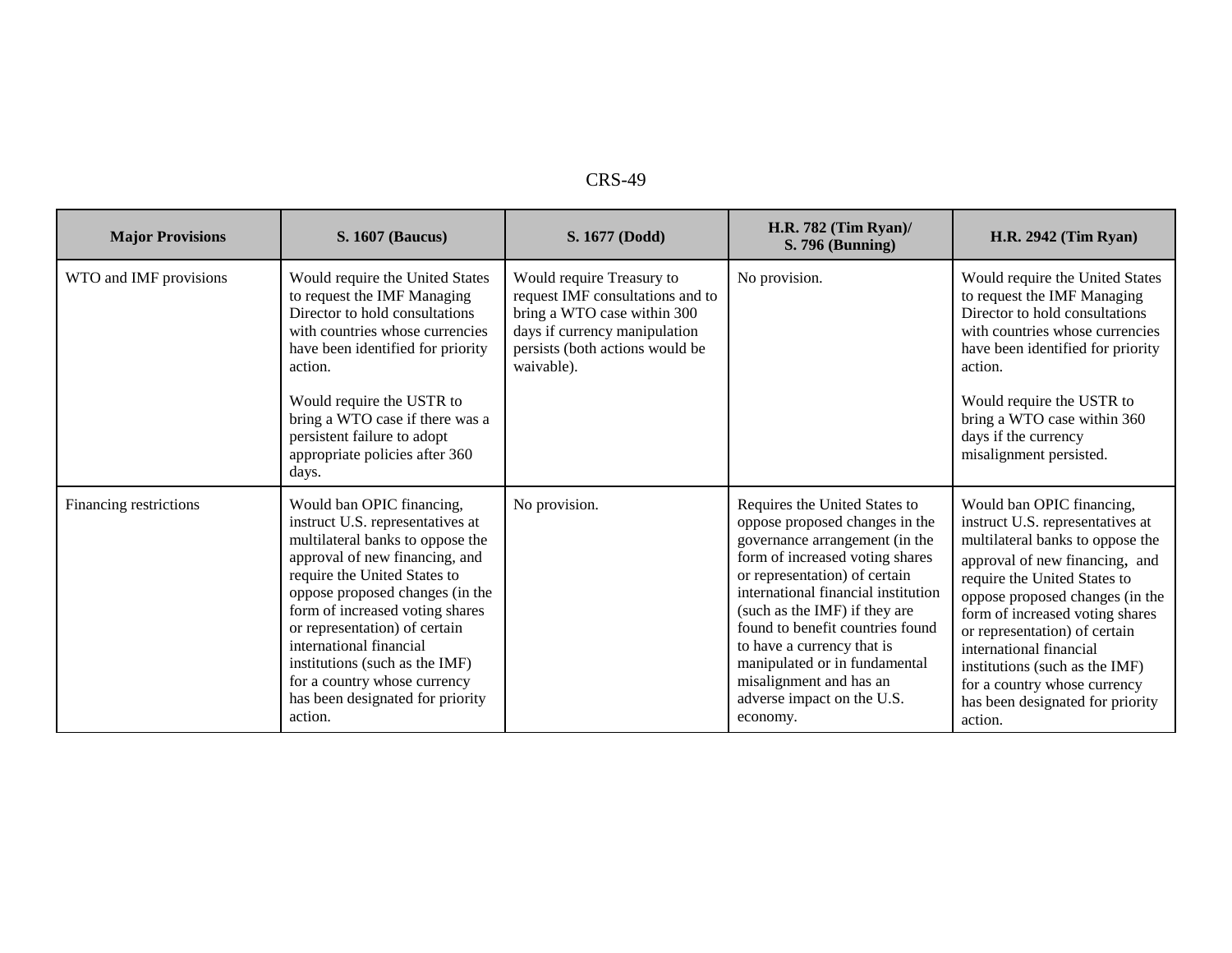| <b>Major Provisions</b>       | <b>S. 1607 (Baucus)</b>                                                                                                                                                                                                                                                                                                                                                                                    | S. 1677 (Dodd)                                                                                                                                                                                                                                                                                                                                                                                                          | <b>H.R. 782 (Tim Ryan)/</b><br><b>S. 796 (Bunning)</b>                                                                                                                                                                                                                                                                                         | <b>H.R. 2942 (Tim Ryan)</b>                                                                                                                                                                                               |
|-------------------------------|------------------------------------------------------------------------------------------------------------------------------------------------------------------------------------------------------------------------------------------------------------------------------------------------------------------------------------------------------------------------------------------------------------|-------------------------------------------------------------------------------------------------------------------------------------------------------------------------------------------------------------------------------------------------------------------------------------------------------------------------------------------------------------------------------------------------------------------------|------------------------------------------------------------------------------------------------------------------------------------------------------------------------------------------------------------------------------------------------------------------------------------------------------------------------------------------------|---------------------------------------------------------------------------------------------------------------------------------------------------------------------------------------------------------------------------|
| <b>Other Major Provisions</b> | Major actions would be<br>waivable, but subject to a<br>possible congressional<br>resolution of disapproval.<br>Treasury would have to consult<br>with the Board of Governors of<br>the Federal Reserve System to<br>consider undertaking remedial<br>intervention in international<br>currency markets in response to<br>the fundamental misalignment<br>of a currency designated for<br>priority action. | Would allow Congress, through<br>enactment of a joint resolution,<br>to disapprove the determination<br>of Treasury relating to its<br>findings over currency<br>manipulation.<br>Would require Treasury to issue<br>annual reports on market access<br>barriers for U.S. financial firms,<br>including (in the first year)<br>progress made on financial<br>services in the U.S.-China<br>Strategic Economic Dialogue. | Makes China's exchange rate<br>misalignment a factor in<br>determining market disruption<br>under the China-specific<br>safeguard provisions of U.S.<br>law.<br>Would include exchange rate<br>misalignment as a factor in<br>determining if a country should<br>be treated as a non-market<br>economy country under U.S.<br>anti-dumping law. | Establishes an Advisory<br>Committee on International<br><b>Exchange Rate Policy</b><br>(consisting of six appointees by<br>Congress and one by the<br>President) to advise Treasury,<br>the Congress, and the President. |
|                               | Would include designations of<br>currencies for priority action as<br>a factor in determining if a<br>country should be treated as a<br>non-market economy country<br>under U.S. anti-dumping law.                                                                                                                                                                                                         |                                                                                                                                                                                                                                                                                                                                                                                                                         |                                                                                                                                                                                                                                                                                                                                                |                                                                                                                                                                                                                           |